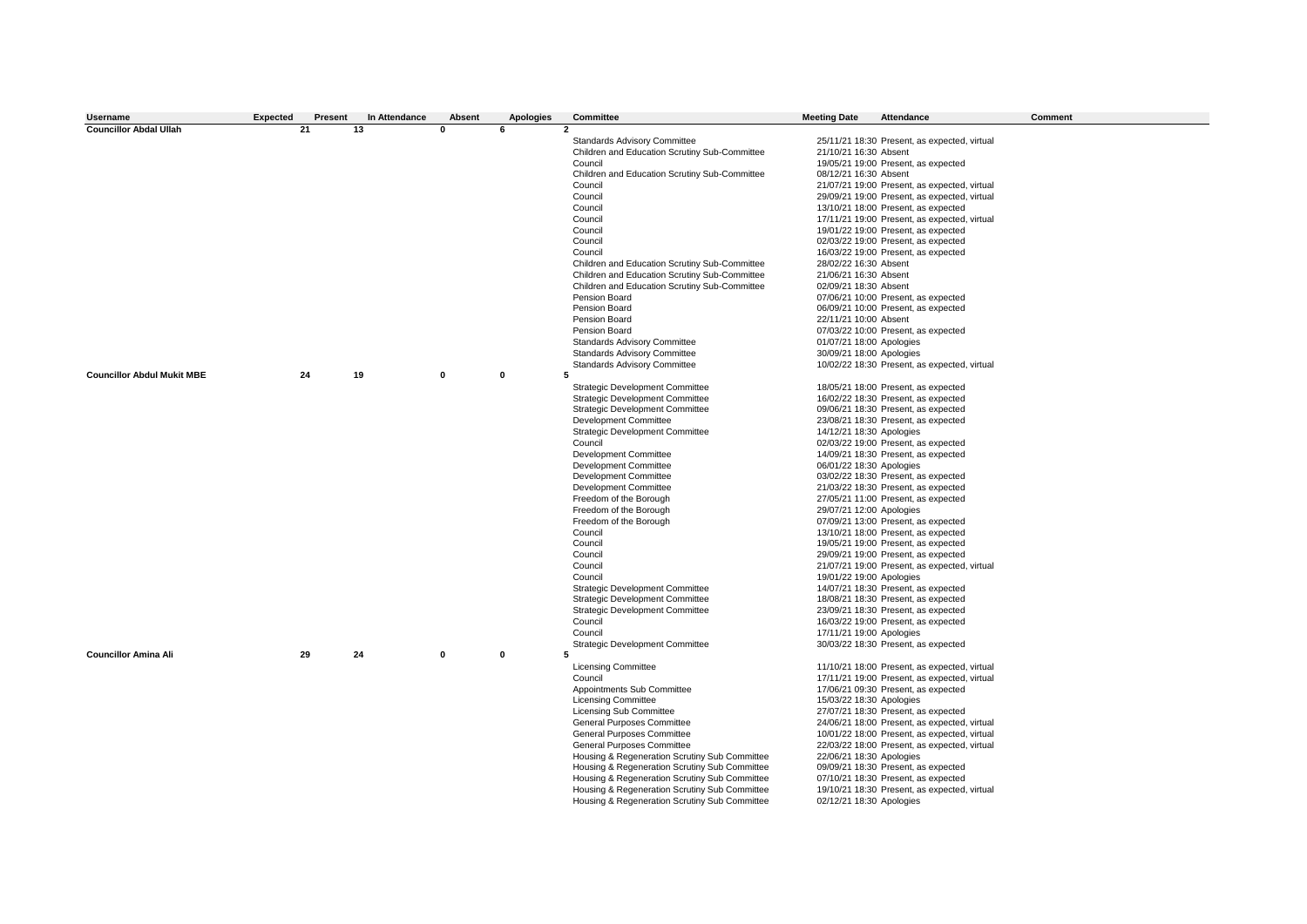**Councillor Andrew Wood 44 40 10**

**1**

Housing & Regeneration Scrutiny Sub Committee 15/03/22 18:30 Present, as expected<br>
Licensing Committee 15/05/21 17:30 Present, as expected, Licensing Committee<br>
Licensing Committee 25/05/21 17:30 Present, as expected, virtual<br>
25/05/21 18:30 Apologies  $Licensing \textbf{Committee} \sim 0.909/21\textbf{ 18:30 Apologies}$ Council Council 21/07/21 19:00 Present, as expected, virtual<br>Council 21/07/21 19:00 Apologies Councillor Amina Ali Council 16/03/22 19:00 Apologies Employee Appeals Sub Committee 14/12/21 14:00 Present, as expected<br>
Licensing Sub Committee 12/10/21 18:30 Present, as expected Licensing Sub Committee 12/10/21 18:30 Present, as expected<br>
Licensing Sub Committee 123/11/21 18:30 Present, as expected Licensing Sub Committee 23/11/21 18:30 Present, as expected<br>
Licensing Sub Committee 20002/22 18:30 Present, as expected Licensing Sub Committee 1980 18/02/22 18:30 Present, as expected<br>Council 19/10/21 18:00 Present as expected Council<br>
Council Committee 13/10/21 18:00 Present, as expected<br>  $\frac{13}{10}$  O6/10/21 18:14 Present, as expected Appointments Sub Committee 06/10/21 18:14 Present, as expected<br>Council 29/09/21 19:00 Present, as expected. Council Council 2001/22 19:00 Present, as expected, virtual<br>  $\frac{19}{02}$ /03/22 19:00 Present as expected Council<br>Council 02/03/22 19:00 Present, as expected<br>19/05/21 19:00 Present as expected Council<br>Council Council Council Council Council Council Council Council Council Council Council Council Council Council<br>Council Council Council Council Council Council Council Council Council Council Council Council Counci Council Purposes Committee 05/10/21 18:00 Present, as expected, virtual 44 40 10 1 3 **3** Council 29/09/2021 29:00 Present, as expected as expected as expected as expected as expected as expected as expected as expected as  $\alpha$ Council<br>
Council<br>
Strategic Development Committee<br>
18/08/21 18:30 In attendance Strategic Development Committee 18/08/21 18:30 In attendance<br>
Health & Adults Scrutiny Sub-Committee 16/09/21 18:30 In attendance Health & Adults Scrutiny Sub-Committee<br>Tower Hamlets Health and Wellbeing Board Housing & Regeneration Scrutiny Sub Committee<br>Council Tower Hamlets Health and Wellbeing Board<br>Audit Committee Children and Education Scrutiny Sub-Committee<br>Overview & Scrutiny Committee Overview & Scrutiny Committee 21/02/22 18:30 Present, as expected, virtual<br>Council<br>19/05/21 19:00 Present as expected Tower Hamlets Health and Wellbeing Board 29/06/21 17:15 Absent Children and Education Scrutiny Sub-Committee<br>Overview & Scrutiny Committee Overview & Scrutiny Committee 28/06/21 18:30 Present, as expected<br>
Overview & Scrutiny Committee 28/06/21 18:30 Present, as expected Health & Adults Scrutiny Sub-Committee<br>Overview & Scrutiny Committee Overview & Scrutiny Committee <br>
Overview & Scrutiny Committee 24/05/21 18:30 Present, as expected<br>
24/05/21 18:30 Present, as expected Council<br>Council Comment Committee Council 20/03/22 19:00 Present, as expected<br>30/03/22 18:30 In attendance Strategic Development Committee<br>Audit Committee Audit Committee 24/03/22 18:30 In attendance, virtual<br>
Pensions Committee 23/09/21 18:30 Present as expected Children and Education Scrutiny Sub-Committee Appointments Sub Committee 01/10/21 09:30 Present, as expected<br>Council 02/03/22 19:00 Present, as expected Housing & Regeneration Scrutiny Sub Committee<br>Audit Committee Housing & Regeneration Scrutiny Sub Committee 19/10/21 18:30 Present, as expected<br>Children and Education Scrutiny Sub-Committee 08/12/21 16:30 Present, as expected, virtual Children and Education Scrutiny Sub-Committee 08/12/21 16:30 Present, as ex<br>
Health & Adults Scrutiny Sub-Committee 26/10/21 18:30 In attendance Health & Adults Scrutiny Sub-Committee 26/10/21 18:30 In attendance<br>
Housing & Regeneration Scrutiny Sub Committee 22/06/21 18:30 Present, as expected Housing & Regeneration Scrutiny Sub Committee 22/06/21 18:30 Present, as expected<br>Children and Education Scrutiny Sub-Committee 21/10/21 16:30 Present, as expected Children and Education Scrutiny Sub-Committee 21/10/21 16:30 Present, as expected<br>
Housing & Regeneration Scrutiny Sub-Committee 209/09/21 18:30 Present, as expected<br>
Housing & Regeneration Scrutiny Sub-Committee 209/09/21 Housing & Regeneration Scrutiny Sub Committee Overview & Scrutiny Committee Overview & Scrutiny Committee 20/09/21 18:30 Present, as expected<br>
Overview & Scrutiny Committee 25/10/21 18:30 Present, as expected. Overview & Scrutiny Committee 25/10/21 18:30 Present, as expected, virtual<br>Coverview & Scrutiny Committee 22/11/21 18:30 Present, as expected Housing & Regeneration Scrutiny Sub Committee<br>Overview & Scrutiny Committee Overview & Scrutiny Committee <br>
Overview & Scrutiny Committee 24/01/22 18:30 Present, as expected<br>
24/02/22 18:30 Present, as expected Overview & Scrutiny Committee 14/02/22 18:30 Present, as expected<br>
Appointments Sub Committee 16/06/21 09:30 Present, as expected Appointments Sub Committee 10/06/21 09:30 Present, as expected<br>Coverview & Scrutiny Committee 10/06/22 18:00 Present, as expected Overview & Scrutiny Committee <br>
Overview & Scrutiny Committee 03/03/22 18:00 Present, as expected<br>
07/03/22 18:00 Present, as expected Overview & Scrutiny Committee 07/03/22 18:00 Present, as expected<br>
Pensions Committee 07/03/22 18:30 Present, as expected Pensions Committee **Council Council** Council Council Council Council Of Densions Committee Pensions Committee **Pensions Committee** 25/11/21 18:30 Present, as expected Pensions Committee 25/11/21 18:30 Present, as expected<br>
Pensions Committee 25/11/21 18:30 Present, as expected

29/09/21 19:00 Present, as expected, virtual 02/11/21 17:00 Apologies due to Council Business<br>07/10/21 18:30 Present, as expected  $17/11/21$  19:00 Present, as expected 01/02/22 17:00 Apologies  $29/07/21$  18:30 Present, as expected  $28/02/22$  16:30 Present, as expected 19/05/21 19:00 Present, as expected<br>29/06/21 17:15 Absent 13/12/21 18:30 Present, as expected<br>08/06/21 18:30 Present, as expected  $24/05/21$  18:30 Present, as expected 23/09/21 18:30 Present, as expected<br>21/06/21 16:30 Present, as expected 02/03/22 19:00 Present, as expected<br>15/03/22 18:30 Present, as expected  $27/01/22$  18:30 In attendance<br>19/10/21 18:30 Present, as expected  $22/11/21$  18:30 Present, as expected  $02/12/21$  18:30 Present, as expected 10/03/22 18:30 Present, as expected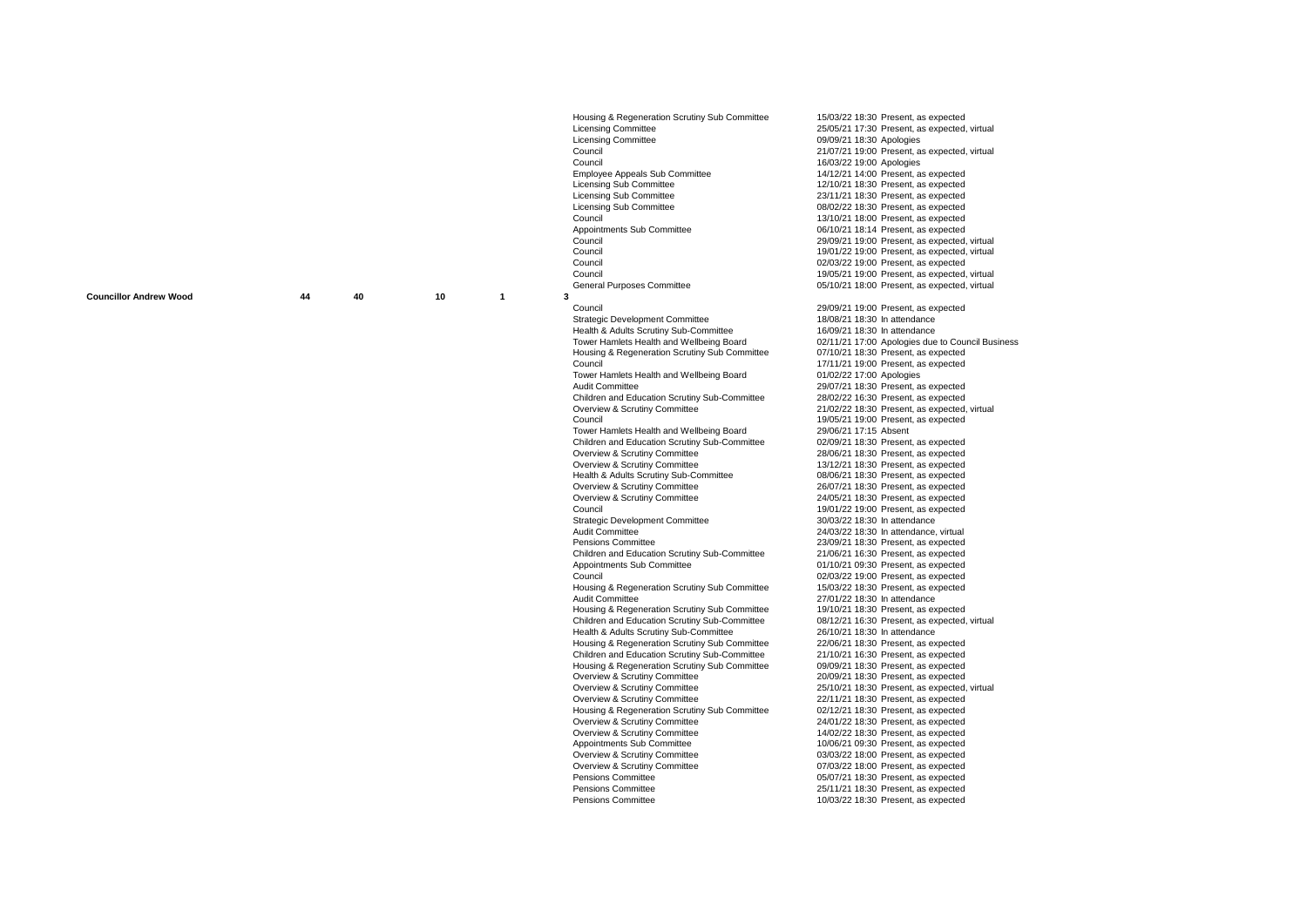|                              |    |    |                         |              | Strategic Development Committee<br>Appointments Sub Committee<br><b>Strategic Development Committee</b><br><b>Strategic Development Committee</b><br>Council<br>Council<br>Tower Hamlets Health and Wellbeing Board<br>Audit Committee<br>Council                                                                                                                                                                                                                                                                                                                                                                                                                                                                                                                                                                                                                                                                                                                                                                                                                                                                                                                                                                                       | 18/05/21 18:00 In attendance, virtual<br>14/09/21 15:00 Present, as expected<br>14/12/21 18:30 In attendance<br>16/02/22 18:30 In attendance<br>13/10/21 18:00 Apologies<br>16/03/22 19:00 Present, as expected<br>21/09/21 17:00 Present, as expected, virtual<br>20/10/21 18:30 In attendance, virtual<br>21/07/21 19:00 Present, as expected                                                                                                                                                                                                                                                                                                                                                                                                                                                                                                                                                                                                                                                                                                                                                                                                                                                                                                                                                                                                                                                                                                                                                                                                                                                                                                                                                                                                                                                                                                                                                  |                                          |
|------------------------------|----|----|-------------------------|--------------|-----------------------------------------------------------------------------------------------------------------------------------------------------------------------------------------------------------------------------------------------------------------------------------------------------------------------------------------------------------------------------------------------------------------------------------------------------------------------------------------------------------------------------------------------------------------------------------------------------------------------------------------------------------------------------------------------------------------------------------------------------------------------------------------------------------------------------------------------------------------------------------------------------------------------------------------------------------------------------------------------------------------------------------------------------------------------------------------------------------------------------------------------------------------------------------------------------------------------------------------|--------------------------------------------------------------------------------------------------------------------------------------------------------------------------------------------------------------------------------------------------------------------------------------------------------------------------------------------------------------------------------------------------------------------------------------------------------------------------------------------------------------------------------------------------------------------------------------------------------------------------------------------------------------------------------------------------------------------------------------------------------------------------------------------------------------------------------------------------------------------------------------------------------------------------------------------------------------------------------------------------------------------------------------------------------------------------------------------------------------------------------------------------------------------------------------------------------------------------------------------------------------------------------------------------------------------------------------------------------------------------------------------------------------------------------------------------------------------------------------------------------------------------------------------------------------------------------------------------------------------------------------------------------------------------------------------------------------------------------------------------------------------------------------------------------------------------------------------------------------------------------------------------|------------------------------------------|
| <b>Councillor Asma Begum</b> | 39 | 30 | $\overline{7}$          | 0            | 9<br>Tower Hamlets Health and Wellbeing Board<br>Appointments Sub Committee<br>Cabinet<br>Overview & Scrutiny Committee<br>Cabinet<br>Overview & Scrutiny Committee<br>Cabinet<br>Freedom of the Borough<br>Tower Hamlets Health and Wellbeing Board<br>Grants Determination (Cabinet) Sub-Committee<br>Council<br>Overview & Scrutiny Committee<br>Grants Determination (Cabinet) Sub-Committee<br>Council<br>Grants Determination (Cabinet) Sub-Committee<br>King George's Field Charity Board<br>Cabinet<br>Children and Education Scrutiny Sub-Committee<br>Council<br>Appointments Sub Committee<br>Council<br>Council<br>Cabinet<br>Children and Education Scrutiny Sub-Committee<br>Cabinet<br>King George's Field Charity Board<br>Council<br>Freedom of the Borough<br>Appointments Sub Committee<br>Freedom of the Borough<br>King George's Field Charity Board<br>Grants Determination (Cabinet) Sub-Committee<br>Cabinet<br>Cabinet<br>Grants Determination (Cabinet) Sub-Committee<br>Cabinet<br>Council<br>Cabinet<br>Cabinet<br>Overview & Scrutiny Committee<br>Overview & Scrutiny Committee<br>King George's Field Charity Board<br>Tower Hamlets Health and Wellbeing Board<br>Appointments Sub Committee<br>Council | 21/09/21 17:00 Present, as expected, virtual<br>29/09/21 11:30 Present, as expected<br>09/03/22 17:30 Present, as expected<br>24/05/21 18:30 In attendance, virtual<br>15/12/21 17:30 Present, as expected, virtual<br>13/12/21 18:30 In attendance, virtual<br>30/06/21 17:30 Present, as expected, virtual<br>27/05/21 11:00 Present, as expected<br>02/11/21 17:00 Present, as expected, virtual<br>23/06/21 17:30 Present, as expected, virtual<br>19/05/21 19:00 Present, as expected<br>07/03/22 18:00 In attendance, virtual<br>09/03/22 13:30 Present, as expected<br>16/03/22 19:00 Present, as expected<br>01/09/21 17:30 Present, as expected<br>15/12/21 19:00 Apologies<br>08/09/21 17:30 Present, as expected, virtual<br>21/10/21 16:30 In attendance, virtual<br>02/03/22 19:00 Present, as expected<br>11/10/21 09:30 Present, as expected<br>29/09/21 19:00 Present, as expected, virtual<br>21/07/21 19:00 Present, as expected, virtual<br>26/05/21 17:30 In attendance<br>21/06/21 16:30 In attendance, virtual<br>24/11/21 17:30 Present, as expected, virtual<br>23/03/22 17:30 Apologies<br>13/10/21 18:00 Apologies<br>29/07/21 12:00 Apologies<br>01/10/21 09:30 Present, as expected<br>07/09/21 13:00 Present, as expected<br>03/03/22 15:15 Present, as expected, virtual<br>12/01/22 17:30 Apologies, sent representative<br>28/07/21 17:30 Apologies<br>09/02/22 17:30 Present, as expected, virtual<br>27/10/21 13:30 Present, as expected<br>22/09/21 17:30 Present, as expected, virtual<br>17/11/21 19:00 Present, as expected, virtual<br>18/01/22 17:30 Present, as expected<br>27/10/21 17:30 Present, as expected<br>14/02/22 18:30 Apologies<br>21/02/22 18:30 In attendance, virtual<br>15/09/21 17:30 Present, as expected, virtual<br>29/06/21 17:15 Apologies<br>14/09/21 15:00 Present, as expected<br>19/01/22 19:00 Present, as expected, virtual | Substituted by Councillor Motin Uz-Zaman |
| <b>Councillor Asma Islam</b> | 32 | 29 | $\overline{\mathbf{3}}$ | $\mathbf{0}$ | Tower Hamlets Health and Wellbeing Board<br>-3<br>General Purposes Committee<br>Council<br>Cabinet<br>King George's Field Charity Board<br>Appointments Sub Committee                                                                                                                                                                                                                                                                                                                                                                                                                                                                                                                                                                                                                                                                                                                                                                                                                                                                                                                                                                                                                                                                   | 01/02/22 17:00 Apologies<br>10/01/22 18:00 Present, as expected, virtual<br>16/03/22 19:00 Present, as expected<br>28/07/21 17:30 Present, as expected, virtual<br>03/03/22 15:15 Present, as expected, virtual<br>21/10/21 09:30 Present, as expected                                                                                                                                                                                                                                                                                                                                                                                                                                                                                                                                                                                                                                                                                                                                                                                                                                                                                                                                                                                                                                                                                                                                                                                                                                                                                                                                                                                                                                                                                                                                                                                                                                           |                                          |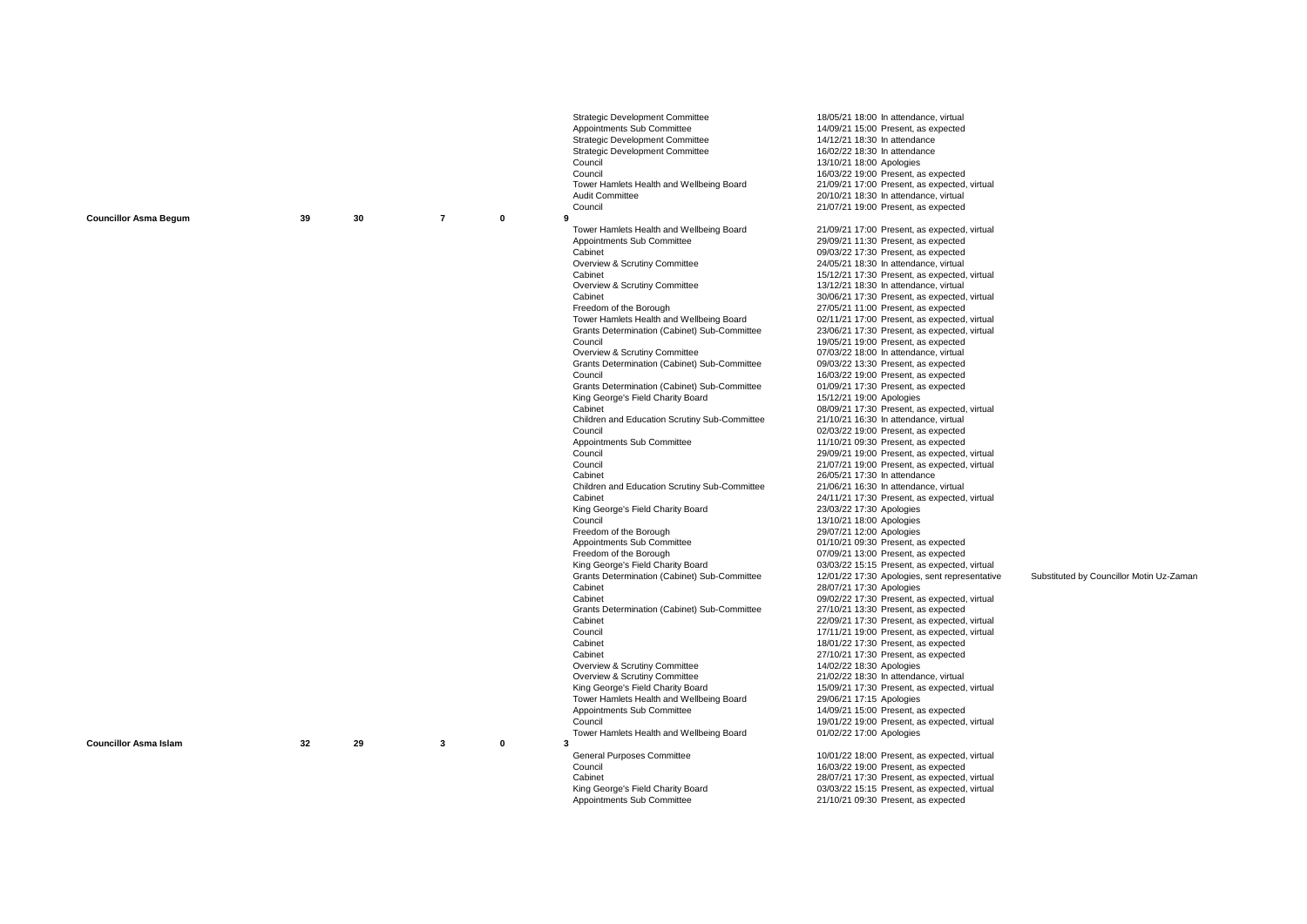|                             |    |    |             |                              | King George's Field Charity Board             | 15/12/21 19:00 Present, as expected                                                 |
|-----------------------------|----|----|-------------|------------------------------|-----------------------------------------------|-------------------------------------------------------------------------------------|
|                             |    |    |             |                              | Cabinet                                       | 09/03/22 17:30 Present, as expected, virtual                                        |
|                             |    |    |             |                              | Council                                       | 29/09/21 19:00 Present, as expected, virtual                                        |
|                             |    |    |             |                              | Development Committee                         | 23/08/21 18:30 Present, as expected                                                 |
|                             |    |    |             |                              | Cabinet                                       | 08/09/21 17:30 Present, as expected, virtual                                        |
|                             |    |    |             |                              | Overview & Scrutiny Committee                 | 21/02/22 18:30 In attendance, virtual                                               |
|                             |    |    |             |                              | King George's Field Charity Board             | 15/09/21 17:30 Present, as expected                                                 |
|                             |    |    |             |                              | Council                                       | 02/03/22 19:00 Present, as expected                                                 |
|                             |    |    |             |                              | Cabinet                                       | 30/06/21 17:30 Present, as expected, virtual                                        |
|                             |    |    |             |                              | Council                                       | 21/07/21 19:00 Present, as expected, virtual                                        |
|                             |    |    |             |                              | Cabinet                                       | 22/09/21 17:30 Present, as expected, virtual                                        |
|                             |    |    |             |                              | Council                                       | 19/05/21 19:00 Present, as expected                                                 |
|                             |    |    |             |                              | <b>General Purposes Committee</b>             | 05/10/21 18:00 Present, as expected                                                 |
|                             |    |    |             |                              | Cabinet                                       | 09/02/22 17:30 Present, as expected, virtual                                        |
|                             |    |    |             |                              | <b>General Purposes Committee</b>             | 24/06/21 18:00 Present, as expected, virtual                                        |
|                             |    |    |             |                              | Cabinet                                       | 27/10/21 17:30 Present, as expected                                                 |
|                             |    |    |             |                              | Cabinet                                       | 15/12/21 17:30 Present, as expected, virtual                                        |
|                             |    |    |             |                              | Council                                       | 19/01/22 19:00 Present, as expected                                                 |
|                             |    |    |             |                              | Overview & Scrutiny Committee                 | 25/10/21 18:30 Apologies due to Council Business                                    |
|                             |    |    |             |                              | Appointments Sub Committee                    | 29/09/21 11:30 Present, as expected                                                 |
|                             |    |    |             |                              | Employee Appeals Sub Committee                | 23/07/21 14:30 Present, as expected                                                 |
|                             |    |    |             |                              | Cabinet                                       | 18/01/22 17:30 Present, as expected, virtual                                        |
|                             |    |    |             |                              | Appointments Sub Committee<br>Cabinet         | 11/10/21 09:30 Present, as expected<br>24/11/21 17:30 Present, as expected, virtual |
|                             |    |    |             |                              | Council                                       | 17/11/21 19:00 Present, as expected                                                 |
|                             |    |    |             |                              | Cabinet                                       | 26/05/21 17:30 In attendance                                                        |
|                             |    |    |             |                              | General Purposes Committee                    | 22/03/22 18:00 Apologies                                                            |
|                             |    |    |             |                              | Council                                       | 13/10/21 18:00 Present, as expected                                                 |
|                             |    |    |             |                              | Overview & Scrutiny Committee                 | 22/11/21 18:30 In attendance, virtual                                               |
|                             |    |    |             |                              | King George's Field Charity Board             | 23/03/22 17:30 Apologies                                                            |
| <b>Councillor Ayas Miah</b> | 24 | 17 | $\bf{0}$    | $\overline{\mathbf{2}}$<br>5 |                                               |                                                                                     |
|                             |    |    |             |                              |                                               |                                                                                     |
|                             |    |    |             |                              | Audit Committee                               | 01/12/21 18:30 Present, as expected, virtual                                        |
|                             |    |    |             |                              | Council                                       | 02/03/22 19:00 Present, as expected, virtual                                        |
|                             |    |    |             |                              | Council                                       | 13/10/21 18:00 Apologies                                                            |
|                             |    |    |             |                              | Council                                       | 17/11/21 19:00 Present, as expected, virtual                                        |
|                             |    |    |             |                              | Council                                       | 19/01/22 19:00 Apologies                                                            |
|                             |    |    |             |                              | Council                                       | 21/07/21 19:00 Present, as expected, virtual                                        |
|                             |    |    |             |                              | Council                                       | 16/03/22 19:00 Present, as expected                                                 |
|                             |    |    |             |                              | Freedom of the Borough                        | 07/09/21 13:00 Apologies                                                            |
|                             |    |    |             |                              | <b>Licensing Committee</b>                    | 25/05/21 17:30 Present, as expected, virtual                                        |
|                             |    |    |             |                              | <b>Licensing Committee</b>                    | 09/09/21 18:30 Present, as expected, virtual                                        |
|                             |    |    |             |                              | <b>Licensing Committee</b>                    | 11/10/21 18:00 Apologies                                                            |
|                             |    |    |             |                              | <b>Licensing Committee</b>                    | 15/03/22 18:30 Present, as expected, virtual                                        |
|                             |    |    |             |                              | <b>Licensing Sub Committee</b>                | 02/09/21 18:30 Present, as expected                                                 |
|                             |    |    |             |                              | <b>Licensing Sub Committee</b>                | 26/10/21 18:30 Present, as expected                                                 |
|                             |    |    |             |                              | <b>Audit Committee</b>                        | 27/01/22 18:30 Apologies                                                            |
|                             |    |    |             |                              | Audit Committee                               | 29/07/21 18:30 Present, as expected, virtual                                        |
|                             |    |    |             |                              | Council                                       | 29/09/21 19:00 Present, as expected, virtual                                        |
|                             |    |    |             |                              | <b>Audit Committee</b>                        | 20/10/21 18:30 Present, as expected                                                 |
|                             |    |    |             |                              | Council                                       | 19/05/21 19:00 Present, as expected, virtual                                        |
|                             |    |    |             |                              | Audit Committee                               | 24/03/22 18:30 Present, as expected                                                 |
|                             |    |    |             |                              | <b>Pensions Committee</b>                     | 05/07/21 18:30 Absent                                                               |
|                             |    |    |             |                              | Pensions Committee                            | 23/09/21 18:30 Absent                                                               |
|                             |    |    |             |                              | Pensions Committee<br>Pensions Committee      | 25/11/21 18:30 Present, as expected, virtual                                        |
| <b>Councillor Bex White</b> | 26 | 23 | $\mathbf 0$ | $\mathbf 0$<br>3             |                                               | 10/03/22 18:30 Present, as expected, virtual                                        |
|                             |    |    |             |                              | Children and Education Scrutiny Sub-Committee | 21/06/21 16:30 Present, as expected                                                 |
|                             |    |    |             |                              | Children and Education Scrutiny Sub-Committee | 21/10/21 16:30 Present, as expected                                                 |
|                             |    |    |             |                              | Overview & Scrutiny Committee                 | 07/03/22 18:00 Present, as expected                                                 |
|                             |    |    |             |                              | Overview & Scrutiny Committee                 | 28/06/21 18:30 Present, as expected                                                 |
|                             |    |    |             |                              | Overview & Scrutiny Committee                 | 21/02/22 18:30 Present, as expected                                                 |
|                             |    |    |             |                              | Children and Education Scrutiny Sub-Committee | 28/02/22 16:30 Present, as expected                                                 |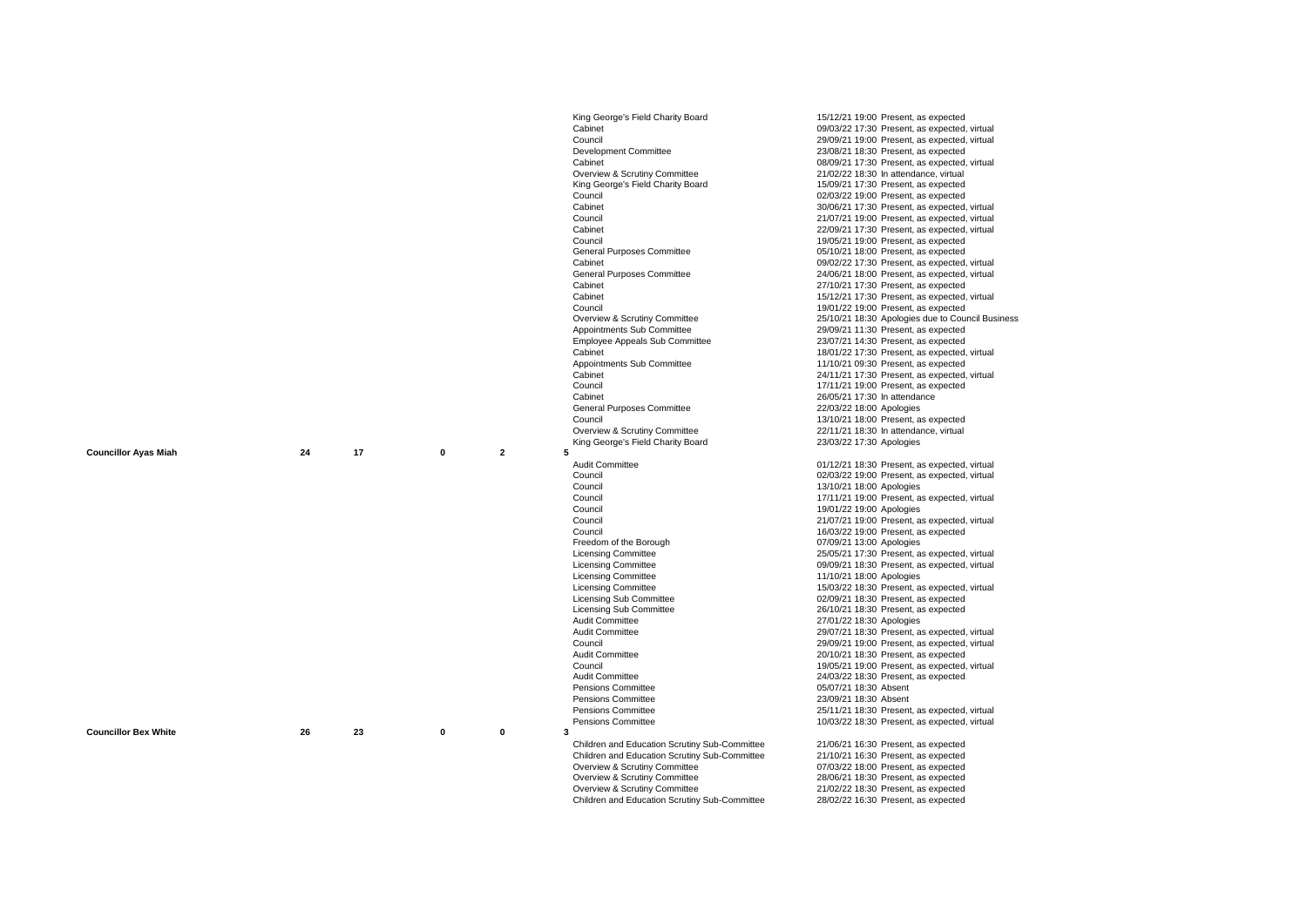**Councillor Candida Ronald 38 35 10**

**0**

Council<br>Children and Education Scrutiny Sub-Committee <br>08/12/21 16:30 Present, as expected, virtual Children and Education Scrutiny Sub-Committee 08/12/21 16:30 Present, as expected, Children and Education Scrutiny Sub-Committee 02/09/21 18:30 Present as expected Children and Education Scrutiny Sub-Committee Council Council<br>
Council  $02/03/22 19:00$  Present, as expected<br>  $13/10/21 18:00$  Present as expected Council Council Council Council Council Council Council Council Council Council Council Council Council Council Council Council Council Council Council Council Council Council Council Council Council Council Council Counci Council<br>Council Council 29/09/21 19:00 Apologies<br>
29/09/21 19:00 Apologies Councillor Bex White Council 29/09/21 19:00 Apologies Council<br>Council Committee Council 17/11/21 19:00 Present, as expected, virtual<br>24/05/21 18:30 Present, as expected Overview & Scrutiny Committee 24/05/21 18:30 Present, as expected<br>Council 21/07/21 19:00 Present, as expected. Overview & Scrutiny Committee<br>Overview & Scrutiny Committee Overview & Scrutiny Committee 25/10/21 18:30 Present, as expected<br>
Overview & Scrutiny Committee 22/11/21 18:30 Present, as expected. Overview & Scrutiny Committee 22/11/21 18:30 Present, as expected, virtual<br>Coverview & Scrutiny Committee 13/12/21 18:30 Present as expected virtual Overview & Scrutiny Committee 13/12/21 18:30 Present, as expected, virtual<br>
Overview & Scrutiny Committee 1990 1990 24/01/22 18:30 Apologies, sent representativ Councillor Bex White Overview & Scrutiny Committee 24/01/22 18:30 Apologies, sent representative Overview & Scrutiny Committee 07/02/22 18:30 Present, as expected<br>Coverview & Scrutiny Committee 14/02/22 18:30 Present as expected Overview & Scrutiny Committee 14/02/22 18:30 Present, as expected, virtual<br>
Overview & Scrutiny Committee 16 and 13/03/22 18:00 Present, as expected, virtual Overview & Scrutiny Committee <br>Council<br>19/05/21 19:00 Present, as expected, virtual Council Council Council 19/05/21 19:00 Present, as expected, virtual 19/05/21 19:00 Present, as expected, virtual 19/05/21 19:00 Present, as expected, virtual **3** Mayor's Advisory Board (Expired) 12/01/2022 15:00 Cabinet Council Council Council Council Council Council<br>Council Council Council Council Council Council Council Council Council Council Council Council Council Council Council Council Council Council Council Council Counci Council<br>
Council 29/09/21 19:00 Present, as expected, virtual<br>
Cobinet Council Committee 09/06/21 18:30 In attendance of the development Committee 09/06/21 18:30 In attendance 1<br>Tower Hamlets Health and Wellbeing Board 29/06/21 17:15 Apologies Tower Hamlets Health and Wellbeing Board 29/06/21 17:15 Apologies<br>
Grants Determination (Cabinet) Sub-Committee 12/01/22 17:30 Present, as expected Crants Determination (Cabinet) Sub-Committee 12/01/22 17:30 Present, as ex<br>Cabinet 26/05/21 17:30 In attendance Cabinet **Cabinet** Cabinet Cabinet 26/05/21 17:30 In attendance King George's Field Charity Board<br>
Appointments Sub Committee<br>
20/05/21 09:30 Present, as expected Appointments Sub Committee 20/05/21 09:30 Present, as expected<br>Council<br>16/03/22 19:00 Present, as expected Council<br>Candida Ronald Candida Ronald Council 16/03/22 19:00 Present, as expected<br>Candida Ronald Council 22/09/21 17:30 Present as expected Cabinet<br>
Council overview & Scrutiny Committee<br>
13/12/21 18:30 In attendance, virtual Overview & Scrutiny Committee 13/12/21 18:30 In attendance, virtual<br>Cabinet 13/12/21 18:30 In attendance, virtual Cabinet<br>
King George's Field Charity Board<br>
15/12/21 19:00 Present, as expected, Grants Determination Sub-Committee Pre-agenda Meetin 03/06/21 10:00 Present, as expected<br>Cabinet 08/09/21 17:30 Present, as expected Cabinet<br>Tower Hamlets Health and Wellbeing Board<br>21/09/21 17:00 Present, as expected. Tower Hamlets Health and Wellbeing Board 21/09/21 17:00 Present, as expected, virtual<br>Council American Roman 14/02/22 18:30 In attendance virtual Council of Council of Candida Roman Council of Candida Roman Council of Candida Roman Council of Candida Roman Candida Roman Candida Candida Candida Candida Candida Candida Candida Candida Candida Candida Candida Candida C Councillor Candida Ronald Grants Determination Sub-Committee Pre-agenda Meeting 07/10/21 09:00 Present, as expected Appointments Sub Committee 21/10/21 09:30 Present, as expected<br>Council<br>02/03/22 19:00 Present, as expected Council<br>Council Charity Board<br>Council Charity Board 15/09/21 17:30 Present, as expected King George's Field Charity Board<br>
Council Council Council Council Council 21/02/22 18:30 In attendance, virtual<br>
21/02/22 18:30 In attendance, virtual Council<br>Crants Determination (Cabinet) Sub-Committee 27/10/21 13:30 Present, as expected Grants Determination (Cabinet) Sub-Committee<br>Appointments Sub Committee Appointments Sub Committee 10/06/21 09:30 Present, as expected<br>Cabinet 28/07/21 17:30 Present, as expected. Colinet Candida Capital Capital Capital Capital Capital Roman Capital Capital Capital Capital Capital Capital Capital Capital Capital Capital Capital Capital Capital Capital Capital Capital Capital Capital Capital Capital Councillor Candida Ronald Council 21/07/21 19:00 Apologies Cabinet Candida Council Capinet 15/12/21 17:30 Present, as expected, virtual<br>17/11/21 19:00 Present. as expected Council<br>Council Council Council Council 19/01/22 19:00 Present, as expected<br>19/01/22 19:00 Present, as expected. Council<br>
Audit Committee<br>
Audit Committee Audit Committee 29/07/21 18:30 In attendance, virtual<br>Council Committee 2010/21 18:00 Present, as expected Grants Determination Sub-Committee Pre-agenda Meetin<br>Cabinet Grants Determination (Cabinet) Sub-Committee Crants Determination (Cabinet) Sub-Committee 09/03/22 13:30 Present, as expected<br>
Grants Determination (Cabinet) Sub-Committee 01/09/21 17:30 Present, as expected Grants Determination (Cabinet) Sub-Committee<br>Overview & Scrutiny Committee **Overview & Scrutiny Committee** 

 $21/07/21$  19:00 Present, as expected, virtual  $26/07/21$  18:30 Apologies 20/09/21 18:30 Present, as expected, virtual  $18/01/22$  17:30 Present, as expected, virtual 09/06/21 18:30 In attendance 15/12/21 19:00 Present, as expected, virtual 24/11/21 17:30 Present, as expected 21/02/22 18:30 In attendance, virtual 13/10/21 18:00 Present, as expected<br>16/12/21 09:00 Present, as expected 27/10/21 17:30 Present, as expected<br>23/06/21 17:30 Present, as expected  $20/09/21$  18:30 In attendance, virtual<br> $22/11/21$  18:30 In attendance, virtual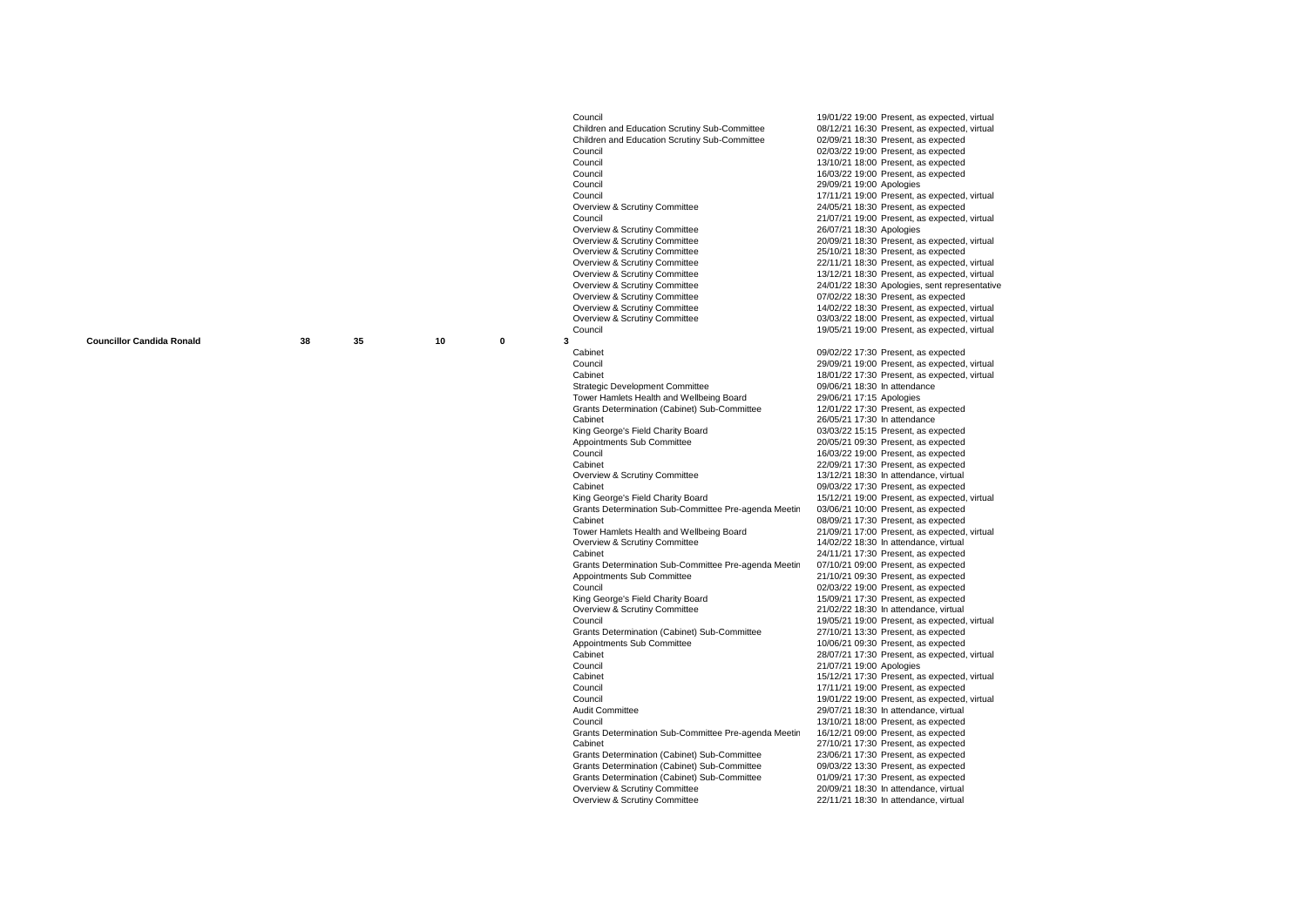|                                 |    |    |                |          | Overview & Scrutiny Committee<br>Grants Determination Sub-Committee Pre-agenda Meetin<br>Overview & Scrutiny Committee<br>Cabinet<br>King George's Field Charity Board<br>Grants Determination Sub-Committee Pre-agenda Meetin<br>Tower Hamlets Health and Wellbeing Board                                                                                                                                                                                                                                                                                                                                                                                                                                                                                                            | 24/01/22 18:30 In attendance, virtual<br>16/02/22 09:00 Present, as expected<br>07/03/22 18:00 In attendance, virtual<br>30/06/21 17:30 Present, as expected, virtual<br>23/03/22 17:30 Present, as expected<br>11/08/21 09:00 Present, as expected<br>02/11/21 17:00 Apologies due to Council Business                                                                                                                                                                                                                                                                                                                                                                                                                                                                                                                                                                                                                                                                                                                                                                                                                                                                                                                                                                                                                                                                                                             |
|---------------------------------|----|----|----------------|----------|---------------------------------------------------------------------------------------------------------------------------------------------------------------------------------------------------------------------------------------------------------------------------------------------------------------------------------------------------------------------------------------------------------------------------------------------------------------------------------------------------------------------------------------------------------------------------------------------------------------------------------------------------------------------------------------------------------------------------------------------------------------------------------------|---------------------------------------------------------------------------------------------------------------------------------------------------------------------------------------------------------------------------------------------------------------------------------------------------------------------------------------------------------------------------------------------------------------------------------------------------------------------------------------------------------------------------------------------------------------------------------------------------------------------------------------------------------------------------------------------------------------------------------------------------------------------------------------------------------------------------------------------------------------------------------------------------------------------------------------------------------------------------------------------------------------------------------------------------------------------------------------------------------------------------------------------------------------------------------------------------------------------------------------------------------------------------------------------------------------------------------------------------------------------------------------------------------------------|
| <b>Councillor Dan Tomlinson</b> | 17 | 15 | $\overline{2}$ | 0        | $\mathbf{2}$                                                                                                                                                                                                                                                                                                                                                                                                                                                                                                                                                                                                                                                                                                                                                                          |                                                                                                                                                                                                                                                                                                                                                                                                                                                                                                                                                                                                                                                                                                                                                                                                                                                                                                                                                                                                                                                                                                                                                                                                                                                                                                                                                                                                                     |
|                                 |    |    |                |          | <b>Development Committee</b><br>Cabinet<br><b>Licensing Committee</b><br><b>Licensing Committee</b><br>Development Committee<br><b>Licensing Committee</b><br>Council<br><b>Strategic Development Committee</b><br><b>Licensing Committee</b><br>Cabinet<br>Council<br>Council<br>Council<br>Council<br>Cabinet<br>Development Committee                                                                                                                                                                                                                                                                                                                                                                                                                                              | 03/02/22 18:30 Present, as expected<br>30/06/21 17:30 Present, as expected, virtual<br>11/10/21 18:00 Present, as expected<br>15/03/22 18:30 Present, as expected, virtual<br>21/03/22 18:30 Present, as expected<br>25/05/21 17:30 Present, as expected, virtual<br>19/05/21 19:00 Present, as expected, virtual<br>18/05/21 18:00 In attendance, virtual<br>09/09/21 18:30 Apologies<br>26/05/21 17:30 In attendance<br>17/11/21 19:00 Present, as expected<br>13/10/21 18:00 Present, as expected<br>21/07/21 19:00 Present, as expected, virtual<br>02/03/22 19:00 Present, as expected<br>28/07/21 17:30 Apologies<br>06/01/22 18:30 Present, as expected                                                                                                                                                                                                                                                                                                                                                                                                                                                                                                                                                                                                                                                                                                                                                      |
|                                 |    |    |                |          | Council                                                                                                                                                                                                                                                                                                                                                                                                                                                                                                                                                                                                                                                                                                                                                                               | 19/01/22 19:00 Present, as expected, virtual                                                                                                                                                                                                                                                                                                                                                                                                                                                                                                                                                                                                                                                                                                                                                                                                                                                                                                                                                                                                                                                                                                                                                                                                                                                                                                                                                                        |
|                                 |    |    |                |          | Council                                                                                                                                                                                                                                                                                                                                                                                                                                                                                                                                                                                                                                                                                                                                                                               | 29/09/21 19:00 Present, as expected                                                                                                                                                                                                                                                                                                                                                                                                                                                                                                                                                                                                                                                                                                                                                                                                                                                                                                                                                                                                                                                                                                                                                                                                                                                                                                                                                                                 |
|                                 |    |    |                |          | Council                                                                                                                                                                                                                                                                                                                                                                                                                                                                                                                                                                                                                                                                                                                                                                               | 16/03/22 19:00 Present, as expected, virtual                                                                                                                                                                                                                                                                                                                                                                                                                                                                                                                                                                                                                                                                                                                                                                                                                                                                                                                                                                                                                                                                                                                                                                                                                                                                                                                                                                        |
| <b>Councillor Danny Hassell</b> | 34 | 27 | $\overline{2}$ | $\bf{0}$ | $\overline{7}$<br>Appointments Sub Committee<br>Council<br>King George's Field Charity Board<br>Cabinet<br>General Purposes Committee<br>Cabinet<br>Cabinet<br>Tower Hamlets Health and Wellbeing Board<br>Council<br>Tower Hamlets Health and Wellbeing Board<br>Cabinet<br>Council<br>King George's Field Charity Board<br>King George's Field Charity Board<br>Cabinet<br>General Purposes Committee<br>Cabinet<br>King George's Field Charity Board<br>Appointments Sub Committee<br>General Purposes Committee<br>Council<br>Council<br>Council<br>Cabinet<br>Cabinet<br>General Purposes Committee<br>Cabinet<br>Cabinet<br>Council<br>Cabinet<br>Council<br>Overview & Scrutiny Committee<br><b>Employee Appeals Sub Committee</b><br>Tower Hamlets Health and Wellbeing Board | 29/09/21 11:30 Present, as expected<br>19/05/21 19:00 Present, as expected, virtual<br>23/03/22 17:30 Apologies<br>30/06/21 17:30 Apologies<br>24/06/21 18:00 Present, as expected<br>26/05/21 17:30 In attendance<br>28/07/21 17:30 Present, as expected<br>29/06/21 17:15 Present, as expected<br>13/10/21 18:00 Apologies<br>01/02/22 17:00 Apologies<br>15/12/21 17:30 Present, as expected, virtual<br>17/11/21 19:00 Present, as expected, virtual<br>03/03/22 15:15 Apologies<br>15/09/21 17:30 Apologies due to Council Business<br>27/10/21 17:30 Present, as expected, virtual<br>05/10/21 18:00 Present, as expected<br>09/03/22 17:30 Present, as expected<br>15/12/21 19:00 Present, as expected, virtual<br>11/10/21 09:30 Present, as expected<br>10/01/22 18:00 Present, as expected<br>21/07/21 19:00 Present, as expected<br>02/03/22 19:00 Present, as expected<br>29/09/21 19:00 Present, as expected, virtual<br>24/11/21 17:30 Present, as expected, virtual<br>22/09/21 17:30 Present, as expected, virtual<br>22/03/22 18:00 Present, as expected<br>18/01/22 17:30 Present, as expected, virtual<br>08/09/21 17:30 Apologies<br>19/01/22 19:00 Present, as expected, virtual<br>09/02/22 17:30 Present, as expected<br>16/03/22 19:00 Present, as expected<br>13/12/21 18:30 In attendance, virtual<br>14/12/21 14:00 Present, as expected<br>21/09/21 17:00 Present, as expected, virtual |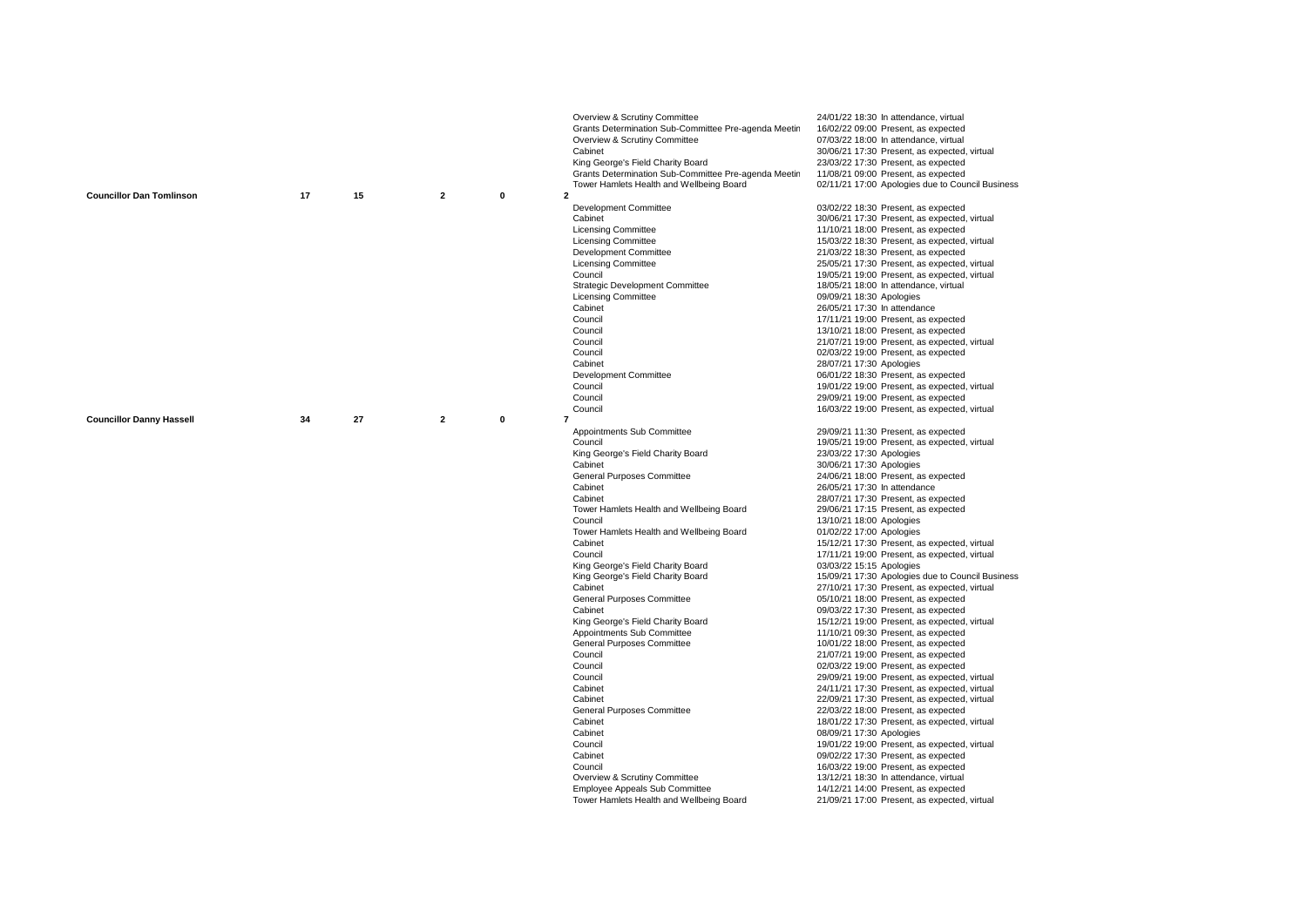|                                |    |    |             |             | Tower Hamlets Health and Wellbeing Board | 02/11/21 17:00 Present, as expected, virtual     |
|--------------------------------|----|----|-------------|-------------|------------------------------------------|--------------------------------------------------|
| <b>Councillor David Edgar</b>  | 24 | 23 | $\mathbf 0$ | $\mathbf 0$ | Employee Appeals Sub Committee           | 23/07/21 14:30 Present, as expected              |
|                                |    |    |             |             | Council                                  | 29/09/21 19:00 Present, as expected              |
|                                |    |    |             |             | Audit Committee                          | 01/12/21 18:30 Present, as expected              |
|                                |    |    |             |             | Council                                  | 02/03/22 19:00 Present, as expected              |
|                                |    |    |             |             | <b>Strategic Development Committee</b>   | 30/03/22 18:30 Present, as expected              |
|                                |    |    |             |             | <b>Strategic Development Committee</b>   | 09/06/21 18:30 Present, as expected              |
|                                |    |    |             |             | Council                                  | 19/01/22 19:00 Present, as expected              |
|                                |    |    |             |             | Audit Committee                          | 20/10/21 18:30 Present, as expected              |
|                                |    |    |             |             | Council                                  | 16/03/22 19:00 Present, as expected              |
|                                |    |    |             |             | <b>Audit Committee</b>                   | 24/03/22 18:30 Present, as expected              |
|                                |    |    |             |             | Council                                  | 17/11/21 19:00 Present, as expected              |
|                                |    |    |             |             | Audit Committee                          | 27/01/22 18:30 Present, as expected              |
|                                |    |    |             |             | Audit Committee                          | 29/07/21 18:30 Present, as expected              |
|                                |    |    |             |             | Council                                  | 13/10/21 18:00 Present, as expected              |
|                                |    |    |             |             | <b>Pensions Committee</b>                | 05/07/21 18:30 Present, as expected              |
|                                |    |    |             |             | <b>Pensions Committee</b>                | 23/09/21 18:30 Apologies                         |
|                                |    |    |             |             |                                          |                                                  |
|                                |    |    |             |             | <b>Pensions Committee</b>                | 25/11/21 18:30 Present, as expected              |
|                                |    |    |             |             | <b>Pensions Committee</b>                | 10/03/22 18:30 Present, as expected              |
|                                |    |    |             |             | Council                                  | 21/07/21 19:00 Present, as expected              |
|                                |    |    |             |             | <b>Strategic Development Committee</b>   | 14/07/21 18:30 Present, as expected              |
|                                |    |    |             |             | <b>Strategic Development Committee</b>   | 18/08/21 18:30 Present, as expected              |
|                                |    |    |             |             | <b>Strategic Development Committee</b>   | 23/09/21 18:30 Present, as expected              |
|                                |    |    |             |             | <b>Strategic Development Committee</b>   | 14/12/21 18:30 Present, as expected              |
|                                |    |    |             |             | <b>Strategic Development Committee</b>   | 16/02/22 18:30 Present, as expected              |
|                                |    |    |             |             | Council                                  | 19/05/21 19:00 Present, as expected              |
| <b>Councillor Denise Jones</b> | 32 | 29 | 3           | $\mathbf 0$ | 3                                        |                                                  |
|                                |    |    |             |             | Overview & Scrutiny Committee            | 20/09/21 18:30 Present, as expected, virtual     |
|                                |    |    |             |             | Freedom of the Borough                   | 27/05/21 11:00 Apologies                         |
|                                |    |    |             |             | Overview & Scrutiny Committee            | 26/07/21 18:30 Present, as expected, virtual     |
|                                |    |    |             |             | Freedom of the Borough                   | 29/07/21 12:00 Present, as expected              |
|                                |    |    |             |             | Council                                  | 16/03/22 19:00 Present, as expected              |
|                                |    |    |             |             | Health & Adults Scrutiny Sub-Committee   | 30/11/21 17:30 Present, as expected, virtual     |
|                                |    |    |             |             | Tower Hamlets Health and Wellbeing Board | 02/11/21 17:00 Apologies due to Council Business |
|                                |    |    |             |             | Tower Hamlets Health and Wellbeing Board | 29/06/21 17:15 Present, as expected, virtual     |
|                                |    |    |             |             | Tower Hamlets Health and Wellbeing Board | 01/02/22 17:00 Present, as expected, virtual     |
|                                |    |    |             |             | Overview & Scrutiny Committee            | 07/02/22 18:30 Present, as expected              |
|                                |    |    |             |             | Council                                  | 19/05/21 19:00 In attendance                     |
|                                |    |    |             |             | Council                                  | 13/10/21 18:00 Present, as expected              |
|                                |    |    |             |             | Health & Adults Scrutiny Sub-Committee   | 26/10/21 18:30 In attendance                     |
|                                |    |    |             |             | General Purposes Committee               | 24/06/21 18:00 Present, as expected, virtual     |
|                                |    |    |             |             | Council                                  | 17/11/21 19:00 Present, as expected, virtual     |
|                                |    |    |             |             | General Purposes Committee               | 10/01/22 18:00 Present, as expected, virtual     |
|                                |    |    |             |             | Council                                  | 19/01/22 19:00 Present, as expected, virtual     |
|                                |    |    |             |             | General Purposes Committee               | 05/10/21 18:00 Present, as expected, virtual     |
|                                |    |    |             |             | Freedom of the Borough                   | 07/09/21 13:00 Apologies                         |
|                                |    |    |             |             | Health & Adults Scrutiny Sub-Committee   | 16/09/21 18:30 In attendance                     |
|                                |    |    |             |             | General Purposes Committee               | 22/03/22 18:00 Present, as expected, virtual     |
|                                |    |    |             |             | Overview & Scrutiny Committee            | 24/05/21 18:30 Present, as expected, virtual     |
|                                |    |    |             |             | Overview & Scrutiny Committee            | 28/06/21 18:30 Present, as expected, virtual     |
|                                |    |    |             |             | Council                                  | 02/03/22 19:00 Present, as expected, virtual     |
|                                |    |    |             |             | Council                                  | 21/07/21 19:00 Present, as expected, virtual     |
|                                |    |    |             |             | Overview & Scrutiny Committee            | 25/10/21 18:30 Present, as expected, virtual     |
|                                |    |    |             |             | Overview & Scrutiny Committee            | 22/11/21 18:30 Present, as expected              |
|                                |    |    |             |             | Overview & Scrutiny Committee            | 13/12/21 18:30 Present, as expected, virtual     |
|                                |    |    |             |             | Council                                  | 29/09/21 19:00 Present, as expected, virtual     |
|                                |    |    |             |             | Overview & Scrutiny Committee            | 14/02/22 18:30 Present, as expected, virtual     |
|                                |    |    |             |             | Overview & Scrutiny Committee            | 21/02/22 18:30 Present, as expected, virtual     |
|                                |    |    |             |             | Overview & Scrutiny Committee            | 07/03/22 18:00 Present, as expected, virtual     |
|                                |    |    |             |             | Health & Adults Scrutiny Sub-Committee   | 08/03/22 18:30 Present, as expected, virtual     |
|                                |    |    |             |             | Tower Hamlets Health and Wellbeing Board | 21/09/21 17:00 Present, as expected, virtual     |
|                                |    |    |             |             |                                          |                                                  |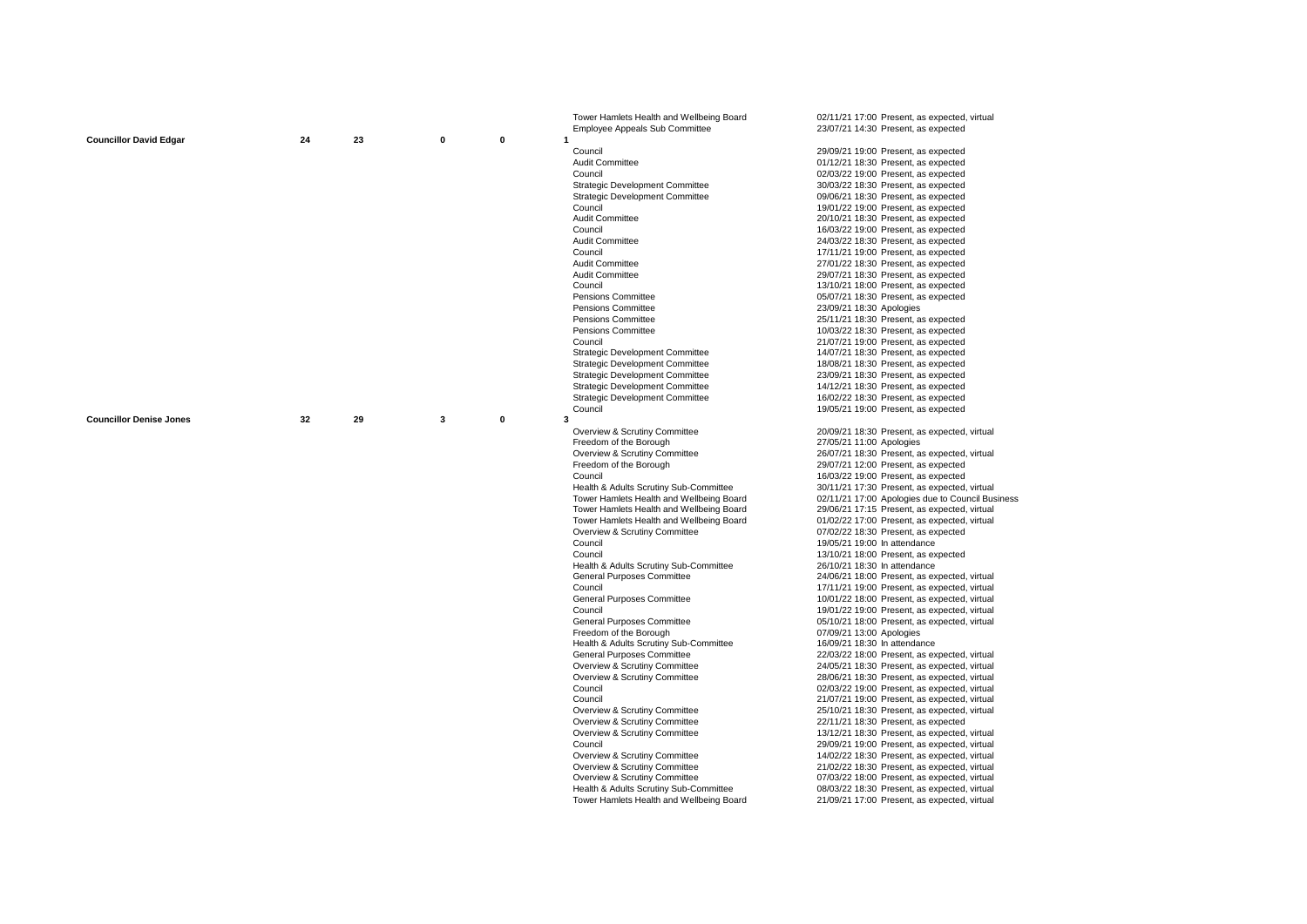| $\overline{2}$<br><b>Councillor Dipa Das</b><br>12<br>5<br>5<br>1<br>Council<br>21/07/21 19:00 Apologies<br>Council<br>29/09/21 19:00 Present, as expected<br>Council<br>13/10/21 18:00 Apologies<br>Council<br>17/11/21 19:00 Present, as expected, virtual<br>Council<br>19/01/22 19:00 Present, as expected<br>Council<br>02/03/22 19:00 Present, as expected, virtual<br>Council<br>16/03/22 19:00 Absent<br><b>Licensing Committee</b><br>25/05/21 17:30 Apologies<br><b>Licensing Committee</b><br>09/09/21 18:30 Present, as expected, virtual<br><b>Licensing Committee</b><br>11/10/21 18:00 Apologies |  |
|-----------------------------------------------------------------------------------------------------------------------------------------------------------------------------------------------------------------------------------------------------------------------------------------------------------------------------------------------------------------------------------------------------------------------------------------------------------------------------------------------------------------------------------------------------------------------------------------------------------------|--|
|                                                                                                                                                                                                                                                                                                                                                                                                                                                                                                                                                                                                                 |  |
|                                                                                                                                                                                                                                                                                                                                                                                                                                                                                                                                                                                                                 |  |
|                                                                                                                                                                                                                                                                                                                                                                                                                                                                                                                                                                                                                 |  |
|                                                                                                                                                                                                                                                                                                                                                                                                                                                                                                                                                                                                                 |  |
|                                                                                                                                                                                                                                                                                                                                                                                                                                                                                                                                                                                                                 |  |
|                                                                                                                                                                                                                                                                                                                                                                                                                                                                                                                                                                                                                 |  |
|                                                                                                                                                                                                                                                                                                                                                                                                                                                                                                                                                                                                                 |  |
|                                                                                                                                                                                                                                                                                                                                                                                                                                                                                                                                                                                                                 |  |
|                                                                                                                                                                                                                                                                                                                                                                                                                                                                                                                                                                                                                 |  |
|                                                                                                                                                                                                                                                                                                                                                                                                                                                                                                                                                                                                                 |  |
|                                                                                                                                                                                                                                                                                                                                                                                                                                                                                                                                                                                                                 |  |
|                                                                                                                                                                                                                                                                                                                                                                                                                                                                                                                                                                                                                 |  |
| <b>Licensing Committee</b><br>15/03/22 18:30 Absent                                                                                                                                                                                                                                                                                                                                                                                                                                                                                                                                                             |  |
| Council<br>19/05/21 19:00 In attendance                                                                                                                                                                                                                                                                                                                                                                                                                                                                                                                                                                         |  |
| <b>Strategic Development Committee</b><br>18/05/21 18:00 Apologies                                                                                                                                                                                                                                                                                                                                                                                                                                                                                                                                              |  |
| $\mathbf{2}$<br><b>Councillor Ehtasham Haque</b><br>27<br>15<br>$\mathbf{1}$<br>11                                                                                                                                                                                                                                                                                                                                                                                                                                                                                                                              |  |
| Council<br>19/05/21 19:00 Present, as expected                                                                                                                                                                                                                                                                                                                                                                                                                                                                                                                                                                  |  |
| Council                                                                                                                                                                                                                                                                                                                                                                                                                                                                                                                                                                                                         |  |
| 21/07/21 19:00 Present, as expected, virtual                                                                                                                                                                                                                                                                                                                                                                                                                                                                                                                                                                    |  |
| Council<br>29/09/21 19:00 Present, as expected, virtual                                                                                                                                                                                                                                                                                                                                                                                                                                                                                                                                                         |  |
| Council<br>13/10/21 18:00 Apologies                                                                                                                                                                                                                                                                                                                                                                                                                                                                                                                                                                             |  |
| Council<br>17/11/21 19:00 Present, as expected, virtual                                                                                                                                                                                                                                                                                                                                                                                                                                                                                                                                                         |  |
| Council<br>19/01/22 19:00 Present, as expected                                                                                                                                                                                                                                                                                                                                                                                                                                                                                                                                                                  |  |
| Council<br>02/03/22 19:00 Present, as expected, virtual                                                                                                                                                                                                                                                                                                                                                                                                                                                                                                                                                         |  |
| Council<br>16/03/22 19:00 Present, as expected, virtual                                                                                                                                                                                                                                                                                                                                                                                                                                                                                                                                                         |  |
| Housing & Regeneration Scrutiny Sub Committee<br>22/06/21 18:30 Present, as expected                                                                                                                                                                                                                                                                                                                                                                                                                                                                                                                            |  |
| Housing & Regeneration Scrutiny Sub Committee<br>09/09/21 18:30 Present, as expected                                                                                                                                                                                                                                                                                                                                                                                                                                                                                                                            |  |
| Housing & Regeneration Scrutiny Sub Committee<br>07/10/21 18:30 Present, as expected                                                                                                                                                                                                                                                                                                                                                                                                                                                                                                                            |  |
| Housing & Regeneration Scrutiny Sub Committee<br>19/10/21 18:30 Apologies                                                                                                                                                                                                                                                                                                                                                                                                                                                                                                                                       |  |
| Housing & Regeneration Scrutiny Sub Committee<br>02/12/21 18:30 Present, as expected                                                                                                                                                                                                                                                                                                                                                                                                                                                                                                                            |  |
|                                                                                                                                                                                                                                                                                                                                                                                                                                                                                                                                                                                                                 |  |
| Housing & Regeneration Scrutiny Sub Committee<br>15/03/22 18:30 Apologies                                                                                                                                                                                                                                                                                                                                                                                                                                                                                                                                       |  |
| Overview & Scrutiny Committee<br>24/05/21 18:30 Present, as expected, virtual                                                                                                                                                                                                                                                                                                                                                                                                                                                                                                                                   |  |
| Overview & Scrutiny Committee<br>28/06/21 18:30 Apologies                                                                                                                                                                                                                                                                                                                                                                                                                                                                                                                                                       |  |
| Overview & Scrutiny Committee<br>26/07/21 18:30 Present, as expected, virtual                                                                                                                                                                                                                                                                                                                                                                                                                                                                                                                                   |  |
| Overview & Scrutiny Committee<br>20/09/21 18:30 Present, as expected, virtual                                                                                                                                                                                                                                                                                                                                                                                                                                                                                                                                   |  |
| Overview & Scrutiny Committee<br>25/10/21 18:30 Present, as expected, virtual                                                                                                                                                                                                                                                                                                                                                                                                                                                                                                                                   |  |
| Overview & Scrutiny Committee<br>22/11/21 18:30 Apologies                                                                                                                                                                                                                                                                                                                                                                                                                                                                                                                                                       |  |
|                                                                                                                                                                                                                                                                                                                                                                                                                                                                                                                                                                                                                 |  |
| Overview & Scrutiny Committee<br>13/12/21 18:30 Apologies                                                                                                                                                                                                                                                                                                                                                                                                                                                                                                                                                       |  |
|                                                                                                                                                                                                                                                                                                                                                                                                                                                                                                                                                                                                                 |  |
| Overview & Scrutiny Committee<br>24/01/22 18:30 Apologies                                                                                                                                                                                                                                                                                                                                                                                                                                                                                                                                                       |  |
| Overview & Scrutiny Committee<br>07/02/22 18:30 Apologies                                                                                                                                                                                                                                                                                                                                                                                                                                                                                                                                                       |  |
| Overview & Scrutiny Committee<br>14/02/22 18:30 Apologies                                                                                                                                                                                                                                                                                                                                                                                                                                                                                                                                                       |  |
| Overview & Scrutiny Committee<br>21/02/22 18:30 Apologies                                                                                                                                                                                                                                                                                                                                                                                                                                                                                                                                                       |  |
| Overview & Scrutiny Committee<br>03/03/22 18:00 Absent                                                                                                                                                                                                                                                                                                                                                                                                                                                                                                                                                          |  |
| Overview & Scrutiny Committee<br>07/03/22 18:00 Apologies                                                                                                                                                                                                                                                                                                                                                                                                                                                                                                                                                       |  |
| <b>Strategic Development Committee</b><br>09/06/21 18:30 In attendance                                                                                                                                                                                                                                                                                                                                                                                                                                                                                                                                          |  |
| <b>Strategic Development Committee</b><br>14/07/21 18:30 In attendance                                                                                                                                                                                                                                                                                                                                                                                                                                                                                                                                          |  |
| <b>Councillor Eve McQuillan</b><br>22<br>$\overline{2}$<br>$\mathbf 0$<br>$\mathbf{2}$<br>24                                                                                                                                                                                                                                                                                                                                                                                                                                                                                                                    |  |
| <b>Licensing Sub Committee</b><br>25/01/22 18:30 Present, as expected                                                                                                                                                                                                                                                                                                                                                                                                                                                                                                                                           |  |
| Council<br>29/09/21 19:00 Present, as expected, virtual                                                                                                                                                                                                                                                                                                                                                                                                                                                                                                                                                         |  |
| <b>Licensing Sub Committee</b><br>16/12/21 18:30 Present, as expected                                                                                                                                                                                                                                                                                                                                                                                                                                                                                                                                           |  |
| 28/07/21 17:30 Present, as expected<br>Cabinet                                                                                                                                                                                                                                                                                                                                                                                                                                                                                                                                                                  |  |
| <b>Licensing Sub Committee</b><br>28/09/21 18:30 Present, as expected                                                                                                                                                                                                                                                                                                                                                                                                                                                                                                                                           |  |
| <b>Licensing Sub Committee</b><br>08/03/22 18:30 Present, as expected                                                                                                                                                                                                                                                                                                                                                                                                                                                                                                                                           |  |
| <b>Audit Committee</b><br>24/03/22 18:30 Present, as expected, virtual                                                                                                                                                                                                                                                                                                                                                                                                                                                                                                                                          |  |
| Council<br>16/03/22 19:00 Apologies                                                                                                                                                                                                                                                                                                                                                                                                                                                                                                                                                                             |  |
| Council                                                                                                                                                                                                                                                                                                                                                                                                                                                                                                                                                                                                         |  |
| 13/10/21 18:00 Present, as expected                                                                                                                                                                                                                                                                                                                                                                                                                                                                                                                                                                             |  |
| <b>Licensing Sub Committee</b><br>15/07/21 18:35 Present, as expected                                                                                                                                                                                                                                                                                                                                                                                                                                                                                                                                           |  |
| Council<br>02/03/22 19:00 Present, as expected                                                                                                                                                                                                                                                                                                                                                                                                                                                                                                                                                                  |  |
| Council<br>21/07/21 19:00 Present, as expected, virtual                                                                                                                                                                                                                                                                                                                                                                                                                                                                                                                                                         |  |
| Audit Committee<br>27/01/22 18:30 Present, as expected                                                                                                                                                                                                                                                                                                                                                                                                                                                                                                                                                          |  |
| <b>Licensing Sub Committee</b><br>08/02/22 18:30 Present, as expected                                                                                                                                                                                                                                                                                                                                                                                                                                                                                                                                           |  |
| Council<br>17/11/21 19:00 Apologies<br><b>Licensing Committee</b><br>15/03/22 18:30 Present, as expected, virtual                                                                                                                                                                                                                                                                                                                                                                                                                                                                                               |  |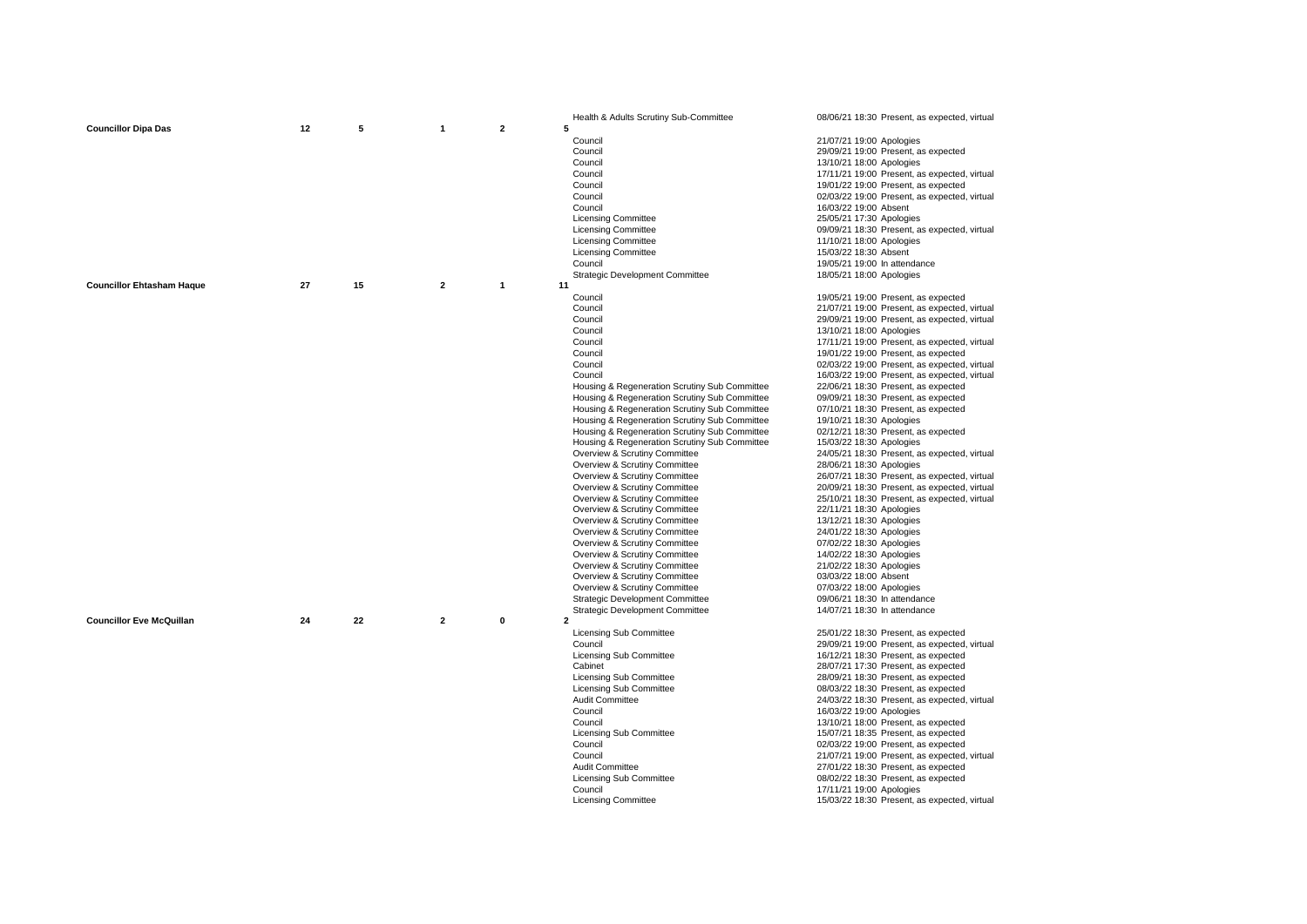|                                    |    |    |                |                | Audit Committee                                          | 01/12/21 18:30 Present, as expected, virtual |
|------------------------------------|----|----|----------------|----------------|----------------------------------------------------------|----------------------------------------------|
|                                    |    |    |                |                | Council                                                  | 19/01/22 19:00 Present, as expected          |
|                                    |    |    |                |                | Housing & Regeneration Scrutiny Sub Committee            | 22/06/21 18:30 In attendance, virtual        |
|                                    |    |    |                |                | <b>Licensing Committee</b>                               | 11/10/21 18:00 Present, as expected, virtual |
|                                    |    |    |                |                | Council                                                  | 19/05/21 19:00 Present, as expected, virtual |
|                                    |    |    |                |                | Licensing Sub Committee                                  | 29/06/21 18:30 Present, as expected          |
|                                    |    |    |                |                | Cabinet                                                  | 30/06/21 17:30 Present, as expected          |
|                                    |    |    |                |                | <b>Licensing Committee</b>                               | 09/09/21 18:30 Present, as expected          |
|                                    |    |    |                |                | <b>Licensing Committee</b>                               | 25/05/21 17:30 Present, as expected, virtual |
|                                    |    |    |                |                | Cabinet                                                  | 26/05/21 17:30 In attendance                 |
| <b>Councillor Faroque Ahmed</b>    | 28 | 23 | $\overline{1}$ | $\overline{2}$ | 3                                                        |                                              |
|                                    |    |    |                |                | Overview & Scrutiny Committee                            | 07/02/22 18:30 Present, as expected, virtual |
|                                    |    |    |                |                | Overview & Scrutiny Committee                            | 22/11/21 18:30 Apologies                     |
|                                    |    |    |                |                | Council                                                  | 02/03/22 19:00 Present, as expected          |
|                                    |    |    |                |                | Overview & Scrutiny Committee                            | 07/03/22 18:00 Present, as expected          |
|                                    |    |    |                |                | Overview & Scrutiny Committee                            | 28/06/21 18:30 Present, as expected          |
|                                    |    |    |                |                | Council                                                  | 29/09/21 19:00 Present, as expected, virtual |
|                                    |    |    |                |                | Council                                                  | 13/10/21 18:00 Present, as expected          |
|                                    |    |    |                |                | Health & Adults Scrutiny Sub-Committee                   | 26/10/21 18:30 Present, as expected          |
|                                    |    |    |                |                | Inner North East London Joint Health Overview & Scrutiny | 13/09/21 19:00 Absent                        |
|                                    |    |    |                |                | Council                                                  | 19/01/22 19:00 Present, as expected, virtual |
|                                    |    |    |                |                | Health & Adults Scrutiny Sub-Committee                   | 16/09/21 18:30 In attendance                 |
|                                    |    |    |                |                | Council                                                  | 17/11/21 19:00 Present, as expected, virtual |
|                                    |    |    |                |                |                                                          |                                              |
|                                    |    |    |                |                | Inner North East London Joint Health Overview & Scrutiny | 01/03/22 19:00 Apologies                     |
|                                    |    |    |                |                | Inner North East London Joint Health Overview & Scrutiny | 16/12/21 19:00 Absent                        |
|                                    |    |    |                |                | Health & Adults Scrutiny Sub-Committee                   | 08/06/21 18:30 Present, as expected, virtual |
|                                    |    |    |                |                | Council                                                  | 21/07/21 19:00 Present, as expected, virtual |
|                                    |    |    |                |                | Overview & Scrutiny Committee                            | 24/05/21 18:30 Present, as expected, virtual |
|                                    |    |    |                |                | Health & Adults Scrutiny Sub-Committee                   | 30/11/21 17:30 Present, as expected, virtual |
|                                    |    |    |                |                | Overview & Scrutiny Committee                            | 26/07/21 18:30 Present, as expected, virtual |
|                                    |    |    |                |                | Overview & Scrutiny Committee                            | 20/09/21 18:30 Present, as expected, virtual |
|                                    |    |    |                |                | Overview & Scrutiny Committee                            | 25/10/21 18:30 Present, as expected, virtual |
|                                    |    |    |                |                | Health & Adults Scrutiny Sub-Committee                   | 08/03/22 18:30 Present, as expected          |
|                                    |    |    |                |                | Overview & Scrutiny Committee                            | 13/12/21 18:30 Present, as expected          |
|                                    |    |    |                |                | Overview & Scrutiny Committee                            | 24/01/22 18:30 Apologies                     |
|                                    |    |    |                |                | Council                                                  | 19/05/21 19:00 Present, as expected, virtual |
|                                    |    |    |                |                | Overview & Scrutiny Committee                            | 14/02/22 18:30 Present, as expected          |
|                                    |    |    |                |                | Overview & Scrutiny Committee                            | 21/02/22 18:30 Present, as expected, virtual |
|                                    |    |    |                |                | Overview & Scrutiny Committee                            | 03/03/22 18:00 Present, as expected          |
|                                    |    |    |                |                | Council                                                  | 16/03/22 19:00 Present, as expected          |
| Councillor Gabriela Salva Macallan | 39 | 35 | $\overline{2}$ | $\mathbf 0$    | 4                                                        |                                              |
|                                    |    |    |                |                | Cabinet                                                  | 15/12/21 17:30 In attendance                 |
|                                    |    |    |                |                | Tower Hamlets Health and Wellbeing Board                 | 01/02/22 17:00 Present, as expected, virtual |
|                                    |    |    |                |                | Appointments Sub Committee                               | 14/09/21 15:00 Present, as expected          |
|                                    |    |    |                |                | Council                                                  | 02/03/22 19:00 Present, as expected          |
|                                    |    |    |                |                | Health & Adults Scrutiny Sub-Committee                   | 08/03/22 18:30 Present, as expected          |
|                                    |    |    |                |                | Council                                                  | 13/10/21 18:00 Apologies                     |
|                                    |    |    |                |                | Inner North East London Joint Health Overview & Scrutiny | 13/09/21 19:00 Present, as expected          |
|                                    |    |    |                |                | Children and Education Scrutiny Sub-Committee            | 02/09/21 18:30 Present, as expected, virtual |
|                                    |    |    |                |                | Overview & Scrutiny Committee                            | 20/09/21 18:30 Present, as expected, virtual |
|                                    |    |    |                |                | Health & Adults Scrutiny Sub-Committee                   | 26/10/21 18:30 Present, as expected          |
|                                    |    |    |                |                | Council                                                  | 29/09/21 19:00 Present, as expected          |
|                                    |    |    |                |                | Children and Education Scrutiny Sub-Committee            | 08/12/21 16:30 Present, as expected, virtual |
|                                    |    |    |                |                | Health & Adults Scrutiny Sub-Committee                   | 30/11/21 17:30 Present, as expected, virtual |
|                                    |    |    |                |                | Overview & Scrutiny Committee                            | 07/03/22 18:00 Present, as expected          |
|                                    |    |    |                |                | Overview & Scrutiny Committee                            | 25/10/21 18:30 Present, as expected          |
|                                    |    |    |                |                | Council                                                  | 19/01/22 19:00 Present, as expected          |
|                                    |    |    |                |                | Council                                                  | 16/03/22 19:00 Apologies                     |
|                                    |    |    |                |                | Council                                                  | 21/07/21 19:00 Present, as expected          |
|                                    |    |    |                |                | Council                                                  | 17/11/21 19:00 Present, as expected          |
|                                    |    |    |                |                | Inner North East London Joint Health Overview & Scrutiny | 16/12/21 19:00 Present, as expected          |
|                                    |    |    |                |                | Health & Adults Scrutiny Sub-Committee                   | 08/06/21 18:30 Present, as expected          |
|                                    |    |    |                |                |                                                          |                                              |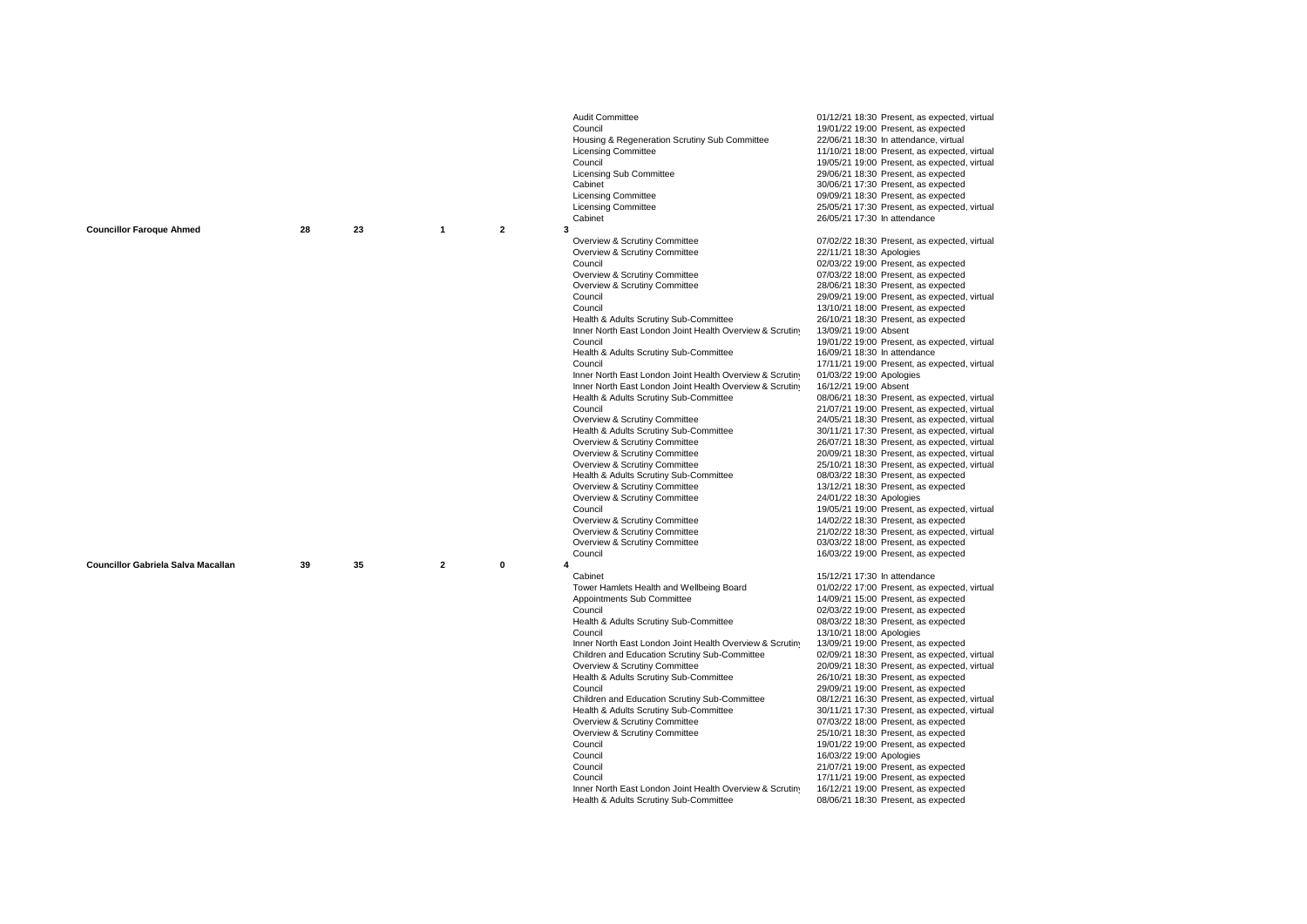|                               |    |                |             |               | Children and Education Scrutiny Sub-Committee            | 21/10/21 16:30 Present, as expected              |
|-------------------------------|----|----------------|-------------|---------------|----------------------------------------------------------|--------------------------------------------------|
|                               |    |                |             |               | Children and Education Scrutiny Sub-Committee            | 28/02/22 16:30 Present, as expected, virtual     |
|                               |    |                |             |               | Council                                                  | 19/05/21 19:00 Present, as expected, virtual     |
|                               |    |                |             |               | Health & Adults Scrutiny Sub-Committee                   | 16/09/21 18:30 In attendance                     |
|                               |    |                |             |               | Appointments Sub Committee                               | 01/10/21 09:30 Present, as expected              |
|                               |    |                |             |               | Overview & Scrutiny Committee                            | 24/05/21 18:30 Present, as expected              |
|                               |    |                |             |               | Overview & Scrutiny Committee                            | 28/06/21 18:30 Present, as expected, virtual     |
|                               |    |                |             |               | Overview & Scrutiny Committee                            | 26/07/21 18:30 Present, as expected, virtual     |
|                               |    |                |             |               | Overview & Scrutiny Committee                            | 22/11/21 18:30 Present, as expected, virtual     |
|                               |    |                |             |               | Overview & Scrutiny Committee                            | 13/12/21 18:30 Present, as expected, virtual     |
|                               |    |                |             |               | Overview & Scrutiny Committee                            | 24/01/22 18:30 Present, as expected              |
|                               |    |                |             |               | Overview & Scrutiny Committee                            | 07/02/22 18:30 Present, as expected              |
|                               |    |                |             |               | Overview & Scrutiny Committee                            | 14/02/22 18:30 Present, as expected              |
|                               |    |                |             |               | Overview & Scrutiny Committee                            | 21/02/22 18:30 Present, as expected, virtual     |
|                               |    |                |             |               | Overview & Scrutiny Committee                            | 03/03/22 18:00 Present, as expected              |
|                               |    |                |             |               | Inner North East London Joint Health Overview & Scrutiny | 01/03/22 19:00 Apologies                         |
|                               |    |                |             |               | Tower Hamlets Health and Wellbeing Board                 | 29/06/21 17:15 Present, as expected, virtual     |
|                               |    |                |             |               | Tower Hamlets Health and Wellbeing Board                 | 21/09/21 17:00 Present, as expected, virtual     |
|                               |    |                |             |               | Tower Hamlets Health and Wellbeing Board                 | 02/11/21 17:00 Apologies due to Council Business |
|                               |    |                |             |               | Children and Education Scrutiny Sub-Committee            | 21/06/21 16:30 Present, as expected, virtual     |
| <b>Councillor Harun Miah</b>  | 8  | $\overline{7}$ | $\mathbf 0$ | $\bf{0}$<br>1 |                                                          |                                                  |
|                               |    |                |             |               | Council                                                  | 21/07/21 19:00 Present, as expected              |
|                               |    |                |             |               | Council                                                  | 29/09/21 19:00 Present, as expected              |
|                               |    |                |             |               | Council                                                  | 13/10/21 18:00 Apologies                         |
|                               |    |                |             |               | Council                                                  | 17/11/21 19:00 Present, as expected              |
|                               |    |                |             |               | Council                                                  | 19/01/22 19:00 Present, as expected              |
|                               |    |                |             |               | Council                                                  | 02/03/22 19:00 Present, as expected              |
|                               |    |                |             |               | Council                                                  | 16/03/22 19:00 Present, as expected              |
|                               |    |                |             |               | Council                                                  | 19/05/21 19:00 Present, as expected              |
| <b>Councillor Helal Uddin</b> | 24 | 17             | $\mathbf 0$ | $\mathbf 0$   | $\overline{7}$                                           |                                                  |
|                               |    |                |             |               | Children and Education Scrutiny Sub-Committee            | 08/12/21 16:30 Present, as expected, virtual     |
|                               |    |                |             |               | Appointments Sub Committee                               | 21/10/21 09:30 Present, as expected              |
|                               |    |                |             |               | General Purposes Committee                               | 10/01/22 18:00 Present, as expected              |
|                               |    |                |             |               | Council                                                  | 29/09/21 19:00 Present, as expected, virtual     |
|                               |    |                |             |               | Council                                                  | 13/10/21 18:00 Present, as expected              |
|                               |    |                |             |               | Council                                                  | 17/11/21 19:00 Present, as expected              |
|                               |    |                |             |               | Council                                                  | 19/01/22 19:00 Present, as expected, virtual     |
|                               |    |                |             |               | Council                                                  | 02/03/22 19:00 Present, as expected              |
|                               |    |                |             |               | Council                                                  | 16/03/22 19:00 Present, as expected              |
|                               |    |                |             |               | General Purposes Committee                               | 24/06/21 18:00 Present, as expected              |
|                               |    |                |             |               | General Purposes Committee                               | 05/10/21 18:00 Present, as expected              |
|                               |    |                |             |               | Children and Education Scrutiny Sub-Committee            | 02/09/21 18:30 Apologies                         |
|                               |    |                |             |               | General Purposes Committee                               | 22/03/22 18:00 Present, as expected              |
|                               |    |                |             |               | Housing & Regeneration Scrutiny Sub Committee            | 22/06/21 18:30 Present, as expected, virtual     |
|                               |    |                |             |               | Housing & Regeneration Scrutiny Sub Committee            | 09/09/21 18:30 Present, as expected, virtual     |
|                               |    |                |             |               | Housing & Regeneration Scrutiny Sub Committee            | 07/10/21 18:30 Present, as expected, virtual     |
|                               |    |                |             |               | Housing & Regeneration Scrutiny Sub Committee            | 19/10/21 18:30 Apologies                         |
|                               |    |                |             |               | Housing & Regeneration Scrutiny Sub Committee            | 02/12/21 18:30 Apologies                         |
|                               |    |                |             |               | Housing & Regeneration Scrutiny Sub Committee            | 15/03/22 18:30 Apologies                         |
|                               |    |                |             |               | Children and Education Scrutiny Sub-Committee            | 28/02/22 16:30 Apologies                         |
|                               |    |                |             |               | Council                                                  | 19/05/21 19:00 Present, as expected, virtual     |
|                               |    |                |             |               | Children and Education Scrutiny Sub-Committee            | 21/10/21 16:30 Apologies                         |
|                               |    |                |             |               | Council                                                  | 21/07/21 19:00 Present, as expected, virtual     |
|                               |    |                |             |               | Children and Education Scrutiny Sub-Committee            | 21/06/21 16:30 Apologies                         |
| <b>Councillor James King</b>  | 20 | 13             | $\mathbf 0$ | 0             | $\overline{7}$                                           |                                                  |
|                               |    |                |             |               | Audit Committee                                          | 27/01/22 18:30 Apologies                         |
|                               |    |                |             |               | <b>Standards Advisory Committee</b>                      | 10/02/22 18:30 Present, as expected, virtual     |
|                               |    |                |             |               | Council                                                  | 19/05/21 19:00 Present, as expected, virtual     |
|                               |    |                |             |               | Council                                                  | 21/07/21 19:00 Present, as expected, virtual     |
|                               |    |                |             |               | Council                                                  | 29/09/21 19:00 Apologies                         |
|                               |    |                |             |               | Council                                                  | 13/10/21 18:00 Present, as expected              |
|                               |    |                |             |               | Council                                                  | 17/11/21 19:00 Present, as expected, virtual     |
|                               |    |                |             |               |                                                          |                                                  |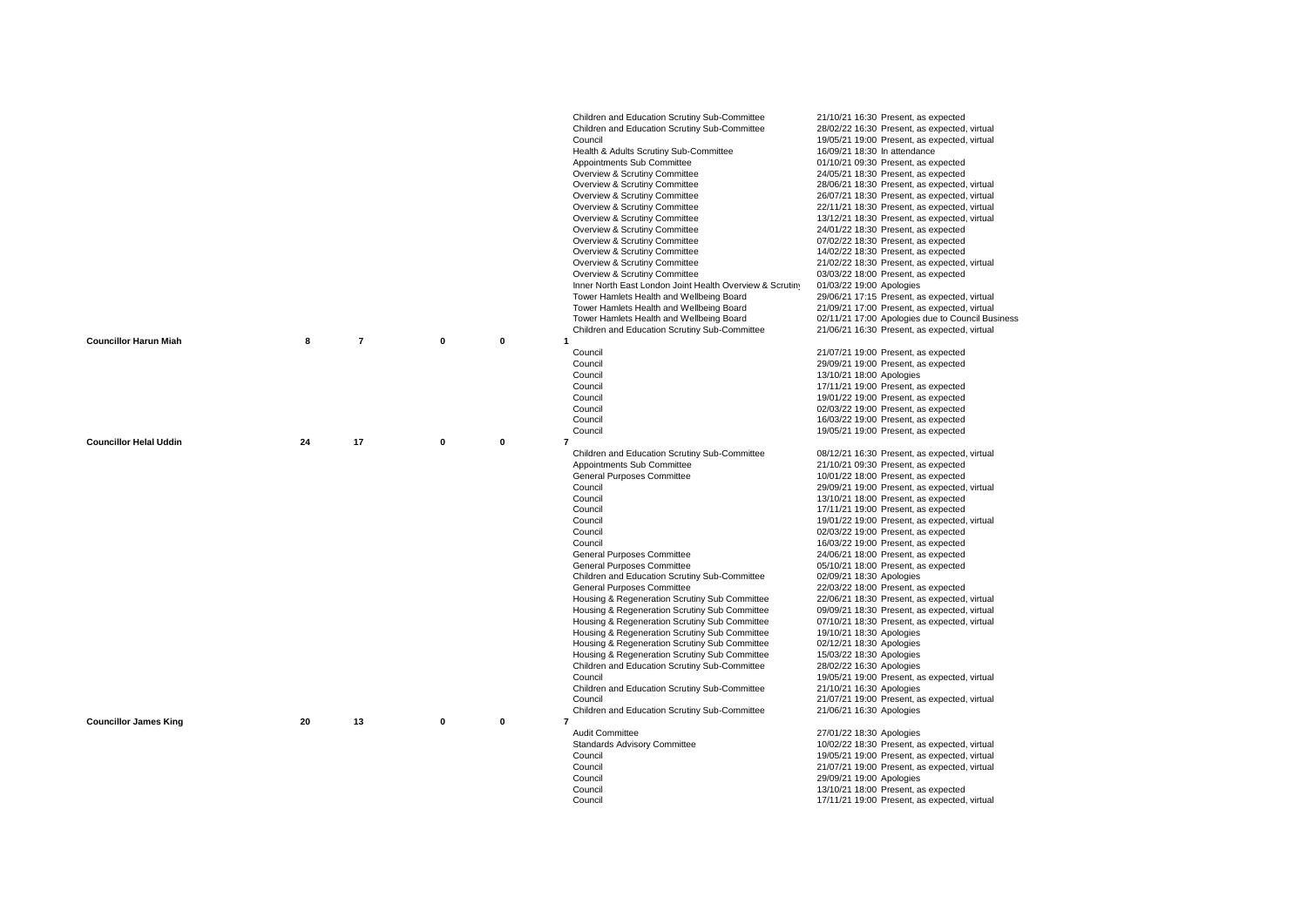|                                   |    |    |                |                  | Council                                       | 19/01/22 19:00 Present, as expected, virtual                                        |
|-----------------------------------|----|----|----------------|------------------|-----------------------------------------------|-------------------------------------------------------------------------------------|
|                                   |    |    |                |                  | Council                                       | 02/03/22 19:00 Present, as expected                                                 |
|                                   |    |    |                |                  | Council                                       | 16/03/22 19:00 Present, as expected, virtual                                        |
|                                   |    |    |                |                  | Audit Committee                               | 01/12/21 18:30 Present, as expected, virtual                                        |
|                                   |    |    |                |                  | Audit Committee                               | 20/10/21 18:30 Apologies                                                            |
|                                   |    |    |                |                  | <b>Audit Committee</b>                        | 29/07/21 18:30 Present, as expected, virtual                                        |
|                                   |    |    |                |                  | Pensions Committee                            | 25/11/21 18:30 Present, as expected, virtual                                        |
|                                   |    |    |                |                  | Pensions Committee                            | 10/03/22 18:30 Apologies                                                            |
|                                   |    |    |                |                  | <b>Standards Advisory Committee</b>           | 01/07/21 18:00 Present, as expected                                                 |
|                                   |    |    |                |                  | Standards Advisory Committee                  | 30/09/21 18:00 Apologies                                                            |
|                                   |    |    |                |                  | Standards Advisory Committee                  | 25/11/21 18:30 Apologies                                                            |
|                                   |    |    |                |                  | Audit Committee                               | 24/03/22 18:30 Apologies                                                            |
|                                   |    |    |                |                  | <b>Strategic Development Committee</b>        | 14/12/21 18:30 Present, as expected                                                 |
| <b>Councillor John Pierce</b>     | 3  | 0  | 0              | 0                | 3                                             |                                                                                     |
|                                   |    |    |                |                  | Council                                       | 19/05/21 19:00 Apologies                                                            |
|                                   |    |    |                |                  | <b>Strategic Development Committee</b>        |                                                                                     |
|                                   |    |    |                |                  |                                               | 18/05/21 18:00 Apologies                                                            |
| <b>Councillor Kabir Ahmed</b>     | 14 | 13 | $\overline{2}$ | $\mathbf 0$<br>1 | <b>Strategic Development Committee</b>        | 09/06/21 18:30 Apologies                                                            |
|                                   |    |    |                |                  |                                               |                                                                                     |
|                                   |    |    |                |                  | Council                                       | 17/11/21 19:00 Present, as expected                                                 |
|                                   |    |    |                |                  | Council                                       | 29/09/21 19:00 Present, as expected                                                 |
|                                   |    |    |                |                  | Council                                       | 13/10/21 18:00 Present, as expected                                                 |
|                                   |    |    |                |                  | Cabinet                                       | 08/09/21 17:30 In attendance                                                        |
|                                   |    |    |                |                  | Council                                       | 19/01/22 19:00 Present, as expected                                                 |
|                                   |    |    |                |                  | Council                                       | 02/03/22 19:00 Present, as expected                                                 |
|                                   |    |    |                |                  | Council                                       | 16/03/22 19:00 Present, as expected                                                 |
|                                   |    |    |                |                  | Development Committee                         | 06/01/22 18:30 Present, as expected                                                 |
|                                   |    |    |                |                  | Development Committee                         | 03/02/22 18:30 Present, as expected, virtual                                        |
|                                   |    |    |                |                  | <b>Development Committee</b>                  | 21/03/22 18:30 Present, as expected                                                 |
|                                   |    |    |                |                  | Health & Adults Scrutiny Sub-Committee        | 30/11/21 17:30 Present, as expected, virtual                                        |
|                                   |    |    |                |                  | Health & Adults Scrutiny Sub-Committee        | 08/03/22 18:30 Apologies due to Council Business                                    |
|                                   |    |    |                |                  | Overview & Scrutiny Committee                 | 03/03/22 18:00 In attendance, virtual                                               |
|                                   |    |    |                |                  |                                               |                                                                                     |
|                                   |    |    |                |                  | <b>Strategic Development Committee</b>        | 14/12/21 18:30 Present, as expected                                                 |
|                                   |    |    |                |                  | Strategic Development Committee               | 16/02/22 18:30 Present, as expected                                                 |
|                                   |    |    |                |                  | <b>Strategic Development Committee</b>        | 30/03/22 18:30 Present, as expected                                                 |
| <b>Councillor Kahar Chowdhury</b> | 30 | 23 | $\overline{2}$ | 0                | $\overline{\phantom{a}}$                      |                                                                                     |
|                                   |    |    |                |                  | Cabinet                                       | 18/01/22 17:30 Present, as expected                                                 |
|                                   |    |    |                |                  | <b>Strategic Development Committee</b>        | 23/09/21 18:30 Present, as expected                                                 |
|                                   |    |    |                |                  | Cabinet                                       | 15/12/21 17:30 Present, as expected, virtual                                        |
|                                   |    |    |                |                  | <b>Strategic Development Committee</b>        | 18/08/21 18:30 Apologies                                                            |
|                                   |    |    |                |                  | Council                                       | 17/11/21 19:00 Present, as expected                                                 |
|                                   |    |    |                |                  | Cabinet                                       |                                                                                     |
|                                   |    |    |                |                  | Council                                       | 22/09/21 17:30 Present, as expected, virtual                                        |
|                                   |    |    |                |                  | Cabinet                                       | 16/03/22 19:00 Present, as expected<br>09/03/22 17:30 Apologies                     |
|                                   |    |    |                |                  |                                               |                                                                                     |
|                                   |    |    |                |                  | King George's Field Charity Board             | 03/03/22 15:15 Apologies                                                            |
|                                   |    |    |                |                  | King George's Field Charity Board<br>Council  | 15/12/21 19:00 Apologies                                                            |
|                                   |    |    |                |                  |                                               | 02/03/22 19:00 Present, as expected                                                 |
|                                   |    |    |                |                  | Cabinet                                       | 27/10/21 17:30 Present, as expected, virtual                                        |
|                                   |    |    |                |                  | <b>Strategic Development Committee</b>        | 14/07/21 18:30 Present, as expected                                                 |
|                                   |    |    |                |                  | Children and Education Scrutiny Sub-Committee | 21/10/21 16:30 In attendance, virtual                                               |
|                                   |    |    |                |                  | <b>Strategic Development Committee</b>        | 09/06/21 18:30 Present, as expected                                                 |
|                                   |    |    |                |                  | Council                                       | 19/01/22 19:00 Present, as expected, virtual                                        |
|                                   |    |    |                |                  | Grants Determination (Cabinet) Sub-Committee  | 27/10/21 13:30 Present, as expected                                                 |
|                                   |    |    |                |                  | Council                                       | 21/07/21 19:00 Present, as expected, virtual                                        |
|                                   |    |    |                |                  | <b>Strategic Development Committee</b>        | 30/03/22 18:30 Present, as expected                                                 |
|                                   |    |    |                |                  | Council                                       | 29/09/21 19:00 Present, as expected                                                 |
|                                   |    |    |                |                  | Development Committee                         | 23/08/21 18:30 Present, as expected                                                 |
|                                   |    |    |                |                  | King George's Field Charity Board             | 15/09/21 17:30 Apologies                                                            |
|                                   |    |    |                |                  | Council                                       | 19/05/21 19:00 Present, as expected, virtual                                        |
|                                   |    |    |                |                  | Development Committee                         | 14/09/21 18:30 Present, as expected                                                 |
|                                   |    |    |                |                  | King George's Field Charity Board             | 23/03/22 17:30 Apologies                                                            |
|                                   |    |    |                |                  | Council<br>Cabinet                            | 13/10/21 18:00 Present, as expected<br>08/09/21 17:30 Present, as expected, virtual |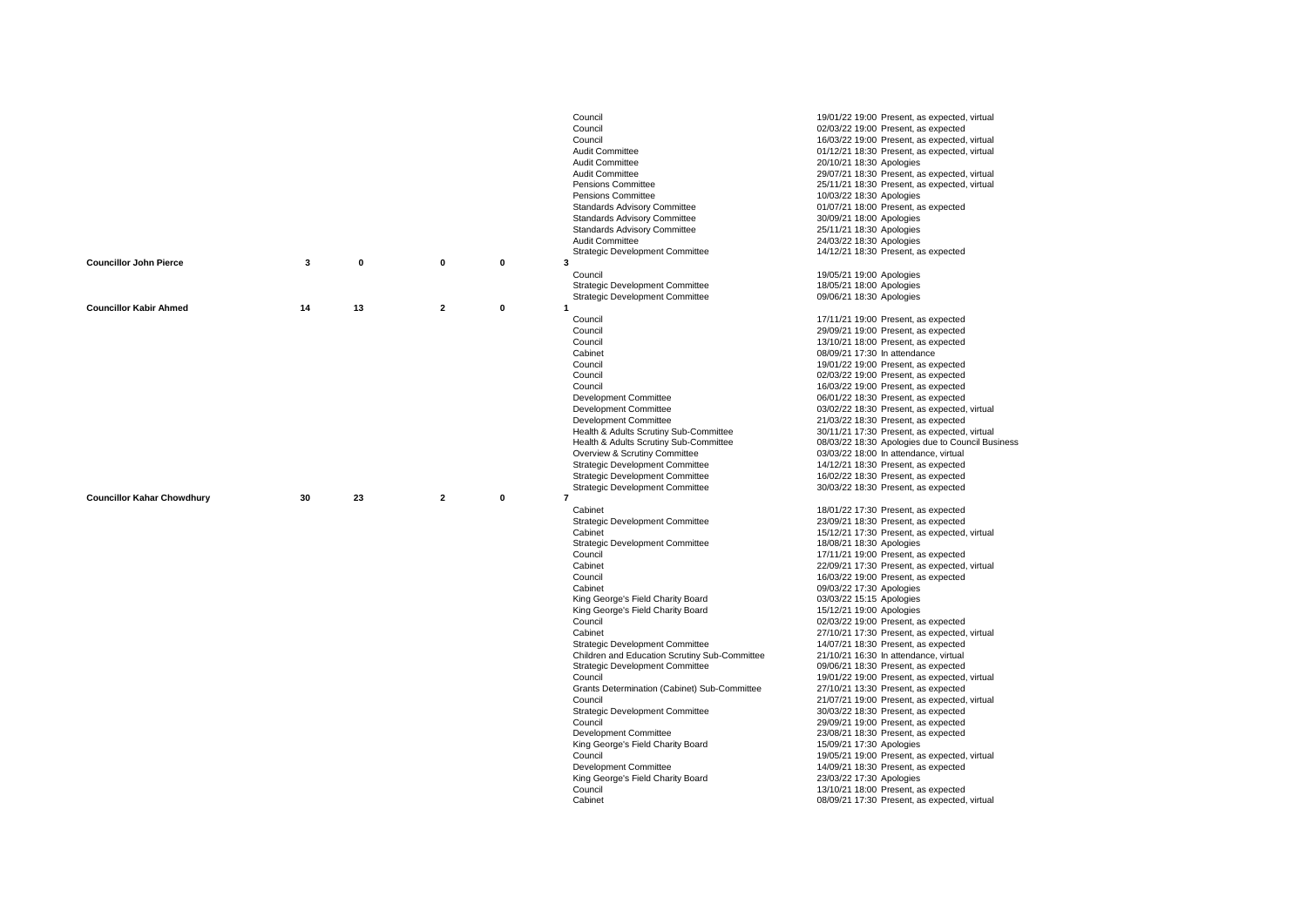|                                 |    |    |                |             | Overview & Scrutiny Committee          | 25/10/21 18:30 In attendance, virtual         |                                       |
|---------------------------------|----|----|----------------|-------------|----------------------------------------|-----------------------------------------------|---------------------------------------|
|                                 |    |    |                |             | Cabinet                                | 09/02/22 17:30 Apologies                      |                                       |
|                                 |    |    |                |             | Cabinet                                | 24/11/21 17:30 Present, as expected           |                                       |
|                                 |    |    |                |             | Strategic Development Committee        | 14/12/21 18:30 Present, as expected           |                                       |
|                                 |    |    |                |             | Strategic Development Committee        | 16/02/22 18:30 Present, as expected           |                                       |
| <b>Councillor Kevin Brady</b>   | 31 | 26 | 0              | 0           | 5                                      |                                               |                                       |
|                                 |    |    |                |             | Council                                | 17/11/21 19:00 Present, as expected, virtual  |                                       |
|                                 |    |    |                |             | <b>Pensions Committee</b>              | 23/09/21 18:30 Apologies                      |                                       |
|                                 |    |    |                |             | <b>Licensing Committee</b>             | 25/05/21 17:30 Present, as expected, virtual  |                                       |
|                                 |    |    |                |             | Council                                | 16/03/22 19:00 Present, as expected           |                                       |
|                                 |    |    |                |             | <b>Licensing Committee</b>             | 15/03/22 18:30 Apologies                      |                                       |
|                                 |    |    |                |             | Licensing Sub Committee                | 29/06/21 18:30 Present, as expected           |                                       |
|                                 |    |    |                |             | <b>Licensing Sub Committee</b>         | 15/07/21 18:35 Present, as expected           |                                       |
|                                 |    |    |                |             | Licensing Sub Committee                | 09/11/21 18:30 Present, as expected           |                                       |
|                                 |    |    |                |             | Licensing Sub Committee                | 25/01/22 18:30 Present, as expected           |                                       |
|                                 |    |    |                |             | Licensing Sub Committee                | 08/02/22 18:30 Present, as expected           |                                       |
|                                 |    |    |                |             | Licensing Sub Committee                | 08/03/22 18:30 Present, as expected           |                                       |
|                                 |    |    |                |             | <b>Licensing Committee</b>             | 11/10/21 18:00 Present, as expected, virtual  |                                       |
|                                 |    |    |                |             | Council                                | 19/01/22 19:00 Present, as expected, virtual  |                                       |
|                                 |    |    |                |             | Development Committee                  | 14/09/21 18:30 Present, as expected           |                                       |
|                                 |    |    |                |             | <b>Audit Committee</b>                 | 20/10/21 18:30 Apologies                      |                                       |
|                                 |    |    |                |             | Development Committee                  | 06/01/22 18:30 Apologies, sent representative | Substituted by Councillor Tarik Khan  |
|                                 |    |    |                |             | Development Committee                  | 21/03/22 18:30 Present, as expected           |                                       |
|                                 |    |    |                |             | Council                                | 19/05/21 19:00 Present, as expected, virtual  |                                       |
|                                 |    |    |                |             | <b>Licensing Committee</b>             | 09/09/21 18:30 Present, as expected           |                                       |
|                                 |    |    |                |             | Council                                | 13/10/21 18:00 Present, as expected           |                                       |
|                                 |    |    |                |             | Council                                | 21/07/21 19:00 Present, as expected           |                                       |
|                                 |    |    |                |             | Audit Committee                        | 29/07/21 18:30 Present, as expected           |                                       |
|                                 |    |    |                |             | Council                                | 02/03/22 19:00 Present, as expected           |                                       |
|                                 |    |    |                |             | Development Committee                  | 03/02/22 18:30 Present, as expected           |                                       |
|                                 |    |    |                |             | Pensions Committee                     | 05/07/21 18:30 Present, as expected, virtual  |                                       |
|                                 |    |    |                |             | Council                                | 29/09/21 19:00 Present, as expected, virtual  |                                       |
|                                 |    |    |                |             | Strategic Development Committee        | 18/05/21 18:00 Present, as expected           |                                       |
|                                 |    |    |                |             | Strategic Development Committee        | 23/09/21 18:30 Apologies                      |                                       |
|                                 |    |    |                |             | <b>Strategic Development Committee</b> | 14/12/21 18:30 Present, as expected           |                                       |
|                                 |    |    |                |             | <b>Strategic Development Committee</b> | 16/02/22 18:30 Present, as expected           |                                       |
|                                 |    |    |                |             | <b>Strategic Development Committee</b> | 30/03/22 18:30 Present, as expected           |                                       |
| <b>Councillor Kyrsten Perry</b> | 26 | 15 | $\overline{2}$ | $\mathbf 0$ | 11                                     |                                               |                                       |
|                                 |    |    |                |             | Development Committee                  | 21/03/22 18:30 Apologies                      |                                       |
|                                 |    |    |                |             | Council                                | 21/07/21 19:00 Present, as expected, virtual  |                                       |
|                                 |    |    |                |             | <b>Strategic Development Committee</b> | 30/03/22 18:30 In attendance, virtual         |                                       |
|                                 |    |    |                |             | <b>Licensing Committee</b>             | 11/10/21 18:00 Apologies                      |                                       |
|                                 |    |    |                |             | Licensing Committee                    | 09/09/21 18:30 Present, as expected, virtual  |                                       |
|                                 |    |    |                |             | Development Committee                  | 14/09/21 18:30 Apologies                      |                                       |
|                                 |    |    |                |             | Development Committee                  | 23/08/21 18:30 Present, as expected           |                                       |
|                                 |    |    |                |             | Council                                | 02/03/22 19:00 Present, as expected           |                                       |
|                                 |    |    |                |             | Development Committee                  | 06/01/22 18:30 Apologies                      |                                       |
|                                 |    |    |                |             | Development Committee                  | 03/02/22 18:30 Apologies, sent representative | Substituted by Councillor David Edgar |
|                                 |    |    |                |             | Council                                | 17/11/21 19:00 Present, as expected           |                                       |
|                                 |    |    |                |             | Audit Committee                        | 27/01/22 18:30 Apologies                      |                                       |
|                                 |    |    |                |             | <b>Licensing Committee</b>             | 15/03/22 18:30 Present, as expected, virtual  |                                       |
|                                 |    |    |                |             | Licensing Sub Committee                | 15/07/21 18:35 Present, as expected           |                                       |
|                                 |    |    |                |             | Council                                | 19/05/21 19:00 Present, as expected, virtual  |                                       |
|                                 |    |    |                |             | Council                                | 29/09/21 19:00 Apologies                      |                                       |
|                                 |    |    |                |             | Council                                | 19/01/22 19:00 Apologies                      |                                       |
|                                 |    |    |                |             | Audit Committee                        | 29/07/21 18:30 Present, as expected, virtual  |                                       |
|                                 |    |    |                |             | Council                                | 16/03/22 19:00 Apologies                      |                                       |
|                                 |    |    |                |             | Audit Committee                        | 24/03/22 18:30 Apologies                      |                                       |
|                                 |    |    |                |             | Council                                | 13/10/21 18:00 Apologies                      |                                       |
|                                 |    |    |                |             | <b>Audit Committee</b>                 | 20/10/21 18:30 Present, as expected, virtual  |                                       |
|                                 |    |    |                |             | Pensions Committee                     | 05/07/21 18:30 Present, as expected           |                                       |
|                                 |    |    |                |             | Pensions Committee                     | 23/09/21 18:30 Present, as expected           |                                       |
|                                 |    |    |                |             |                                        |                                               |                                       |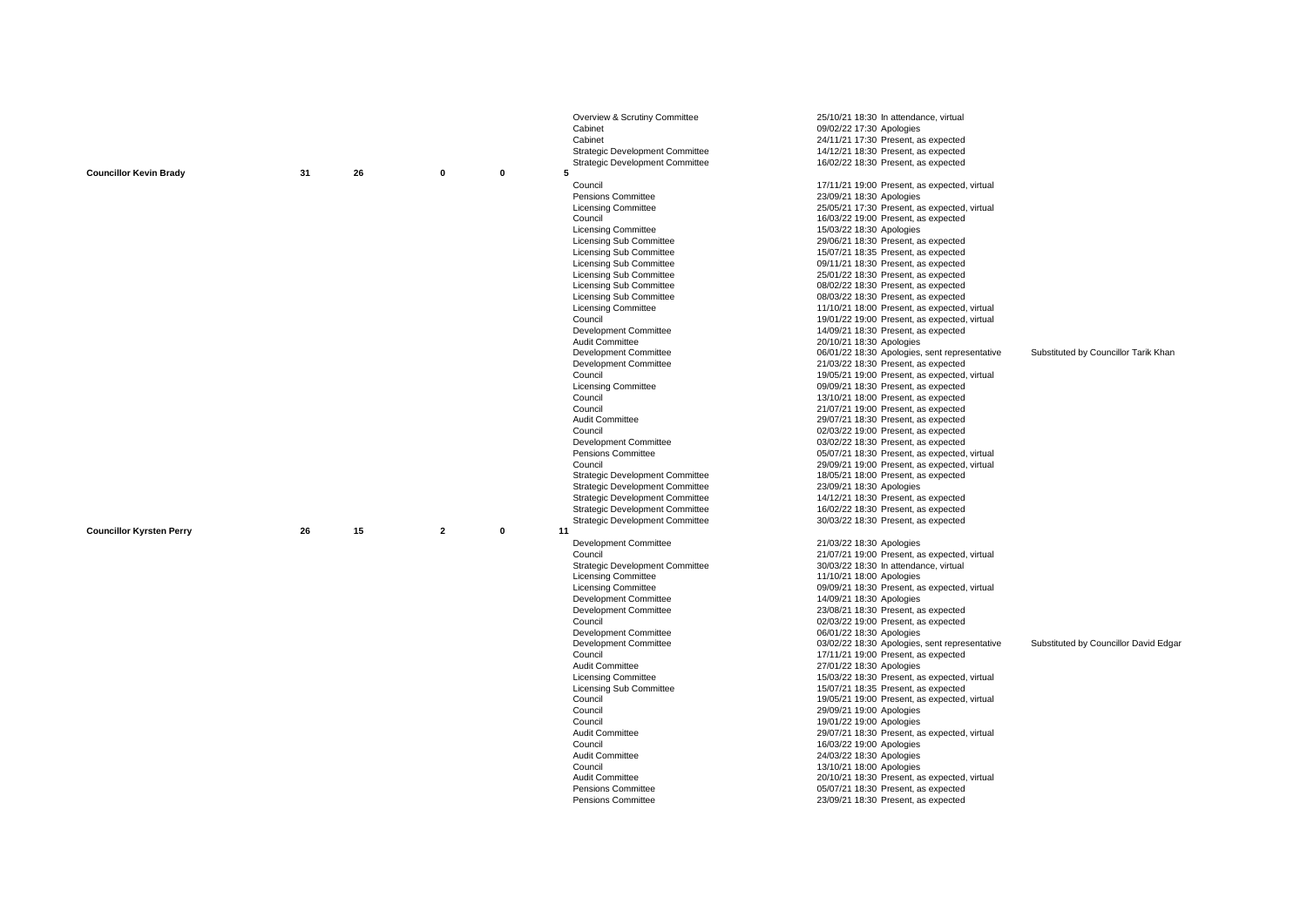|                                 |    |    |              |   | Pensions Committee                                             | 25/11/21 18:30 Present, as expected                                      |                                       |
|---------------------------------|----|----|--------------|---|----------------------------------------------------------------|--------------------------------------------------------------------------|---------------------------------------|
|                                 |    |    |              |   | Pensions Committee                                             | 10/03/22 18:30 Present, as expected                                      |                                       |
|                                 |    |    |              |   | <b>Strategic Development Committee</b>                         | 09/06/21 18:30 In attendance, virtual                                    |                                       |
| <b>Councillor Leema Qureshi</b> | 36 | 31 | 5            | 0 | Audit Committee<br>5                                           | 01/12/21 18:30 Present, as expected                                      |                                       |
|                                 |    |    |              |   | Audit Committee                                                | 20/10/21 18:30 Present, as expected, virtual                             |                                       |
|                                 |    |    |              |   | Health & Adults Scrutiny Sub-Committee                         | 08/03/22 18:30 In attendance, virtual                                    |                                       |
|                                 |    |    |              |   | Council                                                        | 16/03/22 19:00 Present, as expected                                      |                                       |
|                                 |    |    |              |   | Appointments Sub Committee                                     | 17/06/21 09:30 Present, as expected                                      |                                       |
|                                 |    |    |              |   | Overview & Scrutiny Committee                                  | 07/03/22 18:00 Present, as expected                                      |                                       |
|                                 |    |    |              |   | Overview & Scrutiny Committee                                  | 26/07/21 18:30 Present, as expected, virtual                             |                                       |
|                                 |    |    |              |   | Audit Committee                                                | 24/03/22 18:30 Present, as expected                                      |                                       |
|                                 |    |    |              |   | Grants Determination (Cabinet) Sub-Committee                   | 27/10/21 13:30 In attendance, virtual                                    |                                       |
|                                 |    |    |              |   | Overview & Scrutiny Committee                                  | 07/02/22 18:30 Present, as expected, virtual                             |                                       |
|                                 |    |    |              |   | <b>Audit Committee</b>                                         | 29/07/21 18:30 Present, as expected, virtual                             |                                       |
|                                 |    |    |              |   | Overview & Scrutiny Committee                                  | 24/05/21 18:30 Present, as expected, virtual                             |                                       |
|                                 |    |    |              |   | Audit Committee                                                | 27/01/22 18:30 Present, as expected                                      |                                       |
|                                 |    |    |              |   | Development Committee                                          | 23/08/21 18:30 Apologies, sent representative                            | Substituted by Councillor David Edgar |
|                                 |    |    |              |   | Appointments Sub Committee                                     | 06/10/21 18:14 Present, as expected                                      |                                       |
|                                 |    |    |              |   | <b>Strategic Development Committee</b><br>Council              | 18/05/21 18:00 Apologies<br>02/03/22 19:00 Present, as expected, virtual |                                       |
|                                 |    |    |              |   | Development Committee                                          | 21/03/22 18:30 Present, as expected                                      |                                       |
|                                 |    |    |              |   | Council                                                        | 17/11/21 19:00 Present, as expected, virtual                             |                                       |
|                                 |    |    |              |   | Grants Determination (Cabinet) Sub-Committee                   | 09/03/22 13:30 Apologies                                                 |                                       |
|                                 |    |    |              |   | Grants Determination (Cabinet) Sub-Committee                   | 12/01/22 17:30 In attendance, virtual                                    |                                       |
|                                 |    |    |              |   | Council                                                        | 29/09/21 19:00 Present, as expected, virtual                             |                                       |
|                                 |    |    |              |   | Grants Determination (Cabinet) Sub-Committee                   | 23/06/21 17:30 In attendance, virtual                                    |                                       |
|                                 |    |    |              |   | Council                                                        | 13/10/21 18:00 Present, as expected                                      |                                       |
|                                 |    |    |              |   | Grants Determination (Cabinet) Sub-Committee                   | 01/09/21 17:30 Apologies                                                 |                                       |
|                                 |    |    |              |   | Audit Committee                                                | 01/12/21 18:30 Present, as expected, virtual                             |                                       |
|                                 |    |    |              |   | Development Committee                                          | 06/01/22 18:30 Present, as expected                                      |                                       |
|                                 |    |    |              |   | Development Committee                                          | 14/09/21 18:30 Present, as expected, virtual                             |                                       |
|                                 |    |    |              |   | Development Committee                                          | 03/02/22 18:30 Present, as expected                                      |                                       |
|                                 |    |    |              |   | Overview & Scrutiny Committee                                  | 28/06/21 18:30 Present, as expected, virtual                             |                                       |
|                                 |    |    |              |   | Council                                                        | 21/07/21 19:00 Present, as expected, virtual                             |                                       |
|                                 |    |    |              |   | Overview & Scrutiny Committee                                  | 20/09/21 18:30 Present, as expected, virtual                             |                                       |
|                                 |    |    |              |   | Overview & Scrutiny Committee<br>Overview & Scrutiny Committee | 25/10/21 18:30 Present, as expected, virtual<br>22/11/21 18:30 Apologies |                                       |
|                                 |    |    |              |   | Overview & Scrutiny Committee                                  | 13/12/21 18:30 Present, as expected, virtual                             |                                       |
|                                 |    |    |              |   | Overview & Scrutiny Committee                                  | 24/01/22 18:30 Present, as expected, virtual                             |                                       |
|                                 |    |    |              |   | Council                                                        | 19/01/22 19:00 Present, as expected, virtual                             |                                       |
|                                 |    |    |              |   | Overview & Scrutiny Committee                                  | 14/02/22 18:30 Present, as expected, virtual                             |                                       |
|                                 |    |    |              |   | Overview & Scrutiny Committee                                  | 21/02/22 18:30 Present, as expected, virtual                             |                                       |
|                                 |    |    |              |   | Overview & Scrutiny Committee                                  | 03/03/22 18:00 Present, as expected                                      |                                       |
|                                 |    |    |              |   | Council                                                        | 19/05/21 19:00 Present, as expected                                      |                                       |
|                                 |    |    |              |   | <b>Strategic Development Committee</b>                         | 14/12/21 18:30 In attendance                                             |                                       |
| <b>Councillor Marc Francis</b>  | 27 | 25 | $\mathbf{1}$ | 0 | $\overline{\mathbf{c}}$                                        |                                                                          |                                       |
|                                 |    |    |              |   | Council                                                        | 13/10/21 18:00 Apologies                                                 |                                       |
|                                 |    |    |              |   | Housing & Regeneration Scrutiny Sub Committee                  | 07/10/21 18:30 Present, as expected, virtual                             |                                       |
|                                 |    |    |              |   | Housing & Regeneration Scrutiny Sub Committee                  | 15/03/22 18:30 Present, as expected                                      |                                       |
|                                 |    |    |              |   | Housing & Regeneration Scrutiny Sub Committee                  | 02/12/21 18:30 Present, as expected                                      |                                       |
|                                 |    |    |              |   | Council                                                        | 17/11/21 19:00 Present, as expected, virtual                             |                                       |
|                                 |    |    |              |   | Council<br>Council                                             | 02/03/22 19:00 Present, as expected, virtual<br>19/05/21 19:00 Apologies |                                       |
|                                 |    |    |              |   | Council                                                        | 19/01/22 19:00 Present, as expected, virtual                             |                                       |
|                                 |    |    |              |   | Council                                                        | 29/09/21 19:00 Present, as expected                                      |                                       |
|                                 |    |    |              |   | Council                                                        | 16/03/22 19:00 Present, as expected, virtual                             |                                       |
|                                 |    |    |              |   | Housing & Regeneration Scrutiny Sub Committee                  | 19/10/21 18:30 Present, as expected                                      |                                       |
|                                 |    |    |              |   | Council                                                        | 21/07/21 19:00 Present, as expected                                      |                                       |
|                                 |    |    |              |   | Housing & Regeneration Scrutiny Sub Committee                  | 09/09/21 18:30 Present, as expected                                      |                                       |
|                                 |    |    |              |   | General Purposes Committee                                     | 05/10/21 18:00 In attendance                                             |                                       |
|                                 |    |    |              |   | Housing & Regeneration Scrutiny Sub Committee                  | 22/06/21 18:30 Present, as expected                                      |                                       |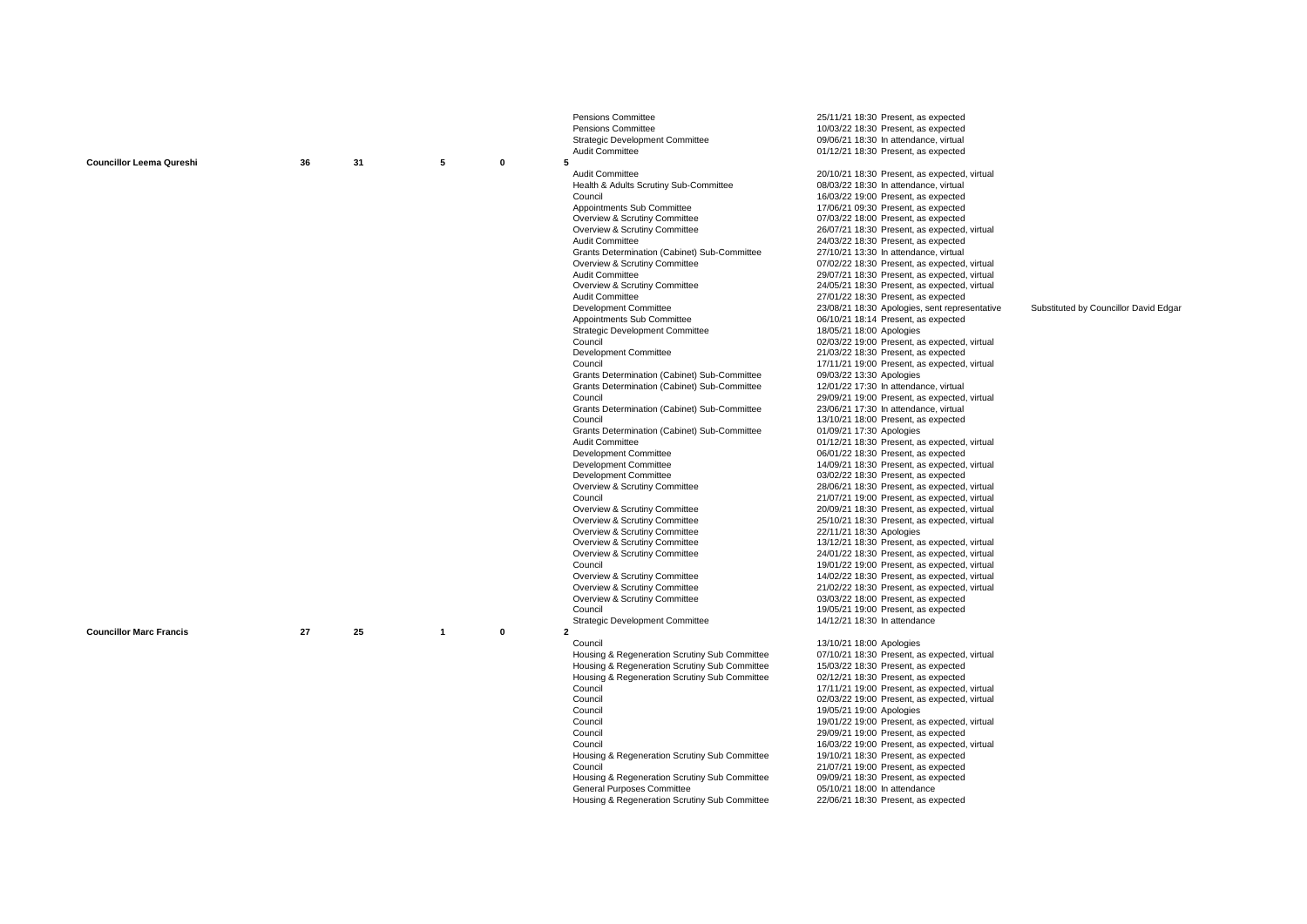|                                  |    |    |                |             | Overview & Scrutiny Committee          | 24/05/21 18:30 Present, as expected, virtual |
|----------------------------------|----|----|----------------|-------------|----------------------------------------|----------------------------------------------|
|                                  |    |    |                |             | Overview & Scrutiny Committee          | 28/06/21 18:30 Present, as expected          |
|                                  |    |    |                |             |                                        |                                              |
|                                  |    |    |                |             | Overview & Scrutiny Committee          | 26/07/21 18:30 Present, as expected          |
|                                  |    |    |                |             | Overview & Scrutiny Committee          | 20/09/21 18:30 Present, as expected          |
|                                  |    |    |                |             | Overview & Scrutiny Committee          | 25/10/21 18:30 Present, as expected          |
|                                  |    |    |                |             |                                        |                                              |
|                                  |    |    |                |             | Overview & Scrutiny Committee          | 22/11/21 18:30 Present, as expected, virtual |
|                                  |    |    |                |             | Overview & Scrutiny Committee          | 13/12/21 18:30 Present, as expected          |
|                                  |    |    |                |             | Overview & Scrutiny Committee          | 24/01/22 18:30 Present, as expected          |
|                                  |    |    |                |             |                                        |                                              |
|                                  |    |    |                |             | Overview & Scrutiny Committee          | 07/02/22 18:30 Present, as expected, virtual |
|                                  |    |    |                |             | Overview & Scrutiny Committee          | 14/02/22 18:30 Present, as expected          |
|                                  |    |    |                |             | Overview & Scrutiny Committee          | 21/02/22 18:30 Present, as expected          |
|                                  |    |    |                |             | Overview & Scrutiny Committee          | 03/03/22 18:00 Present, as expected, virtual |
|                                  |    |    |                |             |                                        |                                              |
|                                  |    |    |                |             | Overview & Scrutiny Committee          | 07/03/22 18:00 Present, as expected          |
| <b>Councillor Mohammed Pappu</b> | 33 | 29 | 11             | 0           | 3                                      |                                              |
|                                  |    |    |                |             | Cabinet                                | 08/09/21 17:30 In attendance                 |
|                                  |    |    |                |             |                                        |                                              |
|                                  |    |    |                |             | Cabinet                                | 27/10/21 17:30 In attendance, virtual        |
|                                  |    |    |                |             | Overview & Scrutiny Committee          | 22/11/21 18:30 Present, as expected          |
|                                  |    |    |                |             | Cabinet                                | 24/11/21 17:30 In attendance, virtual        |
|                                  |    |    |                |             |                                        |                                              |
|                                  |    |    |                |             | Overview & Scrutiny Committee          | 28/06/21 18:30 Present, as expected          |
|                                  |    |    |                |             | <b>Licensing Sub Committee</b>         | 15/07/21 18:30 Present, as expected          |
|                                  |    |    |                |             | Overview & Scrutiny Committee          | 25/10/21 18:30 Present, as expected          |
|                                  |    |    |                |             |                                        |                                              |
|                                  |    |    |                |             | Overview & Scrutiny Committee          | 26/07/21 18:30 Present, as expected          |
|                                  |    |    |                |             | Cabinet                                | 15/12/21 17:30 In attendance, virtual        |
|                                  |    |    |                |             | Council                                | 16/03/22 19:00 Present, as expected          |
|                                  |    |    |                |             | Licensing Sub Committee                | 27/07/21 18:30 Present, as expected          |
|                                  |    |    |                |             |                                        |                                              |
|                                  |    |    |                |             | <b>Licensing Sub Committee</b>         | 28/09/21 18:30 Present, as expected          |
|                                  |    |    |                |             | Cabinet                                | 22/09/21 17:30 In attendance, virtual        |
|                                  |    |    |                |             | Overview & Scrutiny Committee          | 07/03/22 18:00 Present, as expected          |
|                                  |    |    |                |             |                                        |                                              |
|                                  |    |    |                |             | Cabinet                                | 26/05/21 17:30 In attendance                 |
|                                  |    |    |                |             | Council                                | 19/01/22 19:00 Present, as expected, virtual |
|                                  |    |    |                |             | <b>Licensing Committee</b>             | 15/03/22 18:30 Present, as expected          |
|                                  |    |    |                |             |                                        |                                              |
|                                  |    |    |                |             | Council                                | 17/11/21 19:00 Apologies                     |
|                                  |    |    |                |             | Cabinet                                | 09/02/22 17:30 In attendance, virtual        |
|                                  |    |    |                |             | Council                                | 29/09/21 19:00 Present, as expected, virtual |
|                                  |    |    |                |             | Cabinet                                |                                              |
|                                  |    |    |                |             |                                        | 09/03/22 17:30 In attendance, virtual        |
|                                  |    |    |                |             | Licensing Sub Committee                | 01/06/21 17:30 Present, as expected          |
|                                  |    |    |                |             | Council                                | 13/10/21 18:00 Apologies                     |
|                                  |    |    |                |             | <b>Licensing Sub Committee</b>         | 11/01/22 18:30 Present, as expected          |
|                                  |    |    |                |             |                                        |                                              |
|                                  |    |    |                |             | Licensing Sub Committee                | 22/03/22 18:30 Present, as expected          |
|                                  |    |    |                |             | <b>Licensing Committee</b>             | 25/05/21 17:30 Present, as expected          |
|                                  |    |    |                |             | Cabinet                                | 30/06/21 17:30 In attendance, virtual        |
|                                  |    |    |                |             |                                        |                                              |
|                                  |    |    |                |             | Licensing Sub Committee                | 16/12/21 18:30 Present, as expected          |
|                                  |    |    |                |             | <b>Licensing Committee</b>             | 11/10/21 18:00 Present, as expected, virtual |
|                                  |    |    |                |             | Overview & Scrutiny Committee          | 24/05/21 18:30 Present, as expected          |
|                                  |    |    |                |             | Council                                | 02/03/22 19:00 Present, as expected          |
|                                  |    |    |                |             |                                        |                                              |
|                                  |    |    |                |             | Council                                | 21/07/21 19:00 Present, as expected          |
|                                  |    |    |                |             | Overview & Scrutiny Committee          | 20/09/21 18:30 Present, as expected          |
|                                  |    |    |                |             | Council                                | 19/05/21 19:00 Present, as expected, virtual |
|                                  |    |    |                |             |                                        |                                              |
|                                  |    |    |                |             | Cabinet                                | 28/07/21 17:30 In attendance, virtual        |
|                                  |    |    |                |             | Overview & Scrutiny Committee          | 13/12/21 18:30 Present, as expected          |
|                                  |    |    |                |             | Overview & Scrutiny Committee          | 24/01/22 18:30 Present, as expected          |
|                                  |    |    |                |             | Overview & Scrutiny Committee          | 07/02/22 18:30 Present, as expected          |
|                                  |    |    |                |             |                                        |                                              |
|                                  |    |    |                |             | Overview & Scrutiny Committee          | 14/02/22 18:30 Present, as expected          |
|                                  |    |    |                |             | Overview & Scrutiny Committee          | 21/02/22 18:30 Present, as expected          |
|                                  |    |    |                |             | Overview & Scrutiny Committee          | 03/03/22 18:00 Present, as expected          |
|                                  |    |    |                |             |                                        |                                              |
|                                  |    |    |                |             | <b>Licensing Committee</b>             | 09/09/21 18:30 Apologies                     |
|                                  |    |    |                |             | <b>Strategic Development Committee</b> | 09/06/21 18:30 In attendance                 |
| <b>Councillor Motin Uz-Zaman</b> | 29 | 24 | $\overline{2}$ | $\mathbf 0$ | 5                                      |                                              |
|                                  |    |    |                |             | Cabinet                                | 30/06/21 17:30 Present, as expected, virtual |
|                                  |    |    |                |             |                                        |                                              |
|                                  |    |    |                |             | Cabinet                                | 08/09/21 17:30 Present, as expected, virtual |
|                                  |    |    |                |             | Council                                | 02/03/22 19:00 Present, as expected          |
|                                  |    |    |                |             |                                        |                                              |
|                                  |    |    |                |             | Council                                | 13/10/21 18:00 Present, as expected          |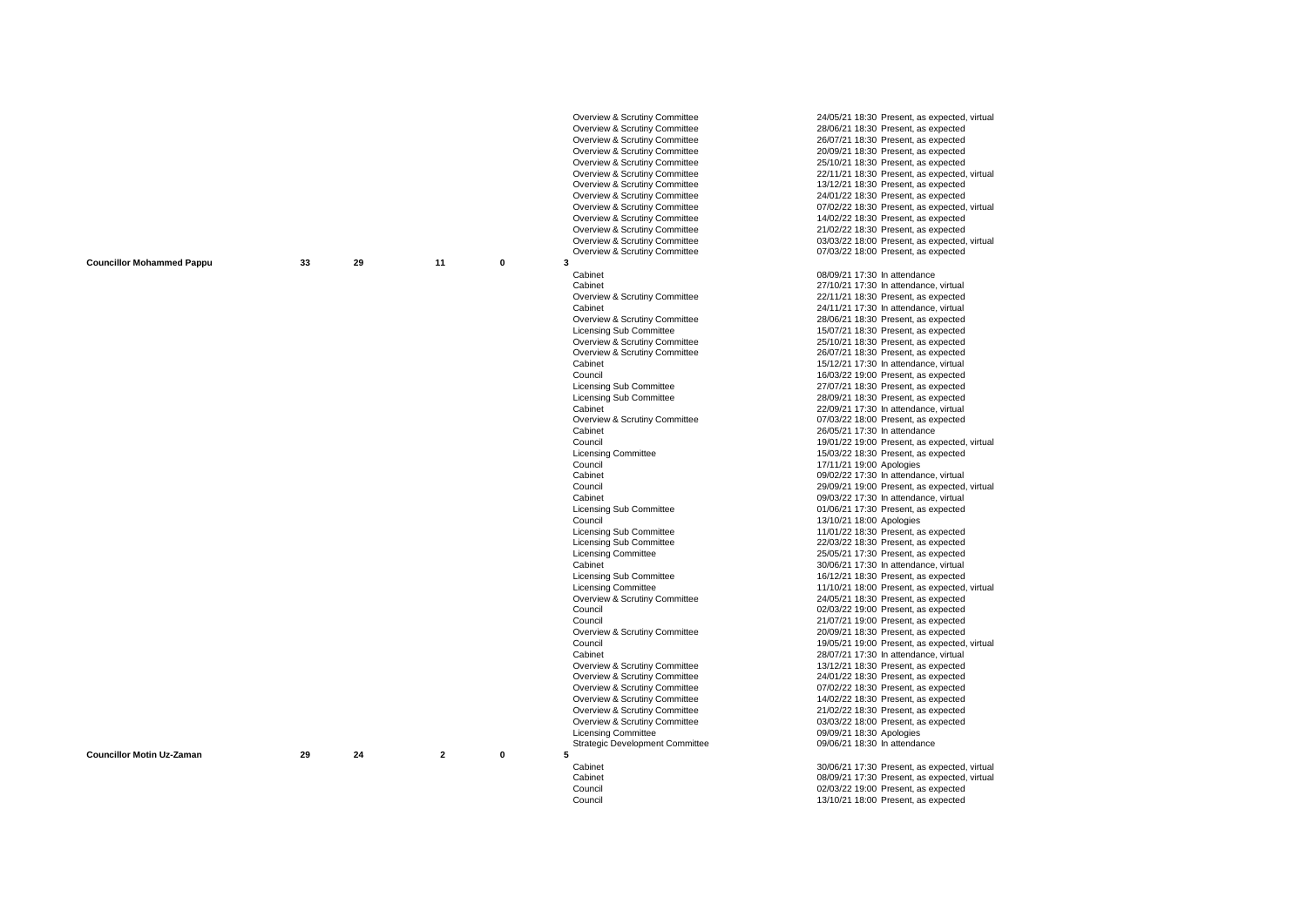| <b>Councillor Mufeedah Bustin</b> | 32 | 25 |
|-----------------------------------|----|----|
|-----------------------------------|----|----|

**6**

**0**

Cabinet<br>
Council Committee 15/12/21 17:30 Present, as expected<br>
21/03/22 18:30 In attendance Development Committee 21/03/22 18:30 In attendance<br>Council 21/05/21 19:00 Present as ex Council<br>Cabinet Motion Motion 27/10/21 19:00 Present, as expected<br>Cabinet Cabinet<br>
Cabinet 27/10/21 17:30 Present, as expected<br>
Freedom of the Borough<br>
Cabinet 27/10/21 13:00 Present as expected Freedom of the Borough 07/09/21 13:00 Present, as expected<br>Cabinet 28/07/21 17:30 Present, as expected. Cabinet 2012/22 17:30 Apologies 2014 Motivative Cabinet 2014 Motivative Motivative 2014 18/01/22 17:30 Apologies Council<br>Council 29/09/21 19:00 Present, as expected<br>Copinet Council 20/09/21 19:00 Present as expected Cabinet<br>
Council Purposes Committee<br>
Ceneral Purposes Committee<br>
24/06/21 18:00 Present, as expected King George's Field Charity Board<br>
General Purposes Committee **15/09/21 17:30** Present, as expected.<br>
10/01/22 18:00 Present, as expected. Colonet 24/11/21 17:30 Present, as expected<br>Council<br> $16/03/22.19 \cdot 10$  Present as expected Council<br>Council Moting George's Field Charity Board<br>
Moting George's Field Charity Board<br>
The Motin Uz-221 19:00 Present, as expected King George's Field Charity Board<br>Freedom of the Borough King George's Field Charity Board<br>Freedom of the Borough Freedom of the Borough 29/07/21 12:00 Present, as expected<br>Council 21/07/21 19:00 Present as expected General Purposes Committee<br>Council General Purposes Committee<br>Council Cabinet Cabinet Cabinet Cabinet Cabinet Cabinet Cabinet Cabinet Cabinet Cabinet Cabinet Cabinet Cabinet Cabinet Cabinet 26/05/21 17:30 In attendance<br>32 25 6 0 7 **7** Members' Learning and Development-2018-2022 29/07/2021 18:30 Cabinet<br>
Cabinet Committee 28/07/21 17:30 Present, as expected<br>
O9/06/21 18:30 In attendance, virtual Strategic Development Committee<br>Cabinet Cabinet 22/09/21 17:30 Present, as expected<br>
Cobinet 22/09/21 17:30 Present, as expected<br>
Cobinet Overview & Scrutiny Committee<br>Cabinet Committee 20/09/21 18:30 In attendance, virtual<br>Cabinet Sexuested Council Council Council Council Council Council Council Council Council Council Council Council Council Council Council Council Council Council Council Council Council Council Council Council Council Council Council Counci Council<br>Council Council Council Council Council Council Council Council Council Council Council Council Council Council Council Council Council Council Council Council Council Council Council Council Council Council Counci King George's Field Charity Board<br>
King George's Field Charity Board 15/09/21 17:30 Apologies<br>
23/03/22 17:30 Apologies King George's Field Charity Board<br>Appointments Sub Committee Appointments Sub Committee 20/05/21 09:30 Present, as expected<br>Council 29/09/21 19:00 Present. as expected Council<br>Council<br>Cabinet Cabinet 20/06/21 17:30 Present, as expected. King George's Field Charity Board<br>Council Overview & Scrutiny Committee 24/05/21 18:30 In attendance, virtual<br>Council<br>Council Health & Adults Scrutiny Sub-Committee **Council**<br>
King George's Field Charity Board<br>
Cabinet Cabinet 26/05/21 17:30 In attendance<br>Cabinet 26/05/21 17:30 In attendance<br>09/02/22 17:30 Apologies Overview & Scrutiny Committee<br>Pensions Committee Council Council Council Council Mustave Mustave Mustave Mustave Mustave Mustave Mustave Mustave Mustave Mustave

Cabinet 28/07/21 17:30 Present, as expected, virtual<br>Cabinet 18/01/22 17:30 Apologies Cabinet 22/09/21 17:30 Present, as expected, virtual<br>Council 29/09/21 19:00 Present, as expected General Purposes Committee 24/06/21 18:00 Present, as expected, virtual<br>
King George's Field Charity Board<br>
15/09/21 17:30 Present, as expected General Purposes Committee 10/01/22 18:00 Present, as expected, virtual<br>Cabinet 24/11/21 17:30 Present as expected 15/12/21 19:00 Present, as expected 03/03/22 15:15 Apploaces  $27/05/21$  11:00 Present, as expected<br> $23/03/22$  17:30 Apologies  $21/07/21$  19:00 Present, as expected, virtual  $0.5/10/21$  18:00 Apologies 17/11/21 19:00 Present, as expected<br>22/03/22 18:00 Apologies Council<br>Cabinet Motin Uz-20 19:00 Present, as expected, virtual<br>  $\frac{0.000222227:30 \text{ Present, as expected}}{0.90222227:30 \text{ Present, as expected}}$ Cabinet Council Cabinet 18/01/22 17:30 Present, as expected, virtual<br>Cabinet 27/10/21 17:30 Present as expected virtual Cabinet<br>
Council overview & Scrutin Committee<br>
20/09/21 18:30 In attendance, virtual<br>
20/09/21 18:30 In attendance, virtual Cabinet<br>
Cabinet Councillor Mufeedah Bustin Cabinet Cabinet Cabinet Cabinet Cabinet Cabinet Cabinet Cabinet Cabinet Ca<br>
Cabinet Cabinet Cabinet Cabinet Cabinet Cabinet Cabinet Cabinet Cabinet Cabinet Cabinet Cabinet Cabine Standards Advisory Committee 10/02/22 18:30 Present, as expected, virtual<br>Council committee 17/11/21 19:00 Present, as expected 19/01/22 19:00 Present, as expected, virtual<br>15/09/21 17:30 Apologies Council<br>Cabinet 30/06/21 17:30 Present, as expected, virtual<br>Cabinet 30/06/21 17:30 Present, as expected 09/03/22 17:30 Present, as expected<br>03/03/22 15:15 Apologies Council Council Council Council Council 21/07/21 19:00 Present, as expected, virtual<br>
Coverview & Scrutiny Committee<br>
24/05/21 18:30 In attendance, virtual 16/03/22 19:00 Present, as expected<br>16/09/21 18:30 In attendance Cabinet Council Council Council Council Council<br>Council Council Council Council Council Council Council Council Council Council Council Council Council Council Council Council Council Council Council Council Council Counci Council Council Council Council 19/05/21 19:00 Present, as expected, virtual<br>
Cabinet Cabinet Cause 24/11/21 17:30 Present, as expected, virtual  $24/11/21$  17:30 Present, as expected, virtual  $15/12/21$  19:00 Apologies 09/02/22 17:30 Apologies<br>13/12/21 18:30 In attendance virtual Pensions Committee<br>
Pensions Committee<br>
Pensions Committee 05/07/21 18:30 Present as expected virtual<br>
Pensions Committee Pensions Committee<br>
Pensions Committee 23/09/21 18:30 Present, as expected, virtual<br>
25/11/21 18:30 Present as expected virtual Pensions Committee<br>
Pensions Committee 25/11/21 18:30 Present, as expected, virtual<br>
25/11/21 18:30 Present, as expected  $10/03/22$  18:30 Present, as expected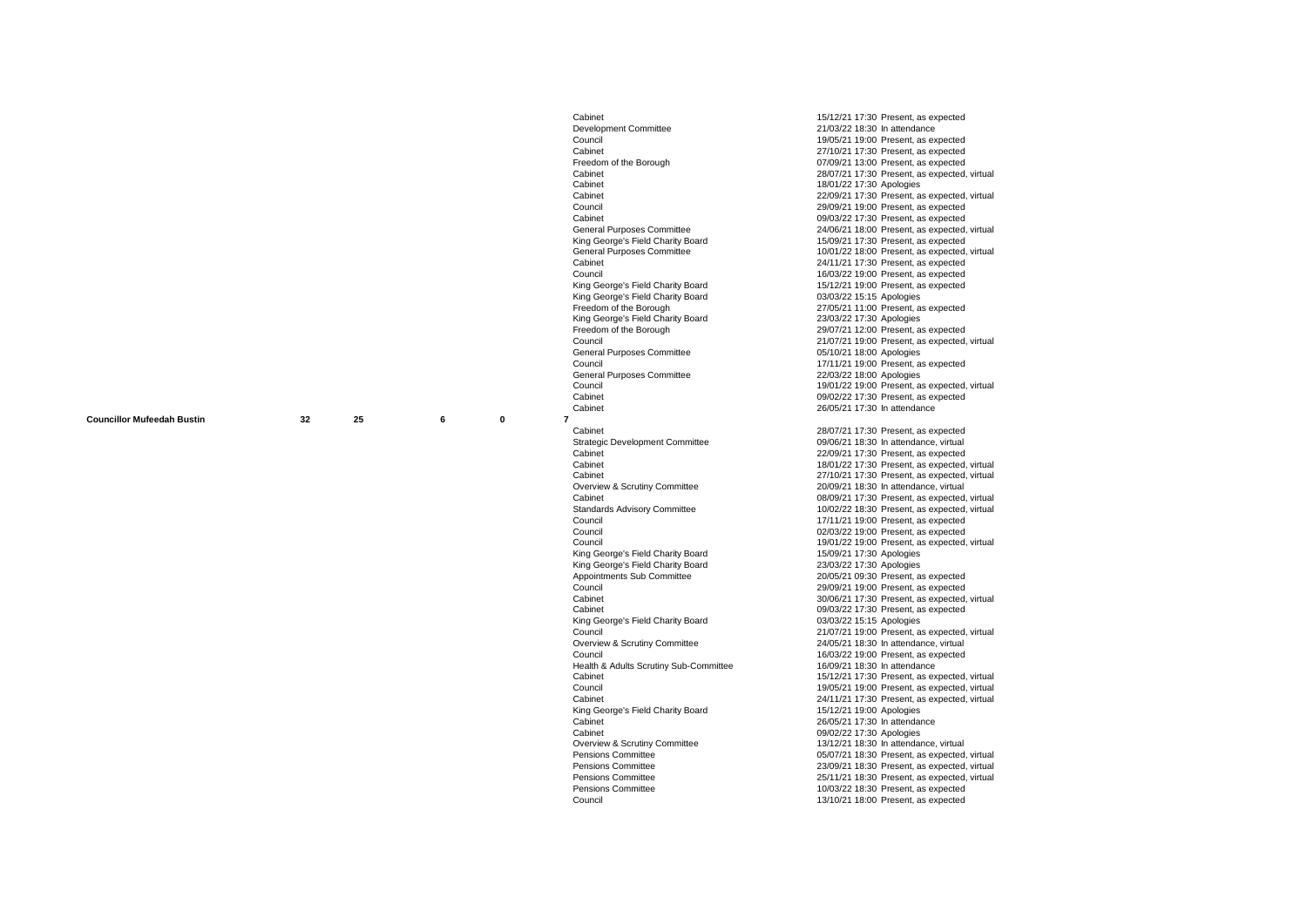| Appointments Sub Committee<br>10/06/21 09:30 Present, as expected<br>34<br>$\pmb{0}$<br><b>Councillor Peter Golds</b><br>33<br>11<br>$\overline{1}$<br><b>Licensing Committee</b><br>11/10/21 18:00 Present, as expected<br><b>Licensing Committee</b><br>25/05/21 17:30 Present, as expected<br>Cabinet<br>28/07/21 17:30 In attendance<br>Cabinet<br>09/02/22 17:30 In attendance<br>Council<br>13/10/21 18:00 Present, as expected<br>Council<br>17/11/21 19:00 Present, as expected<br>General Purposes Committee<br>05/10/21 18:00 Apologies<br>Council<br>02/03/22 19:00 Present, as expected, virtual<br>Council<br>19/05/21 19:00 Present, as expected<br>Appointments Sub Committee<br>06/10/21 18:14 Present, as expected<br>09/06/21 18:30 In attendance<br><b>Strategic Development Committee</b><br>Development Committee<br>06/01/22 18:30 In attendance<br>23/11/21 18:30 Present, as expected<br><b>Licensing Sub Committee</b><br><b>Licensing Sub Committee</b><br>02/08/21 18:30 Present, as expected<br><b>Employee Appeals Sub Committee</b><br>23/07/21 14:30 Present, as expected<br>Licensing Sub Committee<br>01/06/21 17:30 Present, as expected<br><b>Licensing Committee</b><br>15/03/22 18:30 Present, as expected<br>General Purposes Committee<br>10/01/22 18:00 Present, as expected<br>General Purposes Committee<br>22/03/22 18:00 Present, as expected<br>Housing & Regeneration Scrutiny Sub Committee<br>07/10/21 18:30 In attendance<br>Appointments Sub Committee<br>11/10/21 09:30 Present, as expected<br><b>Licensing Committee</b><br>09/09/21 18:30 Present, as expected<br>Appointments Sub Committee<br>29/09/21 11:30 Present, as expected<br>General Purposes Committee<br>24/06/21 18:00 Present, as expected<br>Freedom of the Borough<br>29/07/21 12:00 Present, as expected<br>Council<br>16/03/22 19:00 Present, as expected<br>Licensing Sub Committee<br>02/09/21 18:30 Present, as expected<br><b>Licensing Sub Committee</b><br>26/10/21 18:30 Present, as expected<br>Cabinet<br>22/09/21 17:30 In attendance<br>Licensing Sub Committee<br>11/01/22 18:30 Present, as expected<br>Licensing Sub Committee<br>22/02/22 18:30 Present, as expected<br><b>Licensing Sub Committee</b><br>19/04/22 14:00 Present, as expected<br>Freedom of the Borough<br>27/05/21 11:00 Present, as expected<br>Cabinet<br>27/10/21 17:30 In attendance<br>Cabinet<br>08/09/21 17:30 In attendance<br>Cabinet<br>26/05/21 17:30 In attendance<br>Appointments Sub Committee<br>20/05/21 09:30 Present, as expected<br>Council<br>19/01/22 19:00 Present, as expected<br>Cabinet<br>24/11/21 17:30 In attendance<br>Cabinet<br>30/06/21 17:30 In attendance<br>Appointments Sub Committee<br>21/10/21 09:30 Present, as expected<br>Council<br>21/07/21 19:00 Present, as expected<br>Appointments Sub Committee<br>17/06/21 09:30 Present, as expected<br>Freedom of the Borough<br>07/09/21 13:00 Present, as expected<br>Council<br>29/09/21 19:00 Present, as expected<br><b>Councillor Puru Miah</b><br>13<br>6<br>3<br>$\mathbf 0$<br>$\overline{7}$<br>Council<br>19/05/21 19:00 Present, as expected, virtual<br>Council<br>21/07/21 19:00 Present, as expected, virtual<br>Council<br>29/09/21 19:00 Apologies<br>Council<br>13/10/21 18:00 Apologies |  |  | <b>Standards Advisory Committee</b><br><b>Standards Advisory Committee</b><br><b>Standards Advisory Committee</b> | 01/07/21 18:00 Present, as expected, virtual<br>30/09/21 18:00 Apologies<br>25/11/21 18:30 Apologies |
|--------------------------------------------------------------------------------------------------------------------------------------------------------------------------------------------------------------------------------------------------------------------------------------------------------------------------------------------------------------------------------------------------------------------------------------------------------------------------------------------------------------------------------------------------------------------------------------------------------------------------------------------------------------------------------------------------------------------------------------------------------------------------------------------------------------------------------------------------------------------------------------------------------------------------------------------------------------------------------------------------------------------------------------------------------------------------------------------------------------------------------------------------------------------------------------------------------------------------------------------------------------------------------------------------------------------------------------------------------------------------------------------------------------------------------------------------------------------------------------------------------------------------------------------------------------------------------------------------------------------------------------------------------------------------------------------------------------------------------------------------------------------------------------------------------------------------------------------------------------------------------------------------------------------------------------------------------------------------------------------------------------------------------------------------------------------------------------------------------------------------------------------------------------------------------------------------------------------------------------------------------------------------------------------------------------------------------------------------------------------------------------------------------------------------------------------------------------------------------------------------------------------------------------------------------------------------------------------------------------------------------------------------------------------------------------------------------------------------------------------------------------------------------------------------------------------------------------------------------------------------------------------------------------------------------------------------------------------------------------------------------------------------------------------------------------------------------------------------------------------------------------------------------------------------------------------------------------------------------------------------------------------------------------------------------|--|--|-------------------------------------------------------------------------------------------------------------------|------------------------------------------------------------------------------------------------------|
|                                                                                                                                                                                                                                                                                                                                                                                                                                                                                                                                                                                                                                                                                                                                                                                                                                                                                                                                                                                                                                                                                                                                                                                                                                                                                                                                                                                                                                                                                                                                                                                                                                                                                                                                                                                                                                                                                                                                                                                                                                                                                                                                                                                                                                                                                                                                                                                                                                                                                                                                                                                                                                                                                                                                                                                                                                                                                                                                                                                                                                                                                                                                                                                                                                                                                                        |  |  |                                                                                                                   |                                                                                                      |
|                                                                                                                                                                                                                                                                                                                                                                                                                                                                                                                                                                                                                                                                                                                                                                                                                                                                                                                                                                                                                                                                                                                                                                                                                                                                                                                                                                                                                                                                                                                                                                                                                                                                                                                                                                                                                                                                                                                                                                                                                                                                                                                                                                                                                                                                                                                                                                                                                                                                                                                                                                                                                                                                                                                                                                                                                                                                                                                                                                                                                                                                                                                                                                                                                                                                                                        |  |  |                                                                                                                   |                                                                                                      |
|                                                                                                                                                                                                                                                                                                                                                                                                                                                                                                                                                                                                                                                                                                                                                                                                                                                                                                                                                                                                                                                                                                                                                                                                                                                                                                                                                                                                                                                                                                                                                                                                                                                                                                                                                                                                                                                                                                                                                                                                                                                                                                                                                                                                                                                                                                                                                                                                                                                                                                                                                                                                                                                                                                                                                                                                                                                                                                                                                                                                                                                                                                                                                                                                                                                                                                        |  |  |                                                                                                                   |                                                                                                      |
|                                                                                                                                                                                                                                                                                                                                                                                                                                                                                                                                                                                                                                                                                                                                                                                                                                                                                                                                                                                                                                                                                                                                                                                                                                                                                                                                                                                                                                                                                                                                                                                                                                                                                                                                                                                                                                                                                                                                                                                                                                                                                                                                                                                                                                                                                                                                                                                                                                                                                                                                                                                                                                                                                                                                                                                                                                                                                                                                                                                                                                                                                                                                                                                                                                                                                                        |  |  |                                                                                                                   |                                                                                                      |
|                                                                                                                                                                                                                                                                                                                                                                                                                                                                                                                                                                                                                                                                                                                                                                                                                                                                                                                                                                                                                                                                                                                                                                                                                                                                                                                                                                                                                                                                                                                                                                                                                                                                                                                                                                                                                                                                                                                                                                                                                                                                                                                                                                                                                                                                                                                                                                                                                                                                                                                                                                                                                                                                                                                                                                                                                                                                                                                                                                                                                                                                                                                                                                                                                                                                                                        |  |  |                                                                                                                   |                                                                                                      |
|                                                                                                                                                                                                                                                                                                                                                                                                                                                                                                                                                                                                                                                                                                                                                                                                                                                                                                                                                                                                                                                                                                                                                                                                                                                                                                                                                                                                                                                                                                                                                                                                                                                                                                                                                                                                                                                                                                                                                                                                                                                                                                                                                                                                                                                                                                                                                                                                                                                                                                                                                                                                                                                                                                                                                                                                                                                                                                                                                                                                                                                                                                                                                                                                                                                                                                        |  |  |                                                                                                                   |                                                                                                      |
|                                                                                                                                                                                                                                                                                                                                                                                                                                                                                                                                                                                                                                                                                                                                                                                                                                                                                                                                                                                                                                                                                                                                                                                                                                                                                                                                                                                                                                                                                                                                                                                                                                                                                                                                                                                                                                                                                                                                                                                                                                                                                                                                                                                                                                                                                                                                                                                                                                                                                                                                                                                                                                                                                                                                                                                                                                                                                                                                                                                                                                                                                                                                                                                                                                                                                                        |  |  |                                                                                                                   |                                                                                                      |
|                                                                                                                                                                                                                                                                                                                                                                                                                                                                                                                                                                                                                                                                                                                                                                                                                                                                                                                                                                                                                                                                                                                                                                                                                                                                                                                                                                                                                                                                                                                                                                                                                                                                                                                                                                                                                                                                                                                                                                                                                                                                                                                                                                                                                                                                                                                                                                                                                                                                                                                                                                                                                                                                                                                                                                                                                                                                                                                                                                                                                                                                                                                                                                                                                                                                                                        |  |  |                                                                                                                   |                                                                                                      |
|                                                                                                                                                                                                                                                                                                                                                                                                                                                                                                                                                                                                                                                                                                                                                                                                                                                                                                                                                                                                                                                                                                                                                                                                                                                                                                                                                                                                                                                                                                                                                                                                                                                                                                                                                                                                                                                                                                                                                                                                                                                                                                                                                                                                                                                                                                                                                                                                                                                                                                                                                                                                                                                                                                                                                                                                                                                                                                                                                                                                                                                                                                                                                                                                                                                                                                        |  |  |                                                                                                                   |                                                                                                      |
|                                                                                                                                                                                                                                                                                                                                                                                                                                                                                                                                                                                                                                                                                                                                                                                                                                                                                                                                                                                                                                                                                                                                                                                                                                                                                                                                                                                                                                                                                                                                                                                                                                                                                                                                                                                                                                                                                                                                                                                                                                                                                                                                                                                                                                                                                                                                                                                                                                                                                                                                                                                                                                                                                                                                                                                                                                                                                                                                                                                                                                                                                                                                                                                                                                                                                                        |  |  |                                                                                                                   |                                                                                                      |
|                                                                                                                                                                                                                                                                                                                                                                                                                                                                                                                                                                                                                                                                                                                                                                                                                                                                                                                                                                                                                                                                                                                                                                                                                                                                                                                                                                                                                                                                                                                                                                                                                                                                                                                                                                                                                                                                                                                                                                                                                                                                                                                                                                                                                                                                                                                                                                                                                                                                                                                                                                                                                                                                                                                                                                                                                                                                                                                                                                                                                                                                                                                                                                                                                                                                                                        |  |  |                                                                                                                   |                                                                                                      |
|                                                                                                                                                                                                                                                                                                                                                                                                                                                                                                                                                                                                                                                                                                                                                                                                                                                                                                                                                                                                                                                                                                                                                                                                                                                                                                                                                                                                                                                                                                                                                                                                                                                                                                                                                                                                                                                                                                                                                                                                                                                                                                                                                                                                                                                                                                                                                                                                                                                                                                                                                                                                                                                                                                                                                                                                                                                                                                                                                                                                                                                                                                                                                                                                                                                                                                        |  |  |                                                                                                                   |                                                                                                      |
|                                                                                                                                                                                                                                                                                                                                                                                                                                                                                                                                                                                                                                                                                                                                                                                                                                                                                                                                                                                                                                                                                                                                                                                                                                                                                                                                                                                                                                                                                                                                                                                                                                                                                                                                                                                                                                                                                                                                                                                                                                                                                                                                                                                                                                                                                                                                                                                                                                                                                                                                                                                                                                                                                                                                                                                                                                                                                                                                                                                                                                                                                                                                                                                                                                                                                                        |  |  |                                                                                                                   |                                                                                                      |
|                                                                                                                                                                                                                                                                                                                                                                                                                                                                                                                                                                                                                                                                                                                                                                                                                                                                                                                                                                                                                                                                                                                                                                                                                                                                                                                                                                                                                                                                                                                                                                                                                                                                                                                                                                                                                                                                                                                                                                                                                                                                                                                                                                                                                                                                                                                                                                                                                                                                                                                                                                                                                                                                                                                                                                                                                                                                                                                                                                                                                                                                                                                                                                                                                                                                                                        |  |  |                                                                                                                   |                                                                                                      |
|                                                                                                                                                                                                                                                                                                                                                                                                                                                                                                                                                                                                                                                                                                                                                                                                                                                                                                                                                                                                                                                                                                                                                                                                                                                                                                                                                                                                                                                                                                                                                                                                                                                                                                                                                                                                                                                                                                                                                                                                                                                                                                                                                                                                                                                                                                                                                                                                                                                                                                                                                                                                                                                                                                                                                                                                                                                                                                                                                                                                                                                                                                                                                                                                                                                                                                        |  |  |                                                                                                                   |                                                                                                      |
|                                                                                                                                                                                                                                                                                                                                                                                                                                                                                                                                                                                                                                                                                                                                                                                                                                                                                                                                                                                                                                                                                                                                                                                                                                                                                                                                                                                                                                                                                                                                                                                                                                                                                                                                                                                                                                                                                                                                                                                                                                                                                                                                                                                                                                                                                                                                                                                                                                                                                                                                                                                                                                                                                                                                                                                                                                                                                                                                                                                                                                                                                                                                                                                                                                                                                                        |  |  |                                                                                                                   |                                                                                                      |
|                                                                                                                                                                                                                                                                                                                                                                                                                                                                                                                                                                                                                                                                                                                                                                                                                                                                                                                                                                                                                                                                                                                                                                                                                                                                                                                                                                                                                                                                                                                                                                                                                                                                                                                                                                                                                                                                                                                                                                                                                                                                                                                                                                                                                                                                                                                                                                                                                                                                                                                                                                                                                                                                                                                                                                                                                                                                                                                                                                                                                                                                                                                                                                                                                                                                                                        |  |  |                                                                                                                   |                                                                                                      |
|                                                                                                                                                                                                                                                                                                                                                                                                                                                                                                                                                                                                                                                                                                                                                                                                                                                                                                                                                                                                                                                                                                                                                                                                                                                                                                                                                                                                                                                                                                                                                                                                                                                                                                                                                                                                                                                                                                                                                                                                                                                                                                                                                                                                                                                                                                                                                                                                                                                                                                                                                                                                                                                                                                                                                                                                                                                                                                                                                                                                                                                                                                                                                                                                                                                                                                        |  |  |                                                                                                                   |                                                                                                      |
|                                                                                                                                                                                                                                                                                                                                                                                                                                                                                                                                                                                                                                                                                                                                                                                                                                                                                                                                                                                                                                                                                                                                                                                                                                                                                                                                                                                                                                                                                                                                                                                                                                                                                                                                                                                                                                                                                                                                                                                                                                                                                                                                                                                                                                                                                                                                                                                                                                                                                                                                                                                                                                                                                                                                                                                                                                                                                                                                                                                                                                                                                                                                                                                                                                                                                                        |  |  |                                                                                                                   |                                                                                                      |
|                                                                                                                                                                                                                                                                                                                                                                                                                                                                                                                                                                                                                                                                                                                                                                                                                                                                                                                                                                                                                                                                                                                                                                                                                                                                                                                                                                                                                                                                                                                                                                                                                                                                                                                                                                                                                                                                                                                                                                                                                                                                                                                                                                                                                                                                                                                                                                                                                                                                                                                                                                                                                                                                                                                                                                                                                                                                                                                                                                                                                                                                                                                                                                                                                                                                                                        |  |  |                                                                                                                   |                                                                                                      |
|                                                                                                                                                                                                                                                                                                                                                                                                                                                                                                                                                                                                                                                                                                                                                                                                                                                                                                                                                                                                                                                                                                                                                                                                                                                                                                                                                                                                                                                                                                                                                                                                                                                                                                                                                                                                                                                                                                                                                                                                                                                                                                                                                                                                                                                                                                                                                                                                                                                                                                                                                                                                                                                                                                                                                                                                                                                                                                                                                                                                                                                                                                                                                                                                                                                                                                        |  |  |                                                                                                                   |                                                                                                      |
|                                                                                                                                                                                                                                                                                                                                                                                                                                                                                                                                                                                                                                                                                                                                                                                                                                                                                                                                                                                                                                                                                                                                                                                                                                                                                                                                                                                                                                                                                                                                                                                                                                                                                                                                                                                                                                                                                                                                                                                                                                                                                                                                                                                                                                                                                                                                                                                                                                                                                                                                                                                                                                                                                                                                                                                                                                                                                                                                                                                                                                                                                                                                                                                                                                                                                                        |  |  |                                                                                                                   |                                                                                                      |
|                                                                                                                                                                                                                                                                                                                                                                                                                                                                                                                                                                                                                                                                                                                                                                                                                                                                                                                                                                                                                                                                                                                                                                                                                                                                                                                                                                                                                                                                                                                                                                                                                                                                                                                                                                                                                                                                                                                                                                                                                                                                                                                                                                                                                                                                                                                                                                                                                                                                                                                                                                                                                                                                                                                                                                                                                                                                                                                                                                                                                                                                                                                                                                                                                                                                                                        |  |  |                                                                                                                   |                                                                                                      |
|                                                                                                                                                                                                                                                                                                                                                                                                                                                                                                                                                                                                                                                                                                                                                                                                                                                                                                                                                                                                                                                                                                                                                                                                                                                                                                                                                                                                                                                                                                                                                                                                                                                                                                                                                                                                                                                                                                                                                                                                                                                                                                                                                                                                                                                                                                                                                                                                                                                                                                                                                                                                                                                                                                                                                                                                                                                                                                                                                                                                                                                                                                                                                                                                                                                                                                        |  |  |                                                                                                                   |                                                                                                      |
|                                                                                                                                                                                                                                                                                                                                                                                                                                                                                                                                                                                                                                                                                                                                                                                                                                                                                                                                                                                                                                                                                                                                                                                                                                                                                                                                                                                                                                                                                                                                                                                                                                                                                                                                                                                                                                                                                                                                                                                                                                                                                                                                                                                                                                                                                                                                                                                                                                                                                                                                                                                                                                                                                                                                                                                                                                                                                                                                                                                                                                                                                                                                                                                                                                                                                                        |  |  |                                                                                                                   |                                                                                                      |
|                                                                                                                                                                                                                                                                                                                                                                                                                                                                                                                                                                                                                                                                                                                                                                                                                                                                                                                                                                                                                                                                                                                                                                                                                                                                                                                                                                                                                                                                                                                                                                                                                                                                                                                                                                                                                                                                                                                                                                                                                                                                                                                                                                                                                                                                                                                                                                                                                                                                                                                                                                                                                                                                                                                                                                                                                                                                                                                                                                                                                                                                                                                                                                                                                                                                                                        |  |  |                                                                                                                   |                                                                                                      |
|                                                                                                                                                                                                                                                                                                                                                                                                                                                                                                                                                                                                                                                                                                                                                                                                                                                                                                                                                                                                                                                                                                                                                                                                                                                                                                                                                                                                                                                                                                                                                                                                                                                                                                                                                                                                                                                                                                                                                                                                                                                                                                                                                                                                                                                                                                                                                                                                                                                                                                                                                                                                                                                                                                                                                                                                                                                                                                                                                                                                                                                                                                                                                                                                                                                                                                        |  |  |                                                                                                                   |                                                                                                      |
|                                                                                                                                                                                                                                                                                                                                                                                                                                                                                                                                                                                                                                                                                                                                                                                                                                                                                                                                                                                                                                                                                                                                                                                                                                                                                                                                                                                                                                                                                                                                                                                                                                                                                                                                                                                                                                                                                                                                                                                                                                                                                                                                                                                                                                                                                                                                                                                                                                                                                                                                                                                                                                                                                                                                                                                                                                                                                                                                                                                                                                                                                                                                                                                                                                                                                                        |  |  |                                                                                                                   |                                                                                                      |
|                                                                                                                                                                                                                                                                                                                                                                                                                                                                                                                                                                                                                                                                                                                                                                                                                                                                                                                                                                                                                                                                                                                                                                                                                                                                                                                                                                                                                                                                                                                                                                                                                                                                                                                                                                                                                                                                                                                                                                                                                                                                                                                                                                                                                                                                                                                                                                                                                                                                                                                                                                                                                                                                                                                                                                                                                                                                                                                                                                                                                                                                                                                                                                                                                                                                                                        |  |  |                                                                                                                   |                                                                                                      |
|                                                                                                                                                                                                                                                                                                                                                                                                                                                                                                                                                                                                                                                                                                                                                                                                                                                                                                                                                                                                                                                                                                                                                                                                                                                                                                                                                                                                                                                                                                                                                                                                                                                                                                                                                                                                                                                                                                                                                                                                                                                                                                                                                                                                                                                                                                                                                                                                                                                                                                                                                                                                                                                                                                                                                                                                                                                                                                                                                                                                                                                                                                                                                                                                                                                                                                        |  |  |                                                                                                                   |                                                                                                      |
|                                                                                                                                                                                                                                                                                                                                                                                                                                                                                                                                                                                                                                                                                                                                                                                                                                                                                                                                                                                                                                                                                                                                                                                                                                                                                                                                                                                                                                                                                                                                                                                                                                                                                                                                                                                                                                                                                                                                                                                                                                                                                                                                                                                                                                                                                                                                                                                                                                                                                                                                                                                                                                                                                                                                                                                                                                                                                                                                                                                                                                                                                                                                                                                                                                                                                                        |  |  |                                                                                                                   |                                                                                                      |
|                                                                                                                                                                                                                                                                                                                                                                                                                                                                                                                                                                                                                                                                                                                                                                                                                                                                                                                                                                                                                                                                                                                                                                                                                                                                                                                                                                                                                                                                                                                                                                                                                                                                                                                                                                                                                                                                                                                                                                                                                                                                                                                                                                                                                                                                                                                                                                                                                                                                                                                                                                                                                                                                                                                                                                                                                                                                                                                                                                                                                                                                                                                                                                                                                                                                                                        |  |  |                                                                                                                   |                                                                                                      |
|                                                                                                                                                                                                                                                                                                                                                                                                                                                                                                                                                                                                                                                                                                                                                                                                                                                                                                                                                                                                                                                                                                                                                                                                                                                                                                                                                                                                                                                                                                                                                                                                                                                                                                                                                                                                                                                                                                                                                                                                                                                                                                                                                                                                                                                                                                                                                                                                                                                                                                                                                                                                                                                                                                                                                                                                                                                                                                                                                                                                                                                                                                                                                                                                                                                                                                        |  |  |                                                                                                                   |                                                                                                      |
|                                                                                                                                                                                                                                                                                                                                                                                                                                                                                                                                                                                                                                                                                                                                                                                                                                                                                                                                                                                                                                                                                                                                                                                                                                                                                                                                                                                                                                                                                                                                                                                                                                                                                                                                                                                                                                                                                                                                                                                                                                                                                                                                                                                                                                                                                                                                                                                                                                                                                                                                                                                                                                                                                                                                                                                                                                                                                                                                                                                                                                                                                                                                                                                                                                                                                                        |  |  |                                                                                                                   |                                                                                                      |
|                                                                                                                                                                                                                                                                                                                                                                                                                                                                                                                                                                                                                                                                                                                                                                                                                                                                                                                                                                                                                                                                                                                                                                                                                                                                                                                                                                                                                                                                                                                                                                                                                                                                                                                                                                                                                                                                                                                                                                                                                                                                                                                                                                                                                                                                                                                                                                                                                                                                                                                                                                                                                                                                                                                                                                                                                                                                                                                                                                                                                                                                                                                                                                                                                                                                                                        |  |  |                                                                                                                   |                                                                                                      |
|                                                                                                                                                                                                                                                                                                                                                                                                                                                                                                                                                                                                                                                                                                                                                                                                                                                                                                                                                                                                                                                                                                                                                                                                                                                                                                                                                                                                                                                                                                                                                                                                                                                                                                                                                                                                                                                                                                                                                                                                                                                                                                                                                                                                                                                                                                                                                                                                                                                                                                                                                                                                                                                                                                                                                                                                                                                                                                                                                                                                                                                                                                                                                                                                                                                                                                        |  |  |                                                                                                                   |                                                                                                      |
|                                                                                                                                                                                                                                                                                                                                                                                                                                                                                                                                                                                                                                                                                                                                                                                                                                                                                                                                                                                                                                                                                                                                                                                                                                                                                                                                                                                                                                                                                                                                                                                                                                                                                                                                                                                                                                                                                                                                                                                                                                                                                                                                                                                                                                                                                                                                                                                                                                                                                                                                                                                                                                                                                                                                                                                                                                                                                                                                                                                                                                                                                                                                                                                                                                                                                                        |  |  |                                                                                                                   |                                                                                                      |
|                                                                                                                                                                                                                                                                                                                                                                                                                                                                                                                                                                                                                                                                                                                                                                                                                                                                                                                                                                                                                                                                                                                                                                                                                                                                                                                                                                                                                                                                                                                                                                                                                                                                                                                                                                                                                                                                                                                                                                                                                                                                                                                                                                                                                                                                                                                                                                                                                                                                                                                                                                                                                                                                                                                                                                                                                                                                                                                                                                                                                                                                                                                                                                                                                                                                                                        |  |  |                                                                                                                   |                                                                                                      |
|                                                                                                                                                                                                                                                                                                                                                                                                                                                                                                                                                                                                                                                                                                                                                                                                                                                                                                                                                                                                                                                                                                                                                                                                                                                                                                                                                                                                                                                                                                                                                                                                                                                                                                                                                                                                                                                                                                                                                                                                                                                                                                                                                                                                                                                                                                                                                                                                                                                                                                                                                                                                                                                                                                                                                                                                                                                                                                                                                                                                                                                                                                                                                                                                                                                                                                        |  |  |                                                                                                                   |                                                                                                      |
|                                                                                                                                                                                                                                                                                                                                                                                                                                                                                                                                                                                                                                                                                                                                                                                                                                                                                                                                                                                                                                                                                                                                                                                                                                                                                                                                                                                                                                                                                                                                                                                                                                                                                                                                                                                                                                                                                                                                                                                                                                                                                                                                                                                                                                                                                                                                                                                                                                                                                                                                                                                                                                                                                                                                                                                                                                                                                                                                                                                                                                                                                                                                                                                                                                                                                                        |  |  |                                                                                                                   |                                                                                                      |
|                                                                                                                                                                                                                                                                                                                                                                                                                                                                                                                                                                                                                                                                                                                                                                                                                                                                                                                                                                                                                                                                                                                                                                                                                                                                                                                                                                                                                                                                                                                                                                                                                                                                                                                                                                                                                                                                                                                                                                                                                                                                                                                                                                                                                                                                                                                                                                                                                                                                                                                                                                                                                                                                                                                                                                                                                                                                                                                                                                                                                                                                                                                                                                                                                                                                                                        |  |  |                                                                                                                   |                                                                                                      |
|                                                                                                                                                                                                                                                                                                                                                                                                                                                                                                                                                                                                                                                                                                                                                                                                                                                                                                                                                                                                                                                                                                                                                                                                                                                                                                                                                                                                                                                                                                                                                                                                                                                                                                                                                                                                                                                                                                                                                                                                                                                                                                                                                                                                                                                                                                                                                                                                                                                                                                                                                                                                                                                                                                                                                                                                                                                                                                                                                                                                                                                                                                                                                                                                                                                                                                        |  |  |                                                                                                                   |                                                                                                      |
|                                                                                                                                                                                                                                                                                                                                                                                                                                                                                                                                                                                                                                                                                                                                                                                                                                                                                                                                                                                                                                                                                                                                                                                                                                                                                                                                                                                                                                                                                                                                                                                                                                                                                                                                                                                                                                                                                                                                                                                                                                                                                                                                                                                                                                                                                                                                                                                                                                                                                                                                                                                                                                                                                                                                                                                                                                                                                                                                                                                                                                                                                                                                                                                                                                                                                                        |  |  |                                                                                                                   |                                                                                                      |
|                                                                                                                                                                                                                                                                                                                                                                                                                                                                                                                                                                                                                                                                                                                                                                                                                                                                                                                                                                                                                                                                                                                                                                                                                                                                                                                                                                                                                                                                                                                                                                                                                                                                                                                                                                                                                                                                                                                                                                                                                                                                                                                                                                                                                                                                                                                                                                                                                                                                                                                                                                                                                                                                                                                                                                                                                                                                                                                                                                                                                                                                                                                                                                                                                                                                                                        |  |  |                                                                                                                   |                                                                                                      |
|                                                                                                                                                                                                                                                                                                                                                                                                                                                                                                                                                                                                                                                                                                                                                                                                                                                                                                                                                                                                                                                                                                                                                                                                                                                                                                                                                                                                                                                                                                                                                                                                                                                                                                                                                                                                                                                                                                                                                                                                                                                                                                                                                                                                                                                                                                                                                                                                                                                                                                                                                                                                                                                                                                                                                                                                                                                                                                                                                                                                                                                                                                                                                                                                                                                                                                        |  |  |                                                                                                                   |                                                                                                      |
|                                                                                                                                                                                                                                                                                                                                                                                                                                                                                                                                                                                                                                                                                                                                                                                                                                                                                                                                                                                                                                                                                                                                                                                                                                                                                                                                                                                                                                                                                                                                                                                                                                                                                                                                                                                                                                                                                                                                                                                                                                                                                                                                                                                                                                                                                                                                                                                                                                                                                                                                                                                                                                                                                                                                                                                                                                                                                                                                                                                                                                                                                                                                                                                                                                                                                                        |  |  |                                                                                                                   |                                                                                                      |
|                                                                                                                                                                                                                                                                                                                                                                                                                                                                                                                                                                                                                                                                                                                                                                                                                                                                                                                                                                                                                                                                                                                                                                                                                                                                                                                                                                                                                                                                                                                                                                                                                                                                                                                                                                                                                                                                                                                                                                                                                                                                                                                                                                                                                                                                                                                                                                                                                                                                                                                                                                                                                                                                                                                                                                                                                                                                                                                                                                                                                                                                                                                                                                                                                                                                                                        |  |  |                                                                                                                   |                                                                                                      |
|                                                                                                                                                                                                                                                                                                                                                                                                                                                                                                                                                                                                                                                                                                                                                                                                                                                                                                                                                                                                                                                                                                                                                                                                                                                                                                                                                                                                                                                                                                                                                                                                                                                                                                                                                                                                                                                                                                                                                                                                                                                                                                                                                                                                                                                                                                                                                                                                                                                                                                                                                                                                                                                                                                                                                                                                                                                                                                                                                                                                                                                                                                                                                                                                                                                                                                        |  |  |                                                                                                                   |                                                                                                      |
|                                                                                                                                                                                                                                                                                                                                                                                                                                                                                                                                                                                                                                                                                                                                                                                                                                                                                                                                                                                                                                                                                                                                                                                                                                                                                                                                                                                                                                                                                                                                                                                                                                                                                                                                                                                                                                                                                                                                                                                                                                                                                                                                                                                                                                                                                                                                                                                                                                                                                                                                                                                                                                                                                                                                                                                                                                                                                                                                                                                                                                                                                                                                                                                                                                                                                                        |  |  |                                                                                                                   |                                                                                                      |
| Council                                                                                                                                                                                                                                                                                                                                                                                                                                                                                                                                                                                                                                                                                                                                                                                                                                                                                                                                                                                                                                                                                                                                                                                                                                                                                                                                                                                                                                                                                                                                                                                                                                                                                                                                                                                                                                                                                                                                                                                                                                                                                                                                                                                                                                                                                                                                                                                                                                                                                                                                                                                                                                                                                                                                                                                                                                                                                                                                                                                                                                                                                                                                                                                                                                                                                                |  |  | Council                                                                                                           | 17/11/21 19:00 Present, as expected, virtual                                                         |
| 19/01/22 19:00 Apologies<br>Council<br>02/03/22 19:00 Apologies                                                                                                                                                                                                                                                                                                                                                                                                                                                                                                                                                                                                                                                                                                                                                                                                                                                                                                                                                                                                                                                                                                                                                                                                                                                                                                                                                                                                                                                                                                                                                                                                                                                                                                                                                                                                                                                                                                                                                                                                                                                                                                                                                                                                                                                                                                                                                                                                                                                                                                                                                                                                                                                                                                                                                                                                                                                                                                                                                                                                                                                                                                                                                                                                                                        |  |  |                                                                                                                   |                                                                                                      |
| Council<br>16/03/22 19:00 Present, as expected                                                                                                                                                                                                                                                                                                                                                                                                                                                                                                                                                                                                                                                                                                                                                                                                                                                                                                                                                                                                                                                                                                                                                                                                                                                                                                                                                                                                                                                                                                                                                                                                                                                                                                                                                                                                                                                                                                                                                                                                                                                                                                                                                                                                                                                                                                                                                                                                                                                                                                                                                                                                                                                                                                                                                                                                                                                                                                                                                                                                                                                                                                                                                                                                                                                         |  |  |                                                                                                                   |                                                                                                      |
| 08/06/21 18:30 Present, as expected<br>Health & Adults Scrutiny Sub-Committee                                                                                                                                                                                                                                                                                                                                                                                                                                                                                                                                                                                                                                                                                                                                                                                                                                                                                                                                                                                                                                                                                                                                                                                                                                                                                                                                                                                                                                                                                                                                                                                                                                                                                                                                                                                                                                                                                                                                                                                                                                                                                                                                                                                                                                                                                                                                                                                                                                                                                                                                                                                                                                                                                                                                                                                                                                                                                                                                                                                                                                                                                                                                                                                                                          |  |  |                                                                                                                   |                                                                                                      |
| Health & Adults Scrutiny Sub-Committee<br>16/09/21 18:30 Apologies                                                                                                                                                                                                                                                                                                                                                                                                                                                                                                                                                                                                                                                                                                                                                                                                                                                                                                                                                                                                                                                                                                                                                                                                                                                                                                                                                                                                                                                                                                                                                                                                                                                                                                                                                                                                                                                                                                                                                                                                                                                                                                                                                                                                                                                                                                                                                                                                                                                                                                                                                                                                                                                                                                                                                                                                                                                                                                                                                                                                                                                                                                                                                                                                                                     |  |  |                                                                                                                   |                                                                                                      |
| Health & Adults Scrutiny Sub-Committee<br>26/10/21 18:30 Apologies                                                                                                                                                                                                                                                                                                                                                                                                                                                                                                                                                                                                                                                                                                                                                                                                                                                                                                                                                                                                                                                                                                                                                                                                                                                                                                                                                                                                                                                                                                                                                                                                                                                                                                                                                                                                                                                                                                                                                                                                                                                                                                                                                                                                                                                                                                                                                                                                                                                                                                                                                                                                                                                                                                                                                                                                                                                                                                                                                                                                                                                                                                                                                                                                                                     |  |  |                                                                                                                   |                                                                                                      |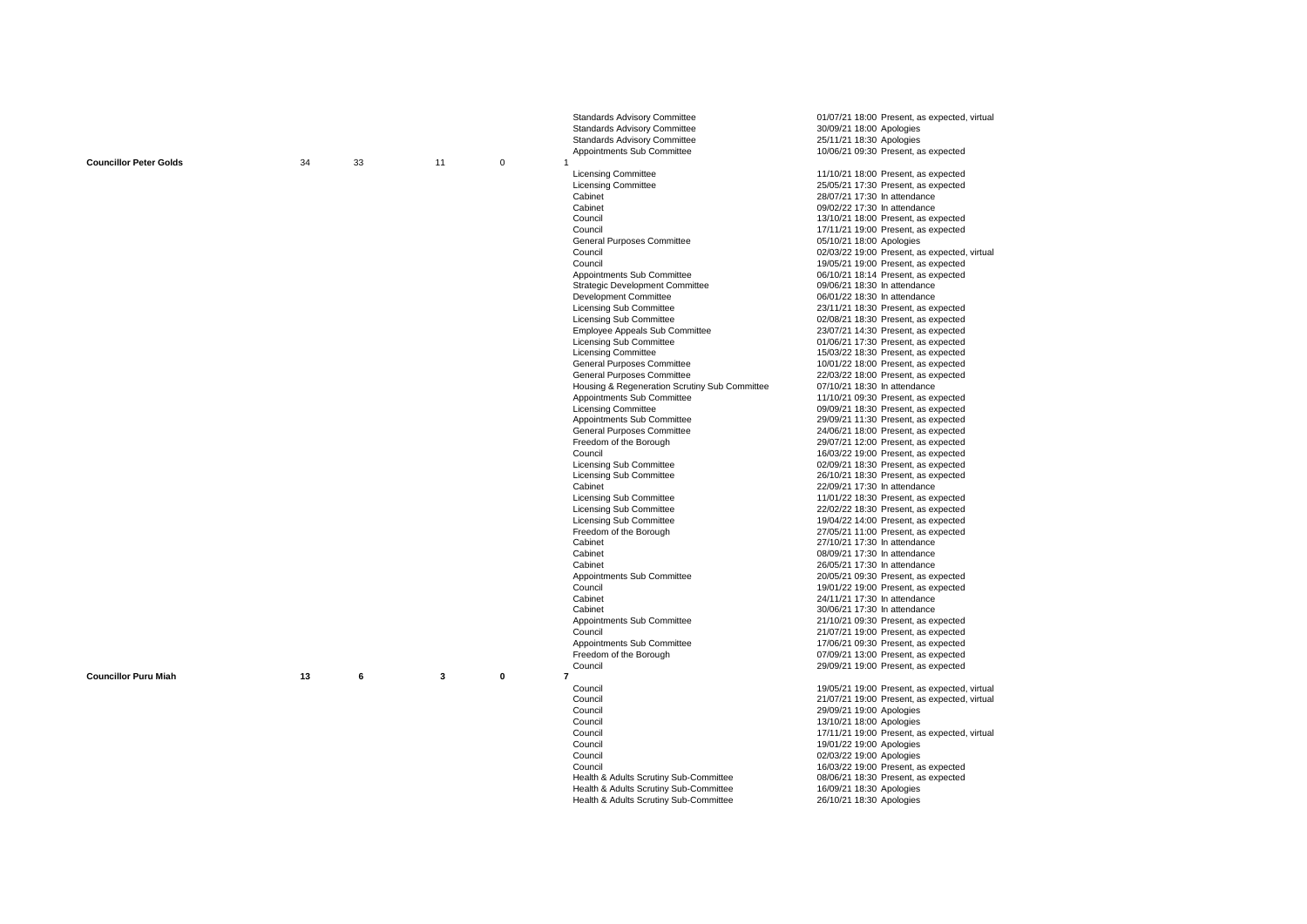|                                |    |    |                |                | Health & Adults Scrutiny Sub-Committee                         | 30/11/21 17:30 Apologies                                                       |
|--------------------------------|----|----|----------------|----------------|----------------------------------------------------------------|--------------------------------------------------------------------------------|
|                                |    |    |                |                | Health & Adults Scrutiny Sub-Committee                         | 08/03/22 18:30 Present, as expected                                            |
|                                |    |    |                |                | Licensing Sub Committee                                        | 07/12/21 18:30 In attendance                                                   |
|                                |    |    |                |                | Cabinet                                                        | 26/05/21 17:30 In attendance                                                   |
|                                |    |    |                |                | Overview & Scrutiny Committee                                  | 24/05/21 18:30 In attendance, virtual                                          |
| <b>Councillor Rabina Khan</b>  | 24 | 15 | $\overline{1}$ | $\overline{2}$ | $\overline{7}$                                                 |                                                                                |
|                                |    |    |                |                | Council                                                        | 17/11/21 19:00 Present, as expected                                            |
|                                |    |    |                |                | Cabinet                                                        | 09/02/22 17:30 In attendance, virtual                                          |
|                                |    |    |                |                | <b>Strategic Development Committee</b>                         | 09/06/21 18:30 Present, as expected                                            |
|                                |    |    |                |                | <b>Strategic Development Committee</b>                         | 18/08/21 18:30 Present, as expected                                            |
|                                |    |    |                |                | Council                                                        | 19/01/22 19:00 Present, as expected, virtual                                   |
|                                |    |    |                |                | Council                                                        | 02/03/22 19:00 Present, as expected, virtual                                   |
|                                |    |    |                |                | Council                                                        | 16/03/22 19:00 Present, as expected                                            |
|                                |    |    |                |                | Freedom of the Borough                                         | 27/05/21 11:00 Absent                                                          |
|                                |    |    |                |                | Freedom of the Borough                                         | 29/07/21 12:00 Apologies                                                       |
|                                |    |    |                |                | Freedom of the Borough                                         | 07/09/21 13:00 Apologies                                                       |
|                                |    |    |                |                | Council                                                        | 13/10/21 18:00 Present, as expected                                            |
|                                |    |    |                |                | Audit Committee                                                | 24/03/22 18:30 Absent                                                          |
|                                |    |    |                |                | Council                                                        | 29/09/21 19:00 Apologies                                                       |
|                                |    |    |                |                | Audit Committee                                                | 20/10/21 18:30 Apologies                                                       |
|                                |    |    |                |                | <b>Audit Committee</b>                                         | 01/12/21 18:30 Present, as expected                                            |
|                                |    |    |                |                | Council                                                        | 19/05/21 19:00 Present, as expected                                            |
|                                |    |    |                |                | <b>Standards Advisory Committee</b>                            | 01/07/21 18:00 Apologies                                                       |
|                                |    |    |                |                | <b>Standards Advisory Committee</b>                            | 30/09/21 18:00 Present, as expected                                            |
|                                |    |    |                |                | <b>Standards Advisory Committee</b>                            | 25/11/21 18:30 Present, as expected                                            |
|                                |    |    |                |                | <b>Standards Advisory Committee</b>                            | 10/02/22 18:30 Apologies                                                       |
|                                |    |    |                |                | <b>Strategic Development Committee</b>                         | 18/05/21 18:00 Apologies                                                       |
|                                |    |    |                |                | Council                                                        | 21/07/21 19:00 Present, as expected                                            |
|                                |    |    |                |                | <b>Strategic Development Committee</b>                         | 14/07/21 18:30 Present, as expected                                            |
|                                |    |    |                |                | Audit Committee                                                | 27/01/22 18:30 Present, as expected, virtual                                   |
|                                |    |    |                |                | <b>Strategic Development Committee</b>                         | 23/09/21 18:30 Present, as expected                                            |
|                                |    |    |                |                |                                                                |                                                                                |
| <b>Councillor Rachel Blake</b> | 35 | 32 | 4              | 0              | 3                                                              |                                                                                |
|                                |    |    |                |                | Council                                                        | 16/03/22 19:00 Present, as expected                                            |
|                                |    |    |                |                | King George's Field Charity Board                              | 03/03/22 15:15 Present, as expected, virtual                                   |
|                                |    |    |                |                | Tower Hamlets Health and Wellbeing Board                       | 02/11/21 17:00 Present, as expected                                            |
|                                |    |    |                |                | Pensions Committee                                             | 10/03/22 18:30 Present, as expected, virtual                                   |
|                                |    |    |                |                | Health & Adults Scrutiny Sub-Committee                         | 30/11/21 17:30 In attendance, virtual                                          |
|                                |    |    |                |                | King George's Field Charity Board                              | 15/09/21 17:30 Apologies                                                       |
|                                |    |    |                |                | Cabinet                                                        | 08/09/21 17:30 Present, as expected                                            |
|                                |    |    |                |                | Council                                                        | 19/01/22 19:00 Present, as expected, virtual                                   |
|                                |    |    |                |                | Cabinet                                                        | 28/07/21 17:30 Present, as expected, virtual                                   |
|                                |    |    |                |                | Cabinet                                                        | 09/02/22 17:30 Present, as expected                                            |
|                                |    |    |                |                | Cabinet                                                        | 15/12/21 17:30 Present, as expected                                            |
|                                |    |    |                |                | Council                                                        | 02/03/22 19:00 Present, as expected                                            |
|                                |    |    |                |                | Cabinet                                                        | 30/06/21 17:30 Present, as expected, virtual                                   |
|                                |    |    |                |                | Pensions Committee                                             | 25/11/21 18:30 Present, as expected, virtual                                   |
|                                |    |    |                |                | King George's Field Charity Board                              | 23/03/22 17:30 Apologies                                                       |
|                                |    |    |                |                | Freedom of the Borough                                         | 27/05/21 11:00 Present, as expected                                            |
|                                |    |    |                |                | Cabinet                                                        | 24/11/21 17:30 Present, as expected                                            |
|                                |    |    |                |                | Freedom of the Borough                                         | 07/09/21 13:00 Present, as expected                                            |
|                                |    |    |                |                | Tower Hamlets Health and Wellbeing Board                       | 21/09/21 17:00 Present, as expected                                            |
|                                |    |    |                |                | Appointments Sub Committee                                     | 14/09/21 15:00 Present, as expected                                            |
|                                |    |    |                |                | Freedom of the Borough                                         | 29/07/21 12:00 Present, as expected                                            |
|                                |    |    |                |                | Pensions Committee                                             | 05/07/21 18:30 Present, as expected, virtual                                   |
|                                |    |    |                |                | Tower Hamlets Health and Wellbeing Board                       | 01/02/22 17:00 Present, as expected                                            |
|                                |    |    |                |                | Council                                                        | 17/11/21 19:00 Present, as expected                                            |
|                                |    |    |                |                | Council                                                        | 21/07/21 19:00 Present, as expected, virtual                                   |
|                                |    |    |                |                | Council                                                        | 19/05/21 19:00 Present, as expected                                            |
|                                |    |    |                |                | Council                                                        | 29/09/21 19:00 Present, as expected, virtual                                   |
|                                |    |    |                |                | Cabinet                                                        | 22/09/21 17:30 Present, as expected                                            |
|                                |    |    |                |                | Overview & Scrutiny Committee<br>Overview & Scrutiny Committee | 14/02/22 18:30 In attendance, virtual<br>21/02/22 18:30 In attendance, virtual |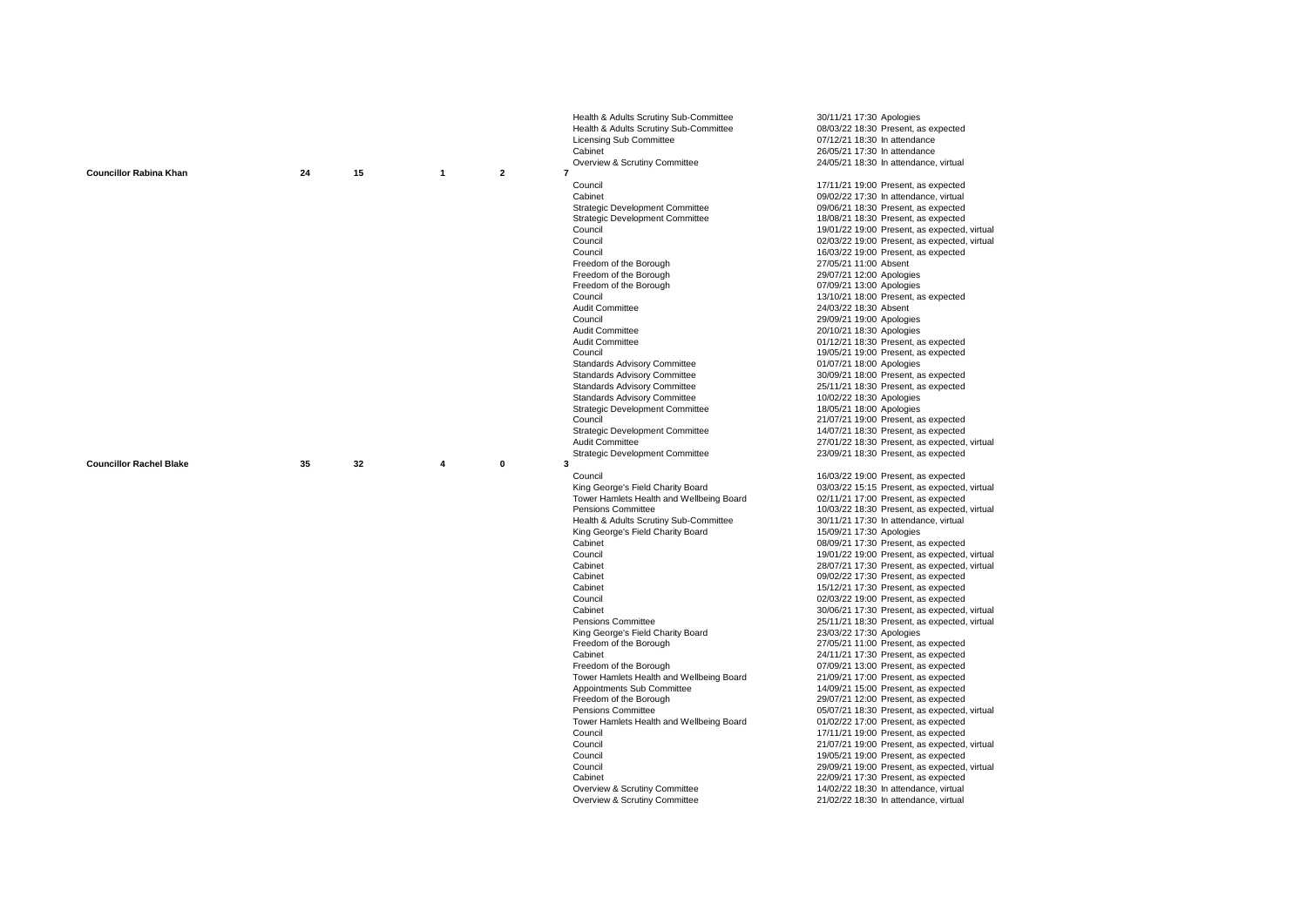|                                 |    |    |                   | <b>Pensions Committee</b>                    | 23/09/21 18:30 Present, as expected                             |
|---------------------------------|----|----|-------------------|----------------------------------------------|-----------------------------------------------------------------|
|                                 |    |    |                   | Council                                      | 13/10/21 18:00 Present, as expected                             |
|                                 |    |    |                   | Cabinet                                      | 18/01/22 17:30 Present, as expected                             |
|                                 |    |    |                   | Cabinet                                      | 09/03/22 17:30 Present, as expected                             |
|                                 |    |    |                   | Appointments Sub Committee                   | 01/10/21 09:30 Present, as expected                             |
|                                 |    |    |                   | Cabinet                                      | 27/10/21 17:30 Present, as expected                             |
|                                 |    |    |                   | Tower Hamlets Health and Wellbeing Board     | 29/06/21 17:15 Present, as expected, virtual                    |
|                                 |    |    |                   | Cabinet                                      | 26/05/21 17:30 In attendance                                    |
|                                 |    |    |                   | King George's Field Charity Board            | 15/12/21 19:00 Apologies                                        |
| <b>Councillor Rajib Ahmed</b>   | 26 | 22 | $\mathbf{1}$<br>1 | 3                                            |                                                                 |
|                                 |    |    |                   | <b>Licensing Sub Committee</b>               | 22/02/22 18:30 Present, as expected                             |
|                                 |    |    |                   | Council                                      | 19/05/21 19:00 Present, as expected, virtual                    |
|                                 |    |    |                   | <b>Standards Advisory Committee</b>          | 10/02/22 18:30 Present, as expected, virtual                    |
|                                 |    |    |                   | <b>Strategic Development Committee</b>       | 18/08/21 18:30 In attendance                                    |
|                                 |    |    |                   | Council                                      | 02/03/22 19:00 Present, as expected                             |
|                                 |    |    |                   | <b>Licensing Committee</b>                   | 09/09/21 18:30 Present, as expected                             |
|                                 |    |    |                   | <b>Licensing Committee</b>                   | 11/10/21 18:00 Apologies                                        |
|                                 |    |    |                   | <b>Licensing Committee</b>                   | 15/03/22 18:30 Apologies                                        |
|                                 |    |    |                   | <b>Licensing Sub Committee</b>               | 14/09/21 18:30 Present, as expected                             |
|                                 |    |    |                   | <b>Licensing Sub Committee</b>               | 12/10/21 18:30 Present, as expected                             |
|                                 |    |    |                   | Licensing Sub Committee                      | 09/11/21 18:30 Present, as expected                             |
|                                 |    |    |                   | <b>Licensing Sub Committee</b>               | 07/12/21 18:30 Present, as expected                             |
|                                 |    |    |                   | <b>Licensing Sub Committee</b>               | 11/01/22 18:30 Present, as expected                             |
|                                 |    |    |                   | Council                                      | 29/09/21 19:00 Present, as expected                             |
|                                 |    |    |                   | <b>Licensing Sub Committee</b>               | 19/04/22 14:00 Present, as expected                             |
|                                 |    |    |                   | <b>Licensing Committee</b>                   | 25/05/21 17:30 Present, as expected                             |
|                                 |    |    |                   | Council                                      | 13/10/21 18:00 Present, as expected                             |
|                                 |    |    |                   | Freedom of the Borough                       | 07/09/21 13:00 Present, as expected                             |
|                                 |    |    |                   | Freedom of the Borough                       | 27/05/21 11:00 Absent                                           |
|                                 |    |    |                   | Council                                      | 21/07/21 19:00 Present, as expected                             |
|                                 |    |    |                   | Council                                      | 19/01/22 19:00 Present, as expected                             |
|                                 |    |    |                   | Council                                      | 17/11/21 19:00 Present, as expected                             |
|                                 |    |    |                   | <b>Standards Advisory Committee</b>          | 01/07/21 18:00 Present, as expected, virtual                    |
|                                 |    |    |                   |                                              |                                                                 |
|                                 |    |    |                   | <b>Standards Advisory Committee</b>          | 30/09/21 18:00 Present, as expected                             |
|                                 |    |    |                   | <b>Standards Advisory Committee</b>          | 25/11/21 18:30 Present, as expected, virtual                    |
|                                 |    |    |                   | Council                                      | 16/03/22 19:00 Apologies                                        |
|                                 |    |    |                   | Freedom of the Borough                       | 29/07/21 12:00 Present, as expected                             |
| <b>Councillor Sabina Akhtar</b> | 39 | 36 | 3                 | $\overline{2}$                               |                                                                 |
|                                 |    |    |                   | King George's Field Charity Board            | 15/12/21 19:00 Present, as expected                             |
|                                 |    |    |                   | Cabinet                                      | 15/12/21 17:30 Present, as expected                             |
|                                 |    |    |                   | <b>Strategic Development Committee</b>       | 09/06/21 18:30 Present, as expected                             |
|                                 |    |    |                   | Council                                      | 19/05/21 19:00 Present, as expected                             |
|                                 |    |    |                   | Appointments Sub Committee                   | 17/06/21 09:30 Present, as expected                             |
|                                 |    |    |                   | Council                                      | 17/11/21 19:00 Present, as expected, virtual                    |
|                                 |    |    |                   | Overview & Scrutiny Committee                | 03/03/22 18:00 In attendance, virtual                           |
|                                 |    |    |                   | <b>Strategic Development Committee</b>       | 30/03/22 18:30 Present, as expected                             |
|                                 |    |    |                   | Council                                      | 19/01/22 19:00 Present, as expected, virtual                    |
|                                 |    |    |                   | Cabinet                                      | 18/01/22 17:30 Present, as expected, virtual                    |
|                                 |    |    |                   | Cabinet                                      | 26/05/21 17:30 In attendance                                    |
|                                 |    |    |                   | Council                                      | 16/03/22 19:00 Present, as expected                             |
|                                 |    |    |                   | Cabinet                                      | 30/06/21 17:30 Present, as expected                             |
|                                 |    |    |                   | Freedom of the Borough                       | 27/05/21 11:00 Present, as expected                             |
|                                 |    |    |                   | <b>Strategic Development Committee</b>       | 16/02/22 18:30 Present, as expected                             |
|                                 |    |    |                   | Cabinet                                      | 28/07/21 17:30 Present, as expected, virtual                    |
|                                 |    |    |                   | <b>Strategic Development Committee</b>       | 18/05/21 18:00 Present, as expected                             |
|                                 |    |    |                   | <b>Strategic Development Committee</b>       | 14/07/21 18:30 Present, as expected                             |
|                                 |    |    |                   | King George's Field Charity Board            | 15/09/21 17:30 Present, as expected                             |
|                                 |    |    |                   | Council                                      | 02/03/22 19:00 Present, as expected                             |
|                                 |    |    |                   | King George's Field Charity Board            | 03/03/22 15:15 Present, as expected                             |
|                                 |    |    |                   | Grants Determination (Cabinet) Sub-Committee | 12/01/22 17:30 Apologies                                        |
|                                 |    |    |                   | Council<br><b>Development Committee</b>      | 13/10/21 18:00 Present, as expected<br>21/03/22 18:30 Apologies |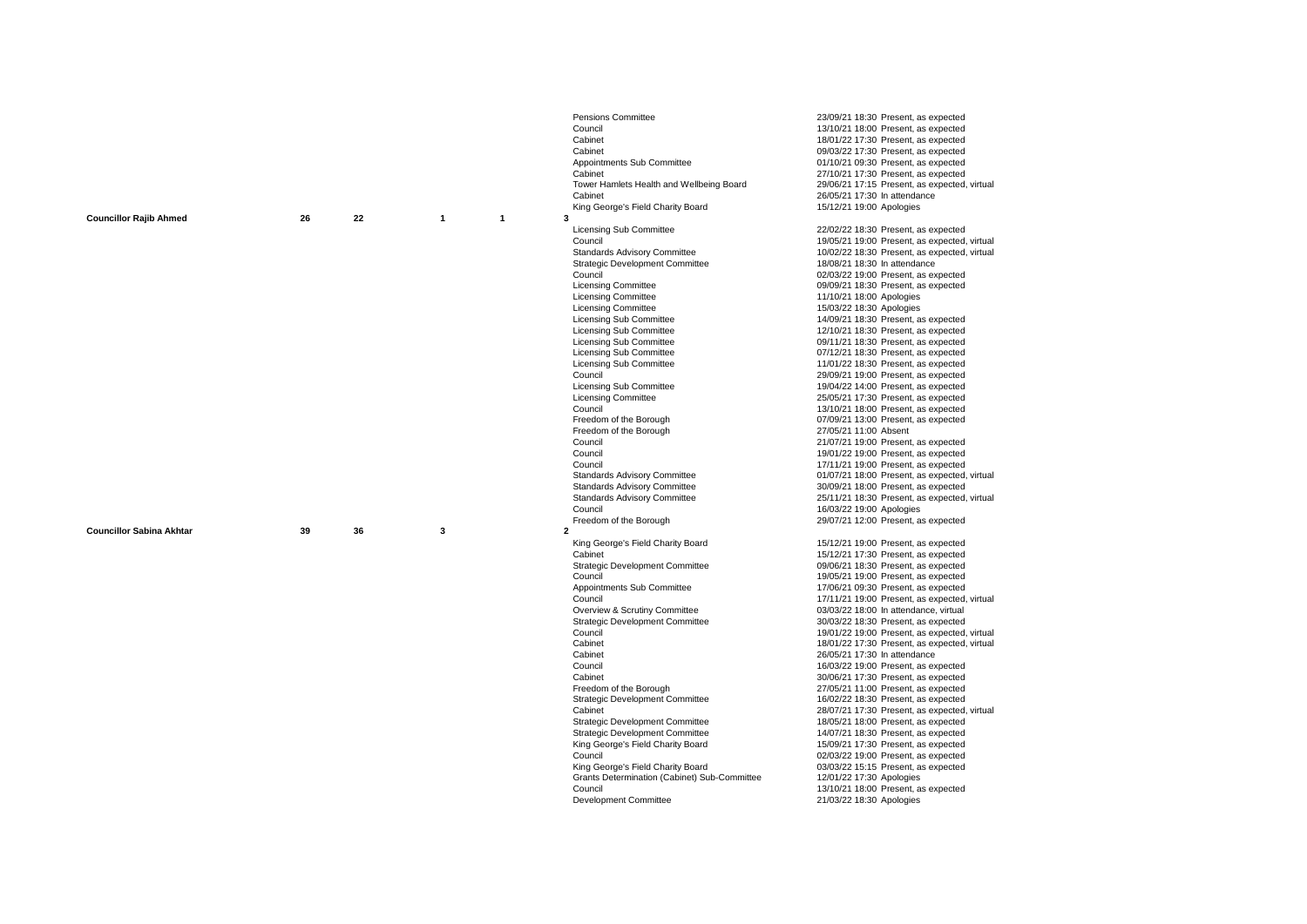|                                  |    |    |              |         | Grants Determination (Cabinet) Sub-Committee             | 01/09/21 17:30 Present, as expected                                                 |
|----------------------------------|----|----|--------------|---------|----------------------------------------------------------|-------------------------------------------------------------------------------------|
|                                  |    |    |              |         | Cabinet                                                  | 09/02/22 17:30 Present, as expected, virtual                                        |
|                                  |    |    |              |         | Cabinet                                                  | 22/09/21 17:30 Present, as expected, virtual                                        |
|                                  |    |    |              |         | Council                                                  | 29/09/21 19:00 Present, as expected, virtual                                        |
|                                  |    |    |              |         | Cabinet                                                  | 08/09/21 17:30 Present, as expected                                                 |
|                                  |    |    |              |         | Appointments Sub Committee                               | 06/10/21 18:14 Present, as expected                                                 |
|                                  |    |    |              |         | King George's Field Charity Board                        | 23/03/22 17:30 Present, as expected                                                 |
|                                  |    |    |              |         | Housing & Regeneration Scrutiny Sub Committee            | 07/10/21 18:30 In attendance                                                        |
|                                  |    |    |              |         | Freedom of the Borough                                   | 07/09/21 13:00 Present, as expected                                                 |
|                                  |    |    |              |         | Cabinet                                                  | 24/11/21 17:30 Present, as expected, virtual                                        |
|                                  |    |    |              |         | Cabinet                                                  | 09/03/22 17:30 Present, as expected, virtual                                        |
|                                  |    |    |              |         | Cabinet                                                  | 27/10/21 17:30 Present, as expected, virtual                                        |
|                                  |    |    |              |         | <b>Strategic Development Committee</b>                   | 18/08/21 18:30 Present, as expected                                                 |
|                                  |    |    |              |         | <b>Strategic Development Committee</b>                   | 23/09/21 18:30 Present, as expected                                                 |
|                                  |    |    |              |         | <b>Strategic Development Committee</b>                   | 14/12/21 18:30 Present, as expected                                                 |
|                                  |    |    |              |         | Freedom of the Borough                                   | 29/07/21 12:00 Present, as expected                                                 |
|                                  |    |    |              |         | Council                                                  | 21/07/21 19:00 Present, as expected, virtual                                        |
| <b>Councillor Shad Chowdhury</b> | 23 | 22 | $\pmb{0}$    | 0<br>-1 |                                                          |                                                                                     |
|                                  |    |    |              |         | Council                                                  | 19/05/21 19:00 Present, as expected                                                 |
|                                  |    |    |              |         | <b>Licensing Sub Committee</b>                           | 28/09/21 18:30 Present, as expected                                                 |
|                                  |    |    |              |         | <b>Licensing Sub Committee</b>                           | 02/09/21 18:30 Present, as expected                                                 |
|                                  |    |    |              |         | <b>Licensing Committee</b>                               | 15/03/22 18:30 Present, as expected, virtual                                        |
|                                  |    |    |              |         | Children and Education Scrutiny Sub-Committee            | 21/10/21 16:30 Present, as expected, virtual                                        |
|                                  |    |    |              |         | Council                                                  | 29/09/21 19:00 Present, as expected, virtual                                        |
|                                  |    |    |              |         | Council                                                  | 13/10/21 18:00 Present, as expected                                                 |
|                                  |    |    |              |         | Council                                                  | 17/11/21 19:00 Present, as expected                                                 |
|                                  |    |    |              |         | Council                                                  | 19/01/22 19:00 Present, as expected, virtual                                        |
|                                  |    |    |              |         | Council                                                  | 02/03/22 19:00 Present, as expected                                                 |
|                                  |    |    |              |         | Council<br><b>Licensing Committee</b>                    | 16/03/22 19:00 Present, as expected<br>25/05/21 17:30 Present, as expected, virtual |
|                                  |    |    |              |         | <b>Licensing Committee</b>                               | 09/09/21 18:30 Present, as expected, virtual                                        |
|                                  |    |    |              |         | <b>Licensing Committee</b>                               | 11/10/21 18:00 Present, as expected                                                 |
|                                  |    |    |              |         | Children and Education Scrutiny Sub-Committee            | 02/09/21 18:30 Apologies                                                            |
|                                  |    |    |              |         | Children and Education Scrutiny Sub-Committee            | 08/12/21 16:30 Present, as expected, virtual                                        |
|                                  |    |    |              |         | Council                                                  | 21/07/21 19:00 Present, as expected                                                 |
|                                  |    |    |              |         | Licensing Sub Committee                                  | 26/10/21 18:30 Present, as expected                                                 |
|                                  |    |    |              |         | Licensing Sub Committee                                  | 25/01/22 18:30 Present, as expected                                                 |
|                                  |    |    |              |         | Licensing Sub Committee                                  | 22/02/22 18:30 Present, as expected                                                 |
|                                  |    |    |              |         | Licensing Sub Committee                                  | 22/03/22 18:30 Present, as expected                                                 |
|                                  |    |    |              |         | Children and Education Scrutiny Sub-Committee            | 21/06/21 16:30 Present, as expected, virtual                                        |
|                                  |    |    |              |         | Children and Education Scrutiny Sub-Committee            | 28/02/22 16:30 Present, as expected, virtual                                        |
| <b>Councillor Shah Ameen</b>     | 24 | 19 | $\mathbf{1}$ | 1       |                                                          |                                                                                     |
|                                  |    |    |              |         | Licensing Sub Committee                                  | 14/09/21 18:30 Present, as expected                                                 |
|                                  |    |    |              |         | Council                                                  | 29/09/21 19:00 Present, as expected, virtual                                        |
|                                  |    |    |              |         | Health & Adults Scrutiny Sub-Committee                   | 26/10/21 18:30 Present, as expected                                                 |
|                                  |    |    |              |         | Council                                                  | 17/11/21 19:00 Present, as expected, virtual                                        |
|                                  |    |    |              |         | Health & Adults Scrutiny Sub-Committee                   | 16/09/21 18:30 In attendance                                                        |
|                                  |    |    |              |         | Health & Adults Scrutiny Sub-Committee                   | 08/06/21 18:30 Present, as expected, virtual                                        |
|                                  |    |    |              |         | Health & Adults Scrutiny Sub-Committee                   | 30/11/21 17:30 Apologies                                                            |
|                                  |    |    |              |         | Health & Adults Scrutiny Sub-Committee                   | 08/03/22 18:30 Apologies due to Council Business                                    |
|                                  |    |    |              |         | Inner North East London Joint Health Overview & Scrutiny | 13/09/21 19:00 Present, as expected, virtual                                        |
|                                  |    |    |              |         | Inner North East London Joint Health Overview & Scrutiny | 16/12/21 19:00 Absent                                                               |
|                                  |    |    |              |         | Inner North East London Joint Health Overview & Scrutiny | 01/03/22 19:00 Apologies                                                            |
|                                  |    |    |              |         | <b>Licensing Committee</b>                               | 25/05/21 17:30 Present, as expected                                                 |
|                                  |    |    |              |         | <b>Licensing Committee</b>                               | 09/09/21 18:30 Present, as expected                                                 |
|                                  |    |    |              |         | <b>Licensing Committee</b><br><b>Licensing Committee</b> | 11/10/21 18:00 Present, as expected<br>15/03/22 18:30 Present, as expected          |
|                                  |    |    |              |         | Licensing Sub Committee                                  | 15/07/21 18:30 Present, as expected                                                 |
|                                  |    |    |              |         | Licensing Sub Committee                                  | 02/08/21 18:30 Present, as expected                                                 |
|                                  |    |    |              |         | Council                                                  | 19/05/21 19:00 Present, as expected, virtual                                        |
|                                  |    |    |              |         | Licensing Sub Committee                                  | 07/12/21 18:30 Present, as expected                                                 |
|                                  |    |    |              |         | Licensing Sub Committee                                  | 05/04/22 14:00 Present, as expected                                                 |
|                                  |    |    |              |         |                                                          |                                                                                     |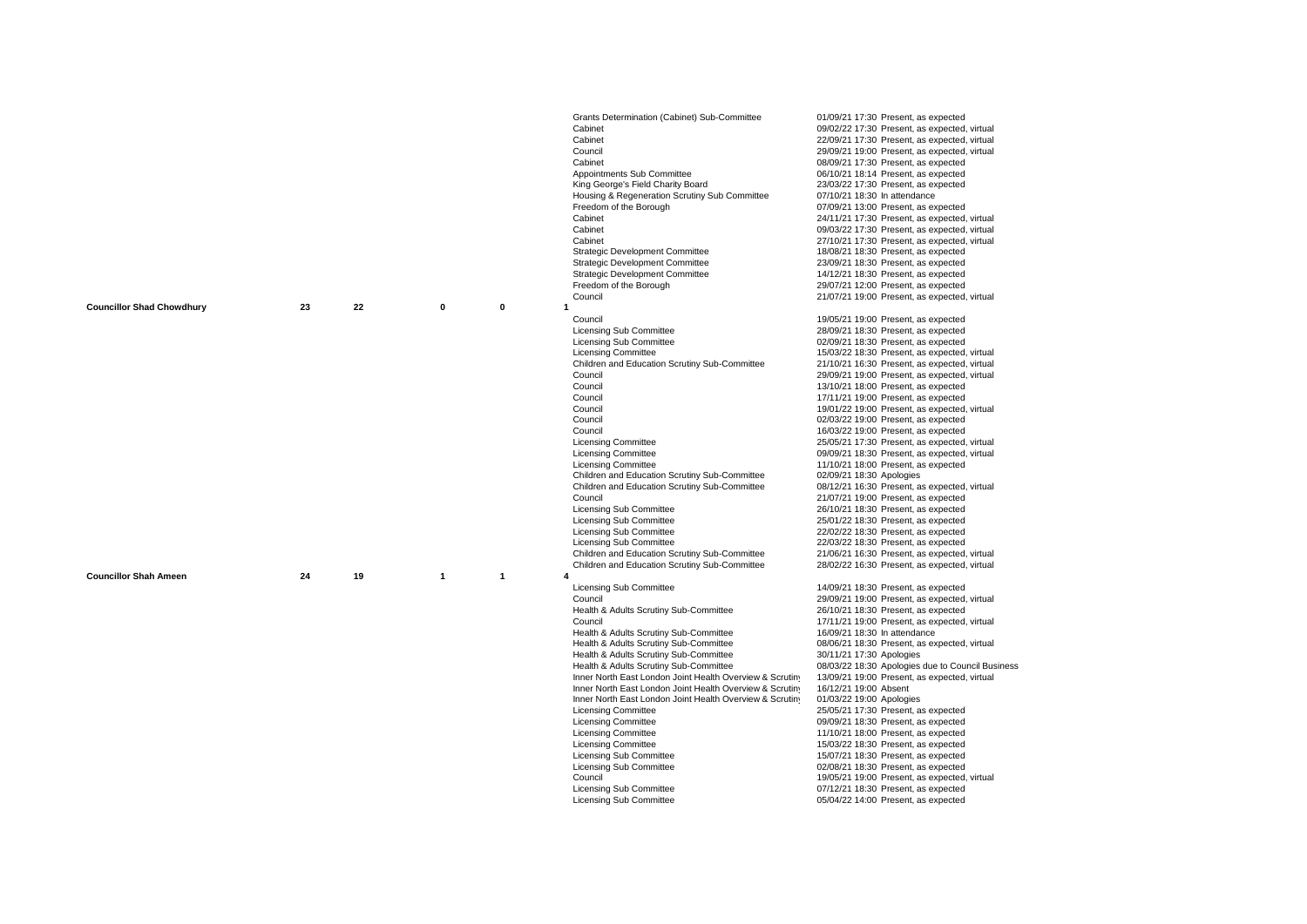|                                 |    |                |              |              | Council                                      | 16/03/22 19:00 Present, as expected, virtual  |                                         |
|---------------------------------|----|----------------|--------------|--------------|----------------------------------------------|-----------------------------------------------|-----------------------------------------|
|                                 |    |                |              |              | Council                                      | 02/03/22 19:00 Present, as expected, virtual  |                                         |
|                                 |    |                |              |              | Council                                      | 21/07/21 19:00 Present, as expected, virtual  |                                         |
|                                 |    |                |              |              | Council                                      |                                               |                                         |
|                                 |    |                |              |              | Council                                      | 13/10/21 18:00 Present, as expected           |                                         |
| <b>Councillor Sirajul Islam</b> | 29 | 22             | 5            | 0            | 8                                            | 19/01/22 19:00 Apologies                      |                                         |
|                                 |    |                |              |              |                                              |                                               |                                         |
|                                 |    |                |              |              | Council                                      | 02/03/22 19:00 Present, as expected           |                                         |
|                                 |    |                |              |              | Overview & Scrutiny Committee                | 26/07/21 18:30 In attendance, virtual         |                                         |
|                                 |    |                |              |              | Council                                      | 17/11/21 19:00 Present, as expected           |                                         |
|                                 |    |                |              |              | Cabinet                                      | 22/09/21 17:30 Present, as expected, virtual  |                                         |
|                                 |    |                |              |              | Council                                      | 16/03/22 19:00 Present, as expected, virtual  |                                         |
|                                 |    |                |              |              | Cabinet                                      | 26/05/21 17:30 In attendance                  |                                         |
|                                 |    |                |              |              | Grants Determination (Cabinet) Sub-Committee | 12/01/22 17:30 Apologies                      |                                         |
|                                 |    |                |              |              | Overview & Scrutiny Committee                | 24/05/21 18:30 In attendance, virtual         |                                         |
|                                 |    |                |              |              | Freedom of the Borough                       | 27/05/21 11:00 Present, as expected           |                                         |
|                                 |    |                |              |              | Council                                      | 19/05/21 19:00 Present, as expected           |                                         |
|                                 |    |                |              |              | Cabinet                                      | 09/03/22 17:30 Present, as expected           |                                         |
|                                 |    |                |              |              | Council                                      | 13/10/21 18:00 Present, as expected           |                                         |
|                                 |    |                |              |              | Cabinet                                      | 15/12/21 17:30 Present, as expected, virtual  |                                         |
|                                 |    |                |              |              | King George's Field Charity Board            | 03/03/22 15:15 Apologies                      |                                         |
|                                 |    |                |              |              | Council                                      | 21/07/21 19:00 Present, as expected           |                                         |
|                                 |    |                |              |              | Overview & Scrutiny Committee                | 07/02/22 18:30 In attendance, virtual         |                                         |
|                                 |    |                |              |              | Cabinet                                      | 09/02/22 17:30 Present, as expected, virtual  |                                         |
|                                 |    |                |              |              | Cabinet                                      | 30/06/21 17:30 Present, as expected           |                                         |
|                                 |    |                |              |              | Cabinet                                      | 24/11/21 17:30 Present, as expected, virtual  |                                         |
|                                 |    |                |              |              | King George's Field Charity Board            | 15/09/21 17:30 Apologies                      |                                         |
|                                 |    |                |              |              | Council                                      | 29/09/21 19:00 Present, as expected, virtual  |                                         |
|                                 |    |                |              |              | Freedom of the Borough                       | 07/09/21 13:00 Present, as expected           |                                         |
|                                 |    |                |              |              | Overview & Scrutiny Committee                | 14/02/22 18:30 In attendance, virtual         |                                         |
|                                 |    |                |              |              | Cabinet                                      | 18/01/22 17:30 Present, as expected, virtual  |                                         |
|                                 |    |                |              |              | Cabinet                                      | 27/10/21 17:30 Present, as expected, virtual  |                                         |
|                                 |    |                |              |              | Freedom of the Borough                       | 29/07/21 12:00 Present, as expected           |                                         |
|                                 |    |                |              |              | Grants Determination (Cabinet) Sub-Committee | 27/10/21 13:30 Apologies                      |                                         |
|                                 |    |                |              |              | King George's Field Charity Board            | 23/03/22 17:30 Apologies                      |                                         |
|                                 |    |                |              |              | Grants Determination (Cabinet) Sub-Committee | 01/09/21 17:30 Apologies, sent representative | Substituted by Councillor Sabina Akhtar |
|                                 |    |                |              |              | Cabinet                                      | 08/09/21 17:30 Present, as expected, virtual  |                                         |
|                                 |    |                |              |              | Cabinet                                      | 28/07/21 17:30 Present, as expected           |                                         |
|                                 |    |                |              |              | King George's Field Charity Board            | 15/12/21 19:00 Apologies                      |                                         |
|                                 |    |                |              |              | Grants Determination (Cabinet) Sub-Committee | 23/06/21 17:30 Apologies                      |                                         |
|                                 |    |                |              |              | Council                                      | 19/01/22 19:00 Present, as expected, virtual  |                                         |
|                                 |    |                |              |              | Grants Determination (Cabinet) Sub-Committee | 09/03/22 13:30 Present, as expected           |                                         |
| <b>Councillor Sufia Alam</b>    | 12 | $\overline{2}$ | $\mathbf 0$  | 0            | 10                                           |                                               |                                         |
|                                 |    |                |              |              | Council                                      | 21/07/21 19:00 Apologies                      |                                         |
|                                 |    |                |              |              | Council                                      | 29/09/21 19:00 Apologies                      |                                         |
|                                 |    |                |              |              | Council                                      | 13/10/21 18:00 Apologies                      |                                         |
|                                 |    |                |              |              | Council                                      | 17/11/21 19:00 Apologies                      |                                         |
|                                 |    |                |              |              | Council                                      | 19/01/22 19:00 Apologies                      |                                         |
|                                 |    |                |              |              | Council                                      | 02/03/22 19:00 Present, as expected           |                                         |
|                                 |    |                |              |              | Council                                      | 16/03/22 19:00 Apologies                      |                                         |
|                                 |    |                |              |              | Development Committee                        | 06/01/22 18:30 Apologies                      |                                         |
|                                 |    |                |              |              | Development Committee                        | 03/02/22 18:30 Apologies, sent representative | Substituted by Councillor Sabina Akhtar |
|                                 |    |                |              |              | <b>Development Committee</b>                 | 21/03/22 18:30 Apologies                      |                                         |
|                                 |    |                |              |              | <b>Licensing Committee</b>                   | 25/05/21 17:30 Apologies                      |                                         |
|                                 |    |                |              |              | Council                                      | 19/05/21 19:00 Present, as expected, virtual  |                                         |
| <b>Councillor Tarik Khan</b>    | 20 | 19             | $\mathbf{0}$ | $\mathbf{0}$ | 1                                            |                                               |                                         |
|                                 |    |                |              |              | Council                                      | 21/07/21 19:00 Present, as expected           |                                         |
|                                 |    |                |              |              | Council                                      | 19/05/21 19:00 Present, as expected           |                                         |
|                                 |    |                |              |              | Council                                      | 29/09/21 19:00 Present, as expected           |                                         |
|                                 |    |                |              |              | Council                                      | 13/10/21 18:00 Present, as expected           |                                         |
|                                 |    |                |              |              | Council                                      | 17/11/21 19:00 Present, as expected           |                                         |
|                                 |    |                |              |              | Council                                      | 19/01/22 19:00 Present, as expected           |                                         |
|                                 |    |                |              |              | Council                                      | 02/03/22 19:00 Present, as expected           |                                         |
|                                 |    |                |              |              |                                              |                                               |                                         |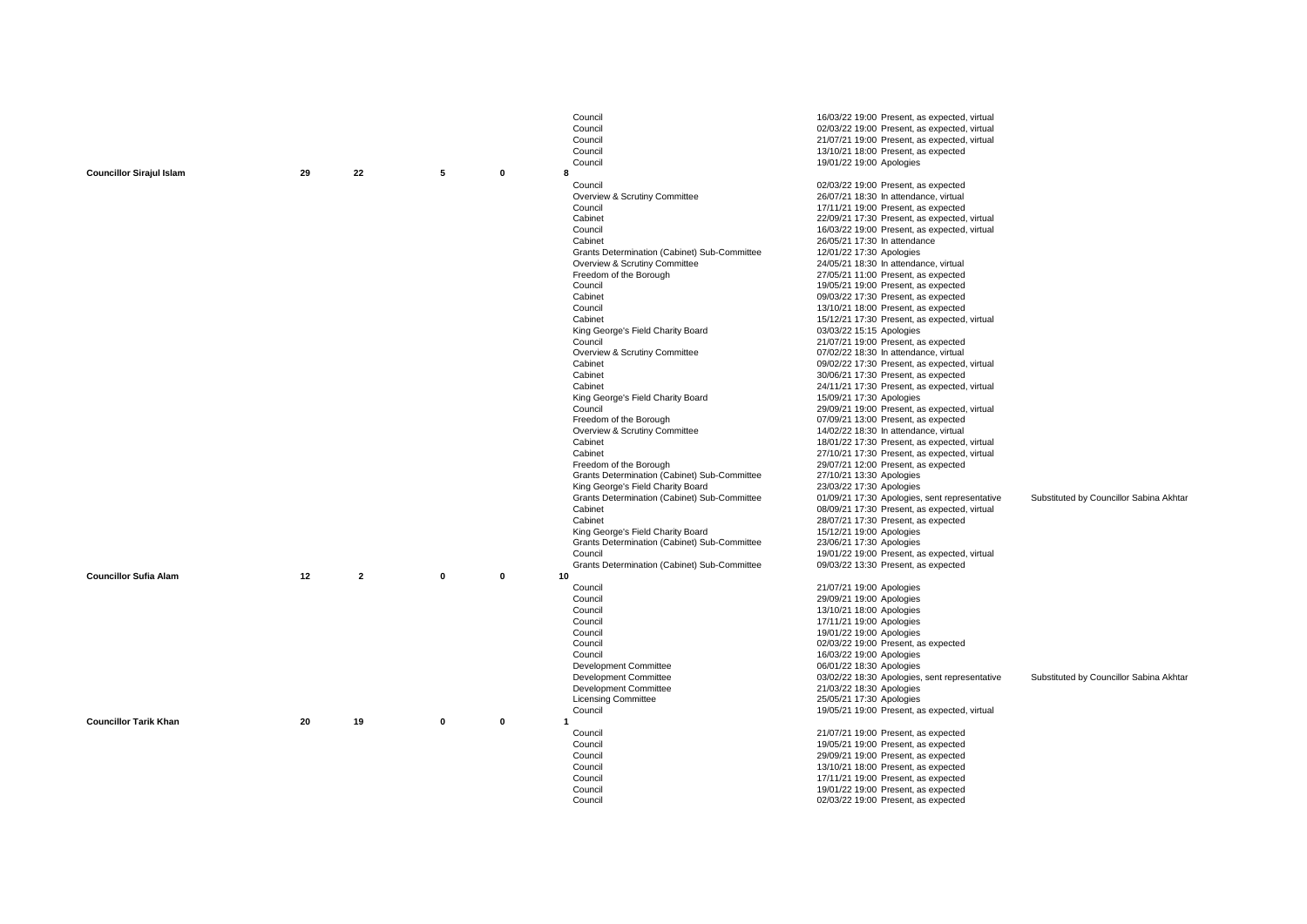|                                  |    |    |                         |             | Council                                       | 16/03/22 19:00 Present, as expected          |
|----------------------------------|----|----|-------------------------|-------------|-----------------------------------------------|----------------------------------------------|
|                                  |    |    |                         |             | General Purposes Committee                    | 24/06/21 18:00 Present, as expected, virtual |
|                                  |    |    |                         |             | General Purposes Committee                    | 05/10/21 18:00 Present, as expected, virtual |
|                                  |    |    |                         |             | General Purposes Committee                    | 10/01/22 18:00 Apologies                     |
|                                  |    |    |                         |             | General Purposes Committee                    | 22/03/22 18:00 Present, as expected          |
|                                  |    |    |                         |             | <b>Strategic Development Committee</b>        | 18/05/21 18:00 Present, as expected          |
|                                  |    |    |                         |             | <b>Strategic Development Committee</b>        | 09/06/21 18:30 Present, as expected          |
|                                  |    |    |                         |             | <b>Strategic Development Committee</b>        | 14/07/21 18:30 Present, as expected          |
|                                  |    |    |                         |             | <b>Strategic Development Committee</b>        | 18/08/21 18:30 Present, as expected          |
|                                  |    |    |                         |             | <b>Strategic Development Committee</b>        | 23/09/21 18:30 Present, as expected          |
|                                  |    |    |                         |             | <b>Strategic Development Committee</b>        | 14/12/21 18:30 Present, as expected          |
|                                  |    |    |                         |             | <b>Strategic Development Committee</b>        | 16/02/22 18:30 Present, as expected          |
|                                  |    |    |                         |             | <b>Strategic Development Committee</b>        | 30/03/22 18:30 Present, as expected          |
| <b>Councillor Val Whitehead</b>  | 27 | 25 | $\overline{\mathbf{1}}$ | $\mathbf 0$ | $\overline{2}$                                |                                              |
|                                  |    |    |                         |             | Council                                       | 16/03/22 19:00 Apologies                     |
|                                  |    |    |                         |             | Council                                       | 02/03/22 19:00 Present, as expected          |
|                                  |    |    |                         |             | <b>Strategic Development Committee</b>        | 30/03/22 18:30 Present, as expected          |
|                                  |    |    |                         |             | Overview & Scrutiny Committee                 | 25/10/21 18:30 In attendance, virtual        |
|                                  |    |    |                         |             | Appointments Sub Committee                    | 20/05/21 09:30 Present, as expected          |
|                                  |    |    |                         |             | <b>Employee Appeals Sub Committee</b>         | 14/12/21 14:00 Present, as expected          |
|                                  |    |    |                         |             | <b>Fostering Panel</b>                        | 08/06/21 11:00 Present, as expected          |
|                                  |    |    |                         |             | <b>Fostering Panel</b>                        | 14/09/21 10:00 Present, as expected          |
|                                  |    |    |                         |             | <b>Fostering Panel</b>                        | 25/11/21 10:00 Present, as expected          |
|                                  |    |    |                         |             | Audit Committee                               | 01/12/21 18:30 Present, as expected          |
|                                  |    |    |                         |             | Audit Committee                               | 24/03/22 18:30 Present, as expected          |
|                                  |    |    |                         |             | Council                                       | 19/01/22 19:00 Present, as expected, virtual |
|                                  |    |    |                         |             | Council                                       | 19/05/21 19:00 Present, as expected, virtual |
|                                  |    |    |                         |             | Audit Committee                               | 20/10/21 18:30 Present, as expected          |
|                                  |    |    |                         |             | Council                                       | 13/10/21 18:00 Present, as expected          |
|                                  |    |    |                         |             | Council                                       | 29/09/21 19:00 Present, as expected, virtual |
|                                  |    |    |                         |             | Appointments Sub Committee                    | 10/06/21 09:30 Present, as expected          |
|                                  |    |    |                         |             | Audit Committee                               | 29/07/21 18:30 Present, as expected          |
|                                  |    |    |                         |             | Audit Committee                               | 27/01/22 18:30 Present, as expected          |
|                                  |    |    |                         |             | Council                                       | 17/11/21 19:00 Present, as expected          |
|                                  |    |    |                         |             | <b>Strategic Development Committee</b>        | 18/05/21 18:00 Present, as expected          |
|                                  |    |    |                         |             | <b>Strategic Development Committee</b>        | 09/06/21 18:30 Present, as expected          |
|                                  |    |    |                         |             |                                               |                                              |
|                                  |    |    |                         |             | <b>Strategic Development Committee</b>        | 14/07/21 18:30 Present, as expected          |
|                                  |    |    |                         |             | <b>Strategic Development Committee</b>        | 18/08/21 18:30 Apologies                     |
|                                  |    |    |                         |             | <b>Strategic Development Committee</b>        | 23/09/21 18:30 Present, as expected          |
|                                  |    |    |                         |             | <b>Strategic Development Committee</b>        | 14/12/21 18:30 Present, as expected          |
|                                  |    |    |                         |             | <b>Strategic Development Committee</b>        | 16/02/22 18:30 Present, as expected          |
|                                  |    |    |                         |             | Council                                       | 21/07/21 19:00 Present, as expected, virtual |
| <b>Councillor Victoria Obaze</b> | 32 | 28 | $\mathbf{0}$            | 0           | 4                                             |                                              |
|                                  |    |    |                         |             | Licensing Sub Committee                       | 02/08/21 18:30 Present, as expected          |
|                                  |    |    |                         |             | <b>Licensing Sub Committee</b>                | 07/12/21 18:30 Present, as expected          |
|                                  |    |    |                         |             | Council                                       | 21/07/21 19:00 Present, as expected, virtual |
|                                  |    |    |                         |             | <b>Licensing Committee</b>                    | 09/09/21 18:30 Present, as expected, virtual |
|                                  |    |    |                         |             | Children and Education Scrutiny Sub-Committee | 02/09/21 18:30 Present, as expected          |
|                                  |    |    |                         |             | Housing & Regeneration Scrutiny Sub Committee | 19/10/21 18:30 Present, as expected          |
|                                  |    |    |                         |             | Council                                       | 16/03/22 19:00 Present, as expected          |
|                                  |    |    |                         |             | Housing & Regeneration Scrutiny Sub Committee | 09/09/21 18:30 Apologies                     |
|                                  |    |    |                         |             | Housing & Regeneration Scrutiny Sub Committee | 07/10/21 18:30 Apologies                     |
|                                  |    |    |                         |             | Freedom of the Borough                        | 27/05/21 11:00 Present, as expected          |
|                                  |    |    |                         |             | Housing & Regeneration Scrutiny Sub Committee | 02/12/21 18:30 Present, as expected          |
|                                  |    |    |                         |             | Housing & Regeneration Scrutiny Sub Committee | 15/03/22 18:30 Apologies                     |
|                                  |    |    |                         |             | <b>Licensing Committee</b>                    | 25/05/21 17:30 Present, as expected          |
|                                  |    |    |                         |             | Council                                       | 19/01/22 19:00 Present, as expected          |
|                                  |    |    |                         |             | <b>Licensing Committee</b>                    | 11/10/21 18:00 Present, as expected, virtual |
|                                  |    |    |                         |             | <b>Licensing Committee</b>                    | 15/03/22 18:30 Present, as expected          |
|                                  |    |    |                         |             | Licensing Sub Committee                       | 27/07/21 18:30 Present, as expected          |
|                                  |    |    |                         |             | Council                                       | 17/11/21 19:00 Present, as expected          |
|                                  |    |    |                         |             | <b>Licensing Sub Committee</b>                | 12/10/21 18:30 Present, as expected          |
|                                  |    |    |                         |             |                                               |                                              |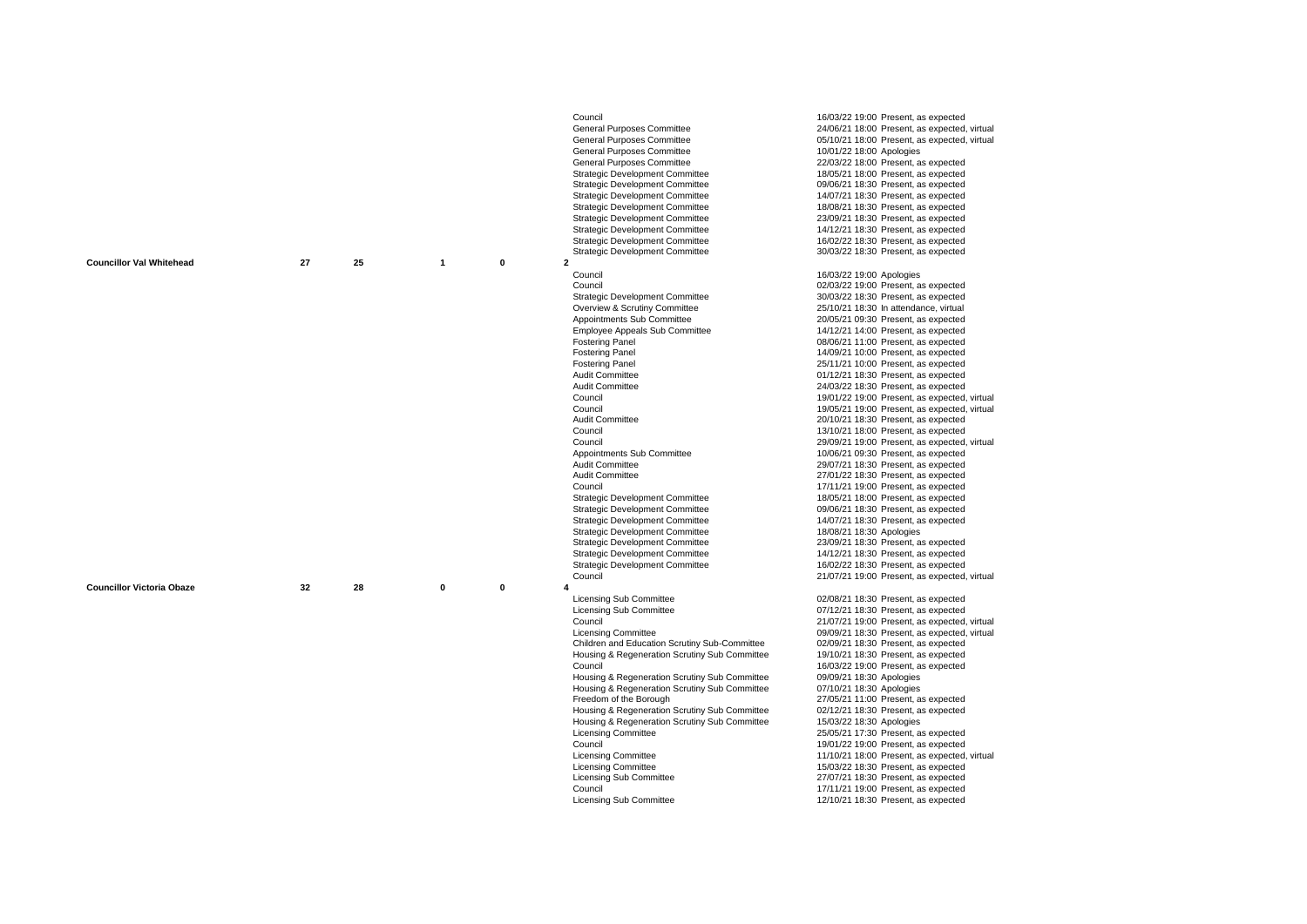|                                 |    |    |                |   | <b>Licensing Sub Committee</b><br>Council<br><b>Licensing Sub Committee</b><br><b>Licensing Sub Committee</b><br>Children and Education Scrutiny Sub-Committee<br>Children and Education Scrutiny Sub-Committee<br>Council<br>Freedom of the Borough<br>Children and Education Scrutiny Sub-Committee<br>Council<br>Housing & Regeneration Scrutiny Sub Committee<br>Freedom of the Borough                                                                                                                                                                                                                                                   | 23/11/21 18:30 Present, as expected<br>13/10/21 18:00 Present, as expected<br>22/03/22 18:30 Present, as expected<br>19/04/22 14:00 Present, as expected<br>21/10/21 16:30 Present, as expected<br>21/06/21 16:30 Present, as expected, virtual<br>19/05/21 19:00 Apologies<br>07/09/21 13:00 Present, as expected<br>08/12/21 16:30 Present, as expected, virtual<br>02/03/22 19:00 Present, as expected<br>22/06/21 18:30 Present, as expected<br>29/07/21 12:00 Present, as expected                                                                                                                                                                                                                                                                                                                                                                                                                                                                                         |                                         |
|---------------------------------|----|----|----------------|---|-----------------------------------------------------------------------------------------------------------------------------------------------------------------------------------------------------------------------------------------------------------------------------------------------------------------------------------------------------------------------------------------------------------------------------------------------------------------------------------------------------------------------------------------------------------------------------------------------------------------------------------------------|---------------------------------------------------------------------------------------------------------------------------------------------------------------------------------------------------------------------------------------------------------------------------------------------------------------------------------------------------------------------------------------------------------------------------------------------------------------------------------------------------------------------------------------------------------------------------------------------------------------------------------------------------------------------------------------------------------------------------------------------------------------------------------------------------------------------------------------------------------------------------------------------------------------------------------------------------------------------------------|-----------------------------------------|
| <b>Councillor Zenith Rahman</b> | 22 | 22 | $\overline{1}$ | 0 | Council<br>$\mathbf{0}$                                                                                                                                                                                                                                                                                                                                                                                                                                                                                                                                                                                                                       | 29/09/21 19:00 Present, as expected                                                                                                                                                                                                                                                                                                                                                                                                                                                                                                                                                                                                                                                                                                                                                                                                                                                                                                                                             |                                         |
|                                 |    |    |                |   | <b>Licensing Committee</b><br><b>Licensing Sub Committee</b><br><b>Licensing Committee</b><br>Council<br>General Purposes Committee<br>General Purposes Committee<br><b>General Purposes Committee</b><br>General Purposes Committee<br><b>Licensing Committee</b><br>Council<br>Council<br><b>Licensing Committee</b><br>Licensing Sub Committee<br><b>Licensing Sub Committee</b><br><b>Licensing Sub Committee</b><br><b>Licensing Sub Committee</b><br>Council<br>Licensing Sub Committee<br>Council<br>Council<br>Council<br>Council                                                                                                     | 11/10/21 18:00 Present, as expected<br>08/03/22 18:30 Present, as expected<br>09/09/21 18:30 Present, as expected<br>16/03/22 19:00 Present, as expected<br>24/06/21 18:00 Present, as expected<br>05/10/21 18:00 Present, as expected<br>10/01/22 18:00 Present, as expected<br>22/03/22 18:00 Present, as expected<br>25/05/21 17:30 Present, as expected<br>19/01/22 19:00 Present, as expected<br>19/05/21 19:00 Present, as expected, virtual<br>15/03/22 18:30 Present, as expected<br>01/06/21 17:30 Present, as expected<br>14/09/21 18:30 Present, as expected<br>09/11/21 18:30 Present, as expected<br>16/12/21 18:30 Present, as expected<br>29/09/21 19:00 Present, as expected<br>05/04/22 14:00 Present, as expected<br>13/10/21 18:00 Present, as expected<br>21/07/21 19:00 Present, as expected, virtual<br>02/03/22 19:00 Present, as expected<br>17/11/21 19:00 Present, as expected                                                                        |                                         |
|                                 |    |    |                |   | <b>Strategic Development Committee</b>                                                                                                                                                                                                                                                                                                                                                                                                                                                                                                                                                                                                        | 18/05/21 18:00 In attendance                                                                                                                                                                                                                                                                                                                                                                                                                                                                                                                                                                                                                                                                                                                                                                                                                                                                                                                                                    |                                         |
| <b>Mayor John Biggs</b>         | 45 | 37 | 15             | 0 | R<br>Council<br>Cabinet<br>Cabinet<br>Audit Committee<br>Council<br>Grants Determination (Cabinet) Sub-Committee<br>Overview & Scrutiny Committee<br>King George's Field Charity Board<br>Appointments Sub Committee<br>Council<br>Cabinet<br>Audit Committee<br>Cabinet<br>Appointments Sub Committee<br>Appointments Sub Committee<br>Grants Determination (Cabinet) Sub-Committee<br>Overview & Scrutiny Committee<br>King George's Field Charity Board<br>Freedom of the Borough<br>Appointments Sub Committee<br>Cabinet<br>Overview & Scrutiny Committee<br>Housing & Regeneration Scrutiny Sub Committee<br>Appointments Sub Committee | 17/11/21 19:00 Present, as expected<br>18/01/22 17:30 Present, as expected<br>27/10/21 17:30 Present, as expected<br>20/10/21 18:30 In attendance, virtual<br>21/07/21 19:00 Present, as expected<br>27/10/21 13:30 Apologies<br>14/02/22 18:30 In attendance, virtual<br>15/12/21 19:00 Present, as expected<br>17/06/21 09:30 Present, as expected<br>13/10/21 18:00 Present, as expected<br>26/05/21 17:30 In attendance<br>27/01/22 18:30 Present, as expected, virtual<br>22/09/21 17:30 Present, as expected<br>11/10/21 09:30 Present, as expected<br>21/10/21 09:30 Present, as expected<br>12/01/22 17:30 Apologies, sent representative<br>28/06/21 18:30 In attendance, virtual<br>23/03/22 17:30 Present, as expected<br>07/09/21 13:00 Present, as expected<br>01/10/21 09:30 Present, as expected<br>28/07/21 17:30 Present, as expected<br>07/02/22 18:30 In attendance, virtual<br>22/06/21 18:30 In attendance, virtual<br>29/09/21 11:30 Present, as expected | Substituted by Councillor Sabina Akhtar |